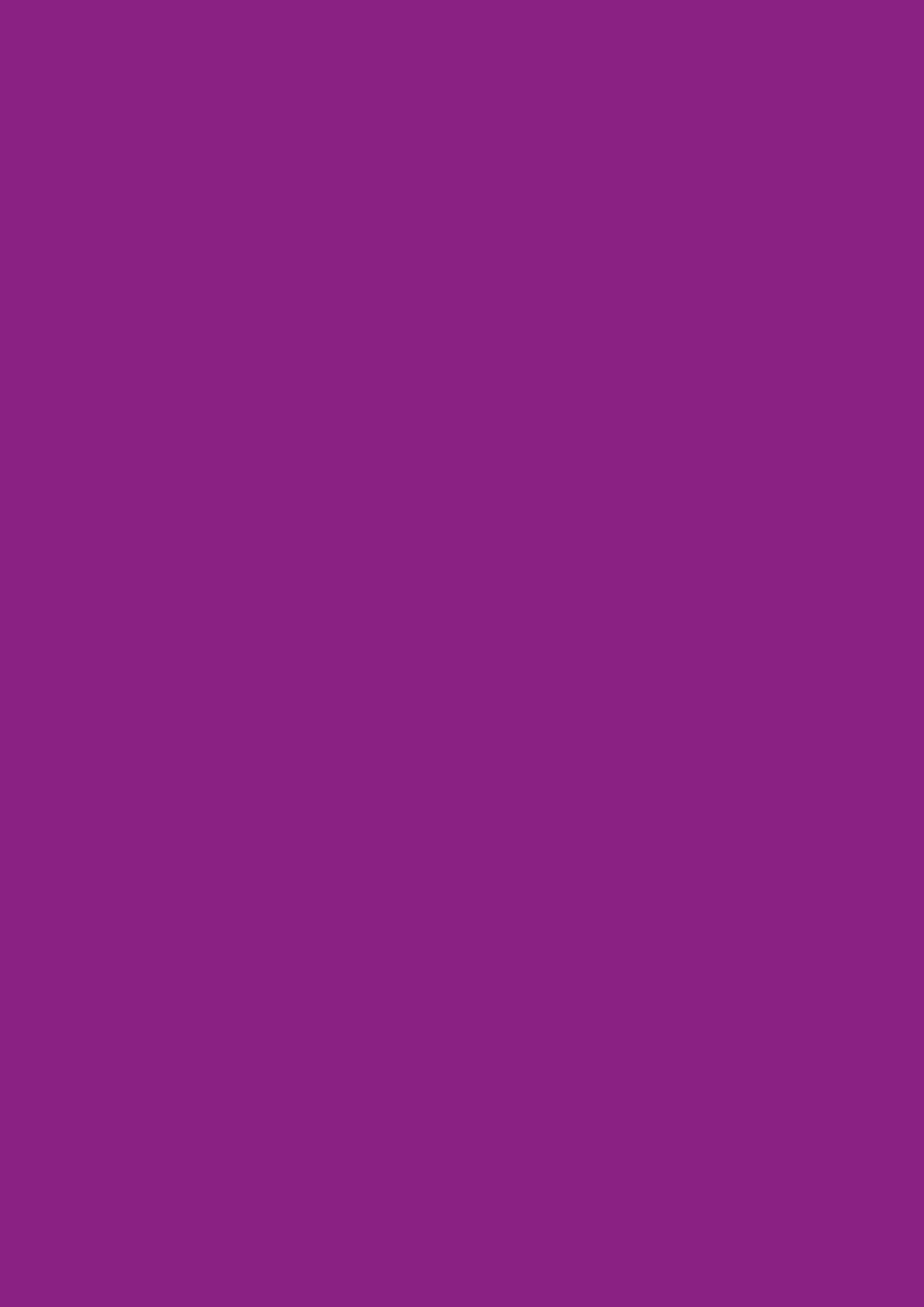# **CONTENTS**

| SECTION 1: INTRODUCTION TO THE CODE OF CONDUCT _________________________________1 |                 |
|-----------------------------------------------------------------------------------|-----------------|
| <b>My Responsibilities</b>                                                        | 1               |
| <b>Enforcement</b>                                                                | 1               |
| <b>SECTION 2: KEY PRINCIPLES OF THE CODE OF CONDUCT LEADER AND RESIDENCE</b>      | $\overline{4}$  |
|                                                                                   | $-6$            |
| <b>Respect and Courtesy</b>                                                       | 6               |
| <b>Remuneration, Allowances and Expenses</b>                                      | 15              |
| <b>Gifts and Hospitality</b>                                                      | 15              |
| <b>Confidentiality</b>                                                            | 18              |
| <b>Use of Council Resources</b>                                                   | 20              |
| Dealings with my Council and Preferential Treatment                               | 22              |
| <b>Appointments to Outside Organisations</b>                                      | 23              |
|                                                                                   | 25              |
| <b>Category One: Remuneration</b>                                                 | 26              |
| <b>Category Two: Other Roles</b>                                                  | 27              |
| <b>Category Three: Contracts</b>                                                  | 27              |
| <b>Category Four: Election Expenses</b>                                           | 28              |
| <b>Category Five: Houses, Land and Buildings</b>                                  | 28              |
| <b>Category Six: Interest in Shares and Securities</b>                            | 29              |
| <b>Category Seven: Gifts and Hospitality</b>                                      | 29              |
| <b>Category Eight: Non-Financial Interests</b>                                    | 29              |
| <b>Category Nine: Close Family Members</b>                                        | 30              |
|                                                                                   | 32              |
| <b>Stage 1: Connection</b>                                                        | 32              |
| Stage 2: Interest                                                                 | 35              |
| <b>Stage 3: Participation</b>                                                     | 37              |
|                                                                                   | 40              |
| <b>Constituent enquiries</b>                                                      | 40              |
| <b>Community engagement</b>                                                       | 40              |
| Lobbying                                                                          | 40              |
| <b>Lobbying in Quasi-judicial or Regulatory Matters</b>                           | 40              |
| <b>SECTION 7: TAKING DECISIONS ON QUASI-JUDICIAL OR REGULATORY APPLICATIONS</b>   | 45              |
| <b>Introduction</b>                                                               | 45              |
| <b>Quasi-Judicial and Regulatory Matters</b>                                      | 46              |
| <b>Policy and Strategy</b>                                                        | 49              |
| Representation                                                                    | 50              |
| <b>Site Visits</b>                                                                | 52 <sub>2</sub> |
| <b>Enforcement</b>                                                                | 52              |
| <b>ANNEX A</b> PROTOCOL FOR RELATIONS BETWEEN COUNCILLORS AND EMPLOYEES _____ 54  |                 |
|                                                                                   | 59              |
|                                                                                   | -61             |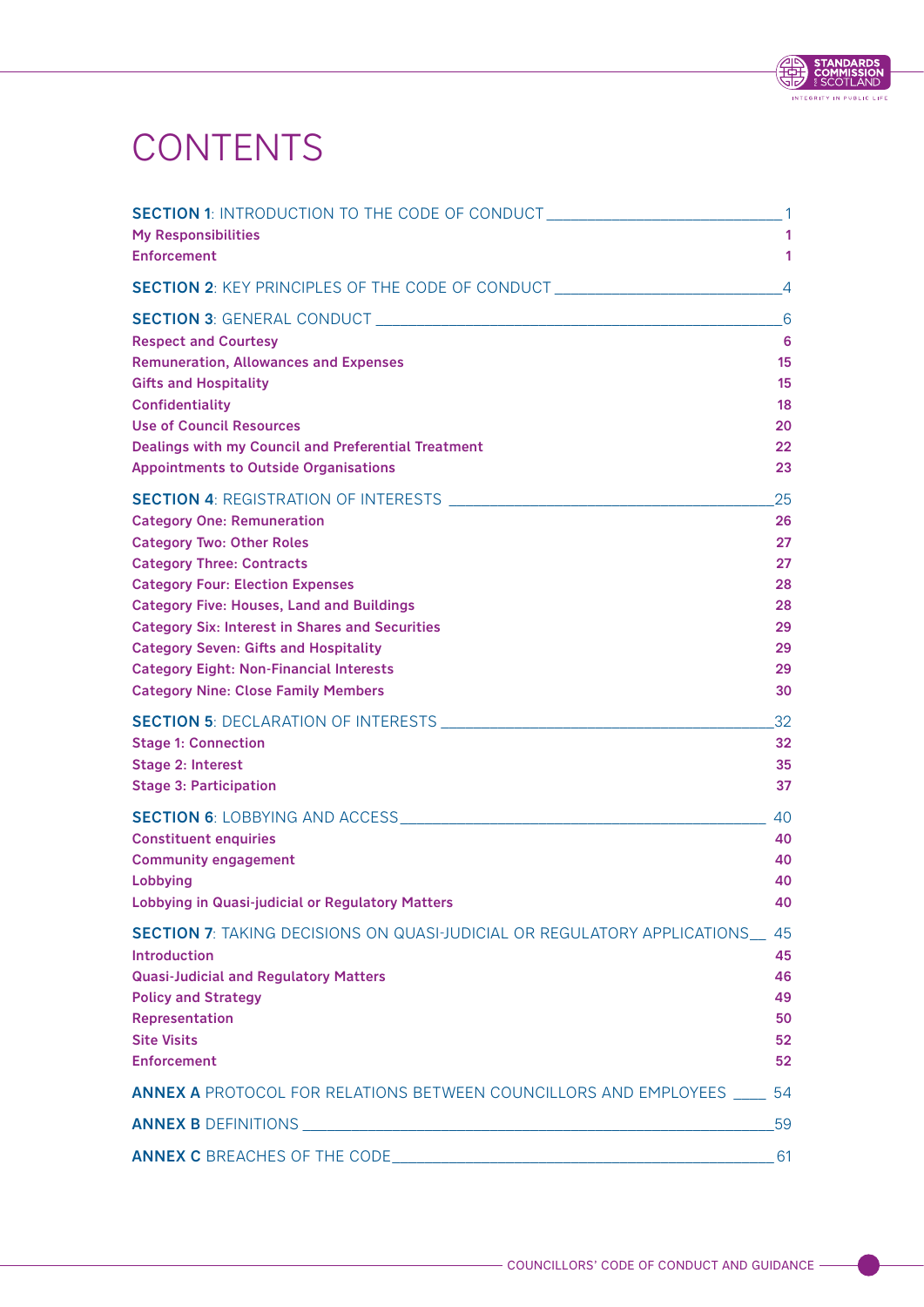# HOW TO USE THIS DOCUMENT

This document combines both the Councillors' Code of Conduct issued by Scottish Ministers and Guidance produced by the Standards Commission for Scotland (Standards Commission).

The Councillors' Code is displayed in **purple text** followed by the relevant parts of the Guidance in **black text**. The Guidance numbering follows that of our standalone Guidance document. Case examples are displayed in **blue text**.

# Standards Commission Guidance – Background

The Councillors' Code of Conduct (Code) required by the Ethical Standards in [Public Life etc. \(Scotland\) Act 2000](https://www.legislation.gov.uk/asp/2000/7/contents) was initially issued in 2003, and was most recently reviewed and re-issued in 2021.

Guidance has been produced by the Standards Commission and contains case illustrations (some of which are based on cases from Scotland, Northern Ireland and Wales, and some of which are hypothetical), along with examples of factors councillors may wish to consider when applying the requirements of the Code.

Councillors should be mindful, when seeking to apply the Code to their own situation or circumstances, that the lists of factors in the Guidance and examples provided are not exhaustive. All councillors have a personal responsibility to ensure that they comply with the provisions of the Code.

While councillors should observe any guidance from the Standards Commission, it is not a substitute for the Code. The purpose of the Guidance is to provide supplementary information to aid councillors in interpreting the Code. Councillors are, therefore, obliged to ensure they have read and understood the provisions of the Code itself. Reading the Guidance should, in no way, be considered a substitute for doing so.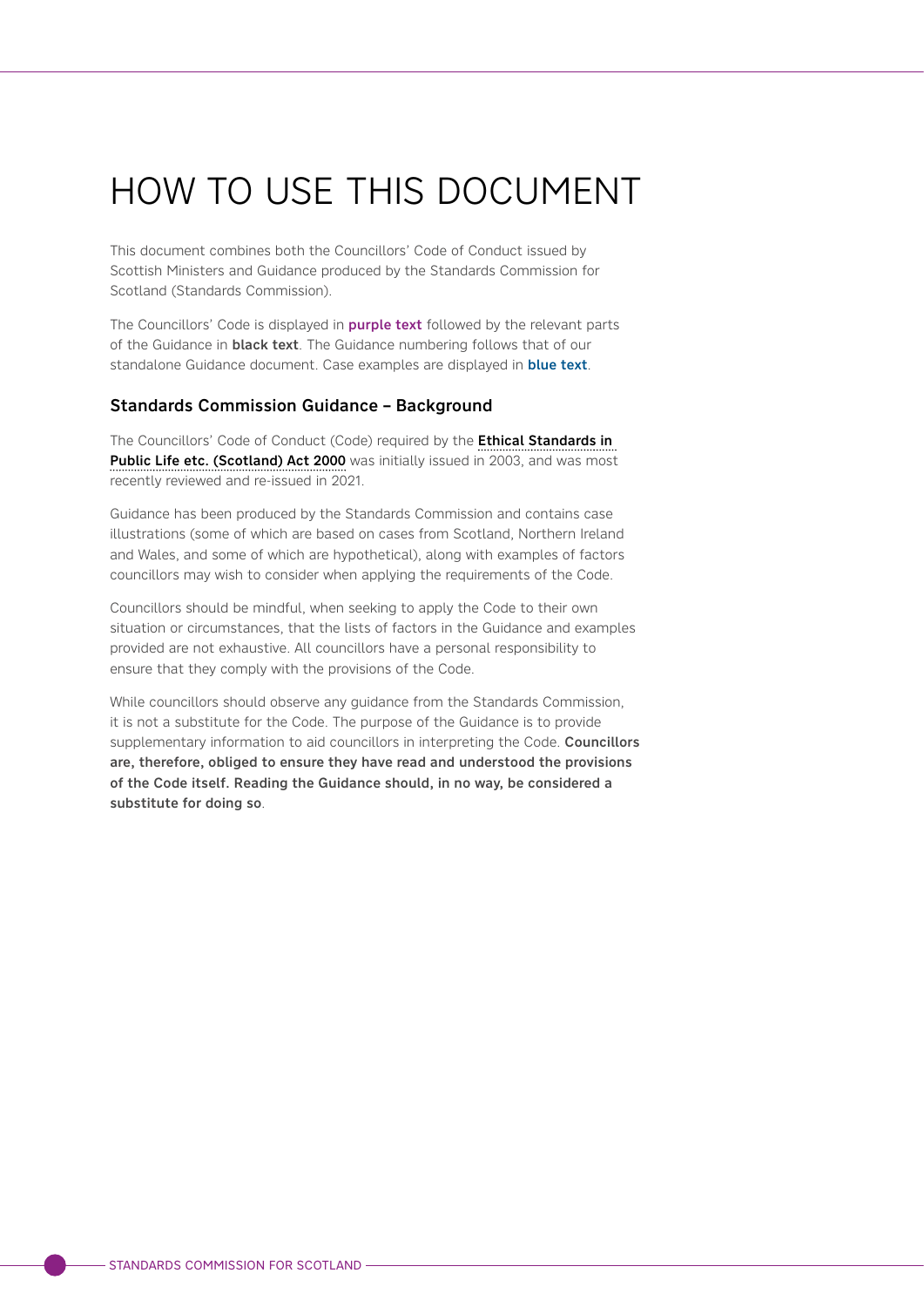

# <span id="page-4-0"></span>SECTION 1: INTRODUCTION TO THE CODE OF CONDUCT

- 1.1 This Code has been issued by the Scottish Ministers, with the approval of the Scottish Parliament, as required by the [Ethical Standards in Public Life etc. \(Scotland\) Act 2000 \(the "Act"\)](https://www.legislation.gov.uk/asp/2000/7/contents).
- 1.2 The purpose of the Code is to set out the conduct expected of every elected member of a local authority in Scotland.
- 1.3 The Code is also directed at co-opted members of committees and sub-committees who are not elected councillors, including religious representatives on Education Committees.
- 1.4 The Code has been developed in line with the nine key principles of public life in Scotland. The principles are listed in [Section 2](#page-7-0) and set out how the provisions of the Code should be interpreted and applied in practice.

# My Responsibilities

- 1.5 I understand that the public has a high expectation of councillors and the way in which they should conduct themselves in undertaking their duties. I will always seek to meet those expectations by ensuring that I conduct myself in accordance with the Code.
- 1.6 I will comply with the substantive provisions of this Code, being sections 3 to 7 inclusive and Annex A, in all situations and at all times where I am acting as a councillor, have referred to myself as a councillor or could objectively be considered to be acting as a councillor.
- 1.7 I will comply with the substantive provisions of this Code, being sections 3 to 7 inclusive and Annex A, in all my dealings with the public, employees and fellow councillors, whether formal or informal.
- 1.8 I understand that it is my personal responsibility to be familiar with the provisions of the Code and that I must also comply with the law and my council's rules, standing orders and regulations. I will also ensure that I am familiar with any guidance or advice notes issued by the Standards Commission for Scotland ("Standards Commission") and my council, and endeavour to take part in any training offered on the Code.
- 1.9 I will not, at any time, advocate or encourage any action contrary to the Code.
- 1.10 I understand that no written information, whether in the Code itself or the associated Guidance or Advice Notes issued by the Standards Commission, can provide for all circumstances. If I am uncertain about how the Code applies, I will seek advice from my council's Monitoring Officer or other senior council employees. I note that I may also choose to seek external legal advice on how to interpret the provisions of the Code.

# Enforcement

1.11 [Part 2 of the Act](https://www.legislation.gov.uk/asp/2000/7/part/2) sets out the provisions for dealing with alleged breaches of the Code, including the sanctions that can be applied if the Standards Commission finds that there has been a breach of the Code. More information on how complaints are dealt with and the sanctions available can be found at [Annex C](#page-64-0).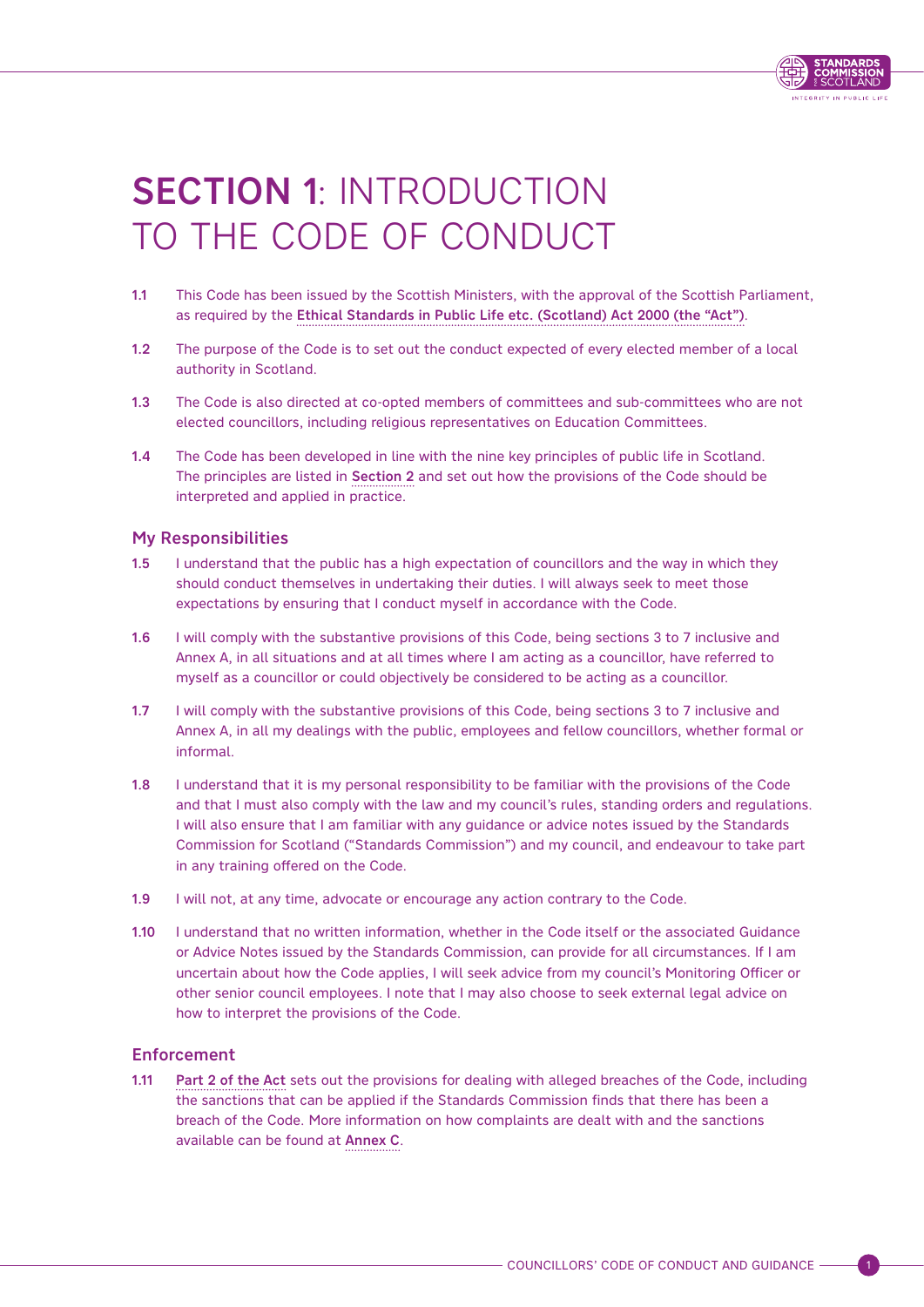## Guidance

- 1 The revised Code was approved by the Scottish Parliament and is effective from 7 December 2021.
- 2 This Guidance is also effective from 7 December 2021 and replaces the previous version, which was issued on 18 December 2018.
- 3 This Guidance is for Councils and councillors. By accepting office as a councillor, you have accepted you are obliged to comply with the Code. The aim of this Guidance is to provide supplementary information to help you do so.
- 4 The Code is not designed to restrict you; its purpose is to help you meet the required standards of conduct.
- 5 This Guidance is also directed at co-opted members of committees and sub-committees who are not elected councillors. All references to 'I' in the Code, and to 'I' and 'you' in the Guidance are directed specifically at councillors and co-opted members of committees and sub-committees. However, it should be noted that the Standards Commission has no legal powers to enforce the provisions of the Code against anyone other than elected councillors.
- 6 Councils should make arrangements to deliver training and induction sessions on the ethical standards framework and should encourage all their councillors and senior employees to attend. Subject to resource limitations, the Standards Commission can support any such training and induction programme. Any request for assistance or support should be directed to the Executive Director.

### Your Responsibilities

- 7 The Scottish public has an expectation that councillors will conduct themselves in accordance with the Code and the nine key principles of public life, as outlined in Section 2. You must, therefore, comply with the provisions of the Code in all situations and at all times where you are acting as a councillor, have identified yourself as a councillor, or could objectively be considered to be acting as a councillor.
- 8 The Code does not apply to your private and family life. In determining whether the Code applies, the Standards Commission will consider whether a member of the public, with knowledge of the relevant facts, would reasonably consider that you were acting as a councillor at the time of the events in question. It should be noted that this can include when you are engaging in online activity.
- 9 The Code does not prevent you from expressing views (including making political comment) provided you do so in a way that is compatible with the substantive provisions of the Code, being Sections 3-7 and Annex A inclusive. This includes the requirements to behave with courtesy and respect and to maintain confidentiality.
- 10 You should attend any training and induction sessions on ethical standards and should ensure you are familiar with, and understand, the provisions and principles of the Code, this Guidance, and any other guidance and advice notes issued by the Standards Commission.
- 11 You may also find it helpful to refer to the Improvement Service's guidance and induction material, which can be found on their website at: [https://www.improvementservice.org.uk/products-and](https://www.improvementservice.org.uk/products-and-services/skills-and-development/elected-members-development/elected-member-induction-materials)[services/skills-and-development/elected-members-development/elected-member-induction](https://www.improvementservice.org.uk/products-and-services/skills-and-development/elected-members-development/elected-member-induction-materials)[materials](https://www.improvementservice.org.uk/products-and-services/skills-and-development/elected-members-development/elected-member-induction-materials).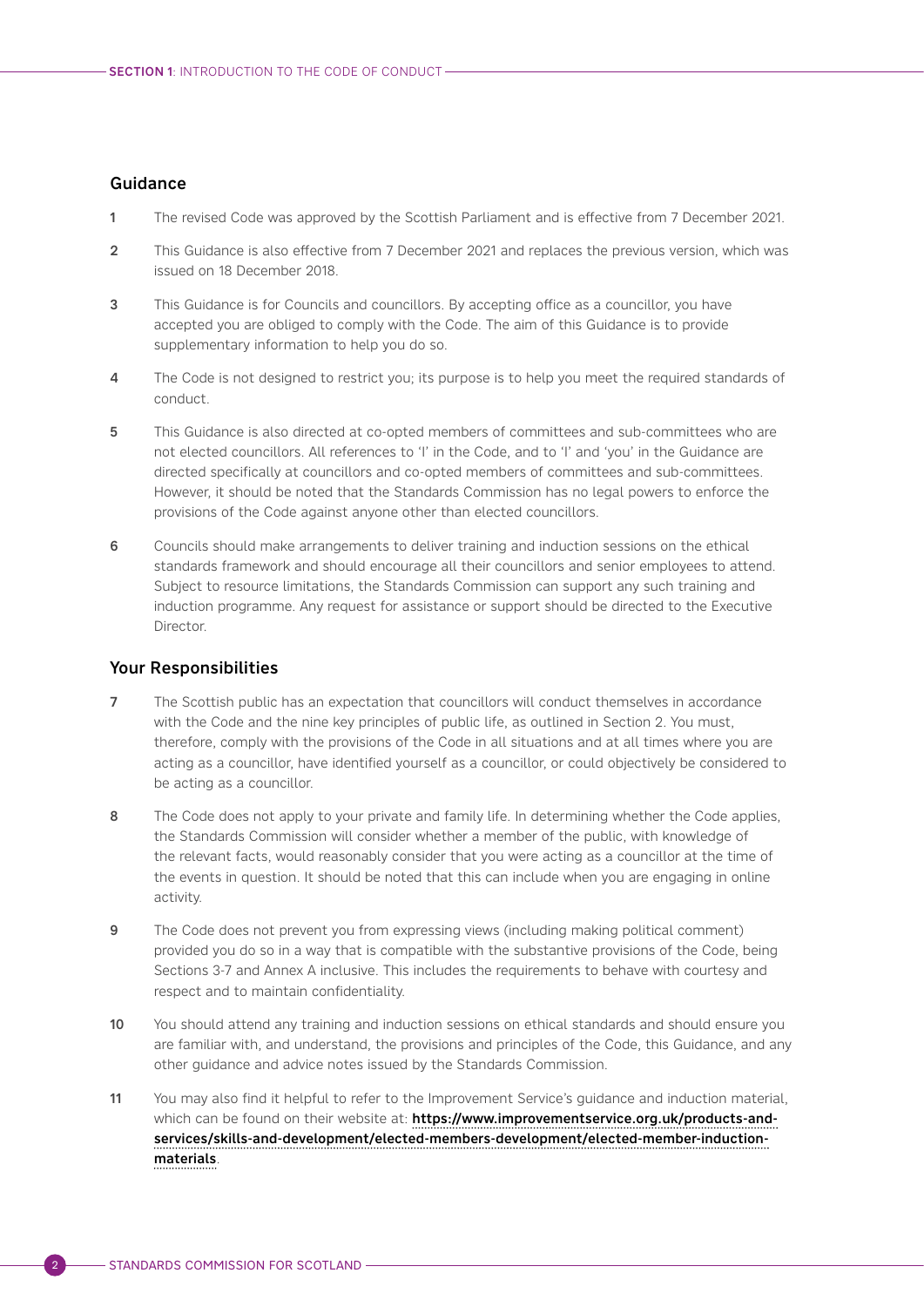

- 12 It should be noted, in terms of the Standards Commission's Policy on the Application of Sanctions, <https://www.standardscommissionscotland.org.uk/cases/hearing-rules>, that ignoring advice and / or training opportunities that could have prevented a contravention of the Code may be considered an aggravating factor by the Standards Commission when deciding on the appropriate sanction to be applied, following a breach finding.
- 13 Although it is ultimately your personal responsibility to comply with the Code, paragraph 1.10 of the Code makes it clear that if you are uncertain about how the Code should be interpreted and applied, you should seek advice. Your Council is obliged by law to appoint a Monitoring Officer. They and their deputies will have experience of dealing with queries relating to the Code and can give you advice.
- 14 As it is your personal responsibility to comply with the Code, the fact that you may have sought, and then followed such advice would not be a defence to a breach of the Code; however a discussion with the relevant employee may help to clarify your own thinking. If you are found to be in breach of the Code, the fact you sought advice may be taken into account by the Standards Commission as a mitigating factor when deciding on the appropriate sanction. Conversely, a failure to seek and / or follow advice may be considered as an aggravating factor.
- 15 You should always try to seek advice at the first opportunity. You should be mindful that the person from whom you are seeking advice may not have full knowledge of the matter, or your personal circumstances. On rare occasions, for example when an alleged breach is to be considered by the Standards Commission at a Hearing, you may wish to seek external legal advice. You will be responsible for the cost of any external legal advice you have chosen to obtain, either to assist you with interpreting the Code, or in responding to any complaint about your conduct.
- 16 You are encouraged to promote and support the Code at all times and to encourage others to follow your example in doing so. Experienced councillors should consider whether they can act as a mentor to others to help them to understand the Code.
- 17 The Code should be read as a whole. It may be necessary to cross-reference different provisions.
- 18 It should be noted that all references to 'Monitoring Officer' in this Guidance should be taken as including a Monitoring Officer's nominee or deputy, as appropriate.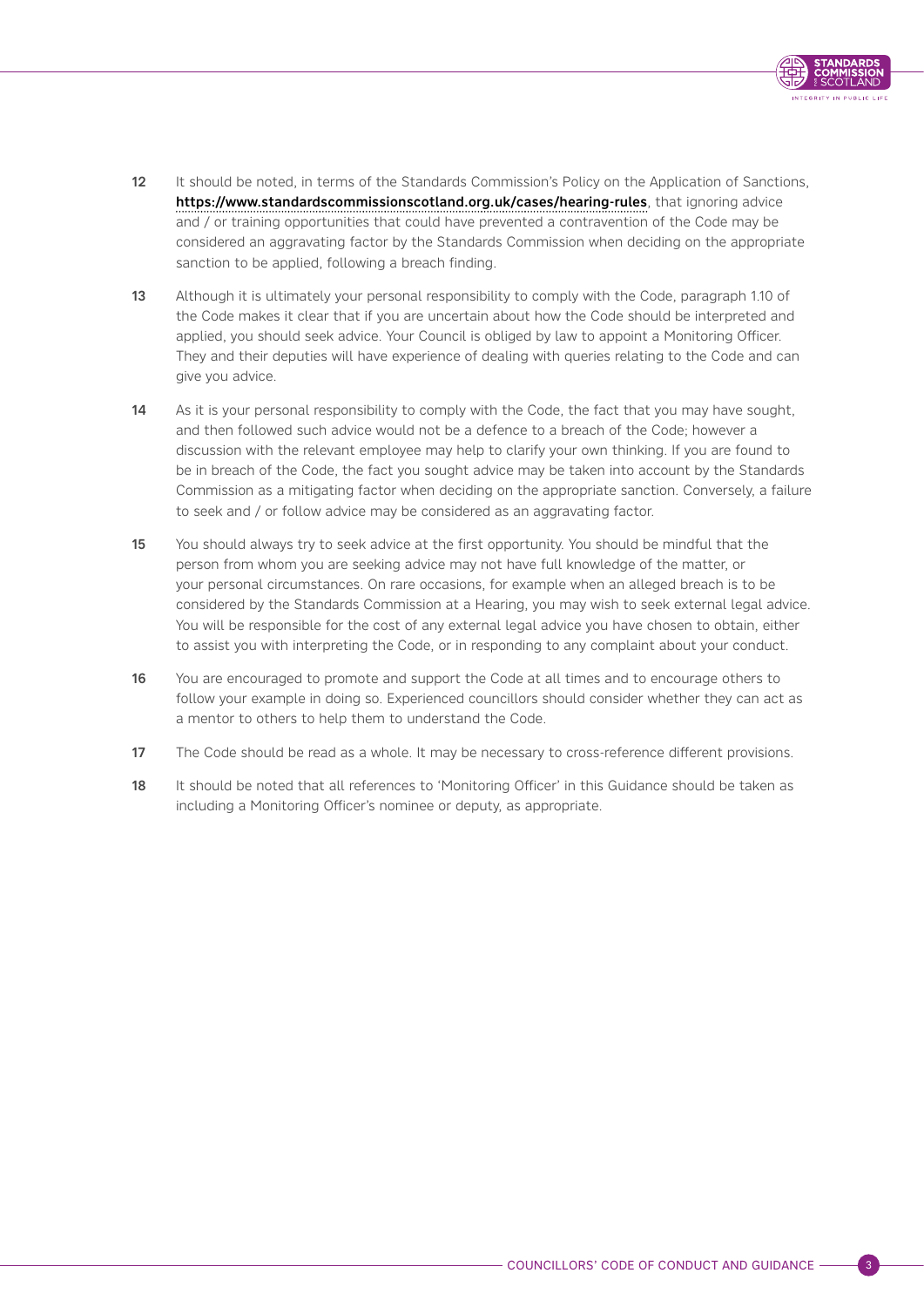# <span id="page-7-0"></span>SECTION 2: KEY PRINCIPLES OF THE CODE OF CONDUCT

- 2.1 The Code has been based on the following key principles of public life. I will behave in accordance with these principles and understand that they should be used for guidance and interpreting the provisions in the Code.
- 2.2 I note that a breach of one or more of the key principles does not in itself amount to a breach of the Code. I note that, for a breach of the Code to be found, there must also be a contravention of one or more of the provisions in sections 3 to 7 inclusive and Annex A of the Code.

The key principles are:

#### **Duty**

I have a duty to uphold the law and act in accordance with the law and the public trust placed in me. I have a duty to act in the interests of my council as a whole and all the communities served by it and a duty to be accessible to all the people of the area for which I have been elected to serve, and to represent their interests conscientiously.

#### **Selflessness**

I have a duty to take decisions solely in terms of the public interest. I must not act in order to gain financial or other material benefit for myself, family or friends.

#### **Integrity**

I must not place myself under any financial or other obligation to any individual or organisation that might reasonably be thought to influence me in the performance of my duties.

#### **Objectivity**

I must make decisions solely on merit when carrying out public business including making appointments, awarding contracts or recommending individuals for rewards and benefits.

#### **Accountability and Stewardship**

I am accountable to the public for my decisions and actions. I have a duty to consider issues on their merits, taking account of the views of others, and I must ensure that my council uses its resources prudently and in accordance with the law.

#### **Openness**

I have a duty to be as open as possible about my decisions and actions, giving reasons for my decisions and restricting information only when the wider public interest clearly demands.

#### **Honesty**

I have a duty to act honestly. I must declare any private interests relating to my public duties and take steps to resolve any conflicts arising in a way that protects the public interest.

#### **Leadership**

I have a duty to promote and support these principles by leadership and example, and to maintain and strengthen the public's trust and confidence in the integrity of my council and its councillors in conducting public business.

#### **Respect**

I must respect all other councillors and all council employees and the role they play, treating them with courtesy at all times. Similarly, I must respect members of the public when performing my duties as a councillor.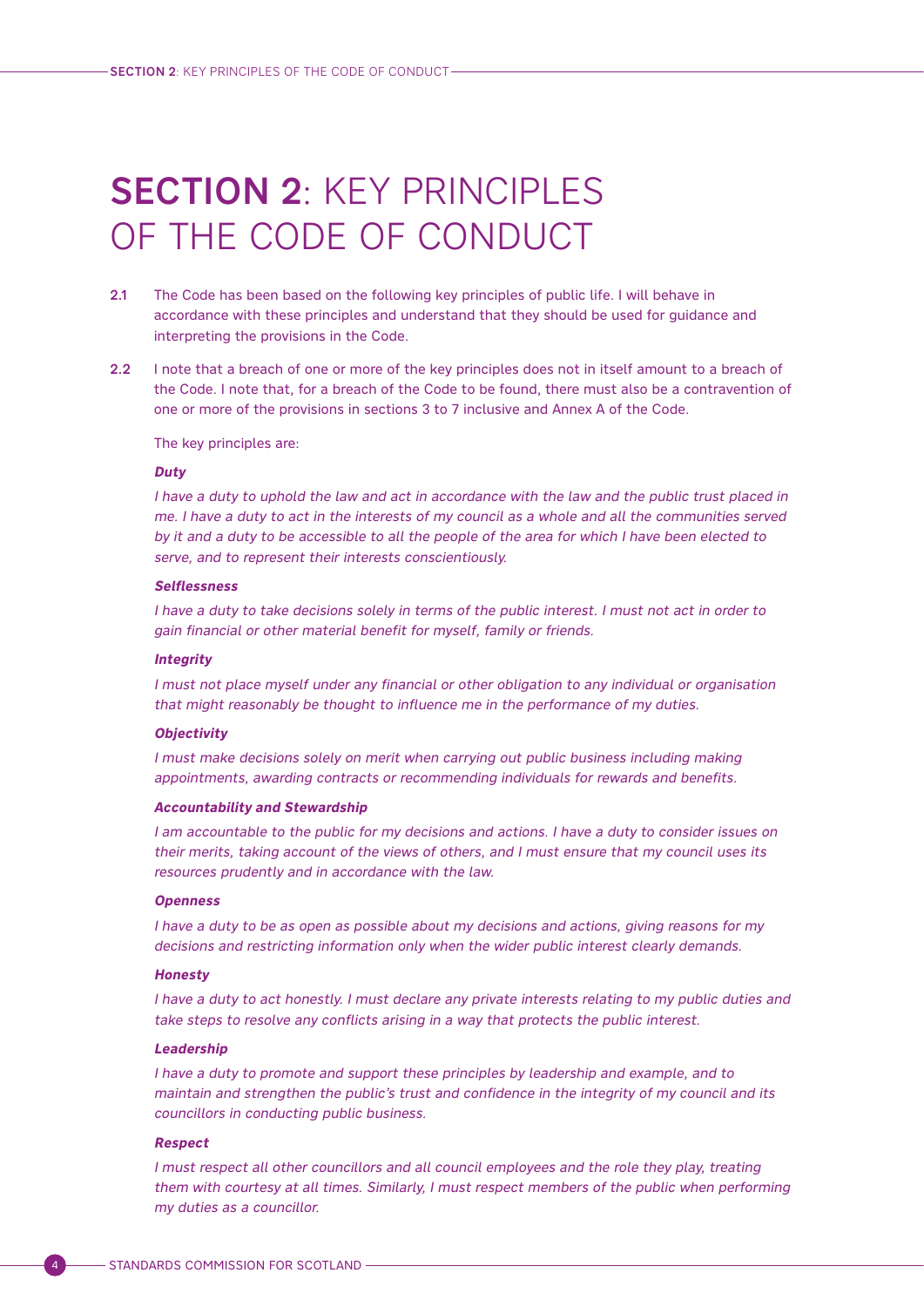

#### (Guidance numbering follows that of our standalone Guidance document)

- 19 The Code is underpinned by the nine key principles of public life in Scotland, namely: Duty, Selflessness, Integrity, Objectivity, Accountability & Stewardship, Openness, Honesty, Leadership and Respect.
- 20 The key principles are for guidance and you should ensure that you always have regard to, and follow, these principles. You should not persuade others to act in a way that would be contrary to the key principles.
- 21 A breach of one or more of the key principles does not in itself constitute evidence of a breach of the Code. However, the key principles can be used by the Ethical Standards Commissioner's office (in its investigatory role) and the Standards Commission (in its adjudicatory role) to assist with interpretation of alleged breaches of the substantive sections of the Code, being Sections 3 to 7 and Annex A inclusive.
- 22 It is your personal responsibility to ensure you are complying with the provisions of the Code. In doing so, you may need to exercise your judgement and consider how a member of the public, with knowledge of the relevant facts, would reasonably regard your actions or decision-making in your role as a councillor. This is not the same as members of the public not liking a decision you have made or an opinion you have expressed legitimately in the course of your work; it is about whether you have acted properly and in accordance with the Code.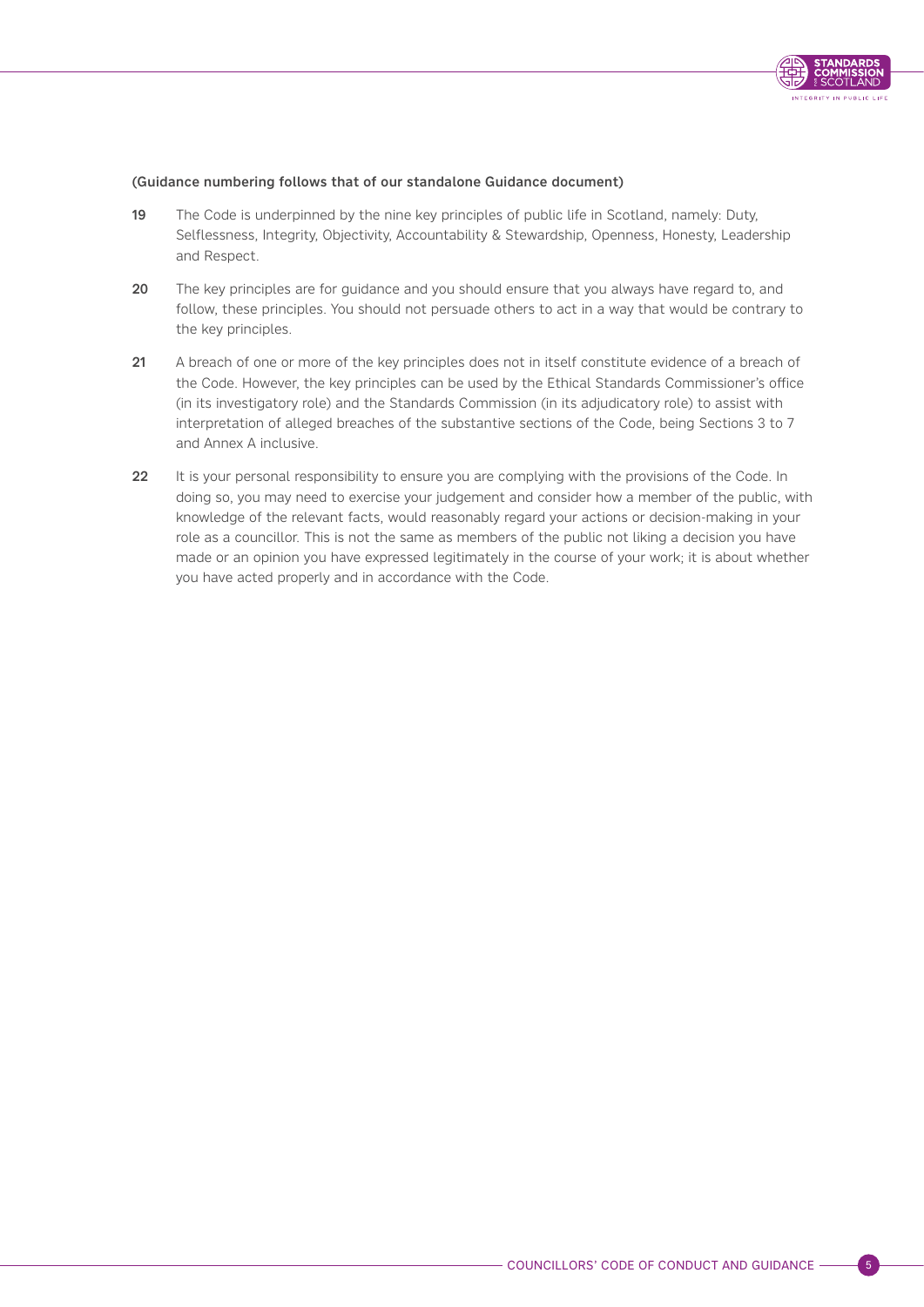# <span id="page-9-0"></span>SECTION 3: GENERAL CONDUCT

#### Respect and Courtesy

- 3.1 I will treat everyone with courtesy and respect. This includes in person, in writing, at meetings, when I am online and when I am using social media.
- 3.2 I will not discriminate unlawfully on the basis of race, age, sex, sexual orientation, gender reassignment, disability, religion or belief, marital status or pregnancy/maternity; I will advance equality of opportunity and seek to foster good relations between different people.
- 3.3 I will not engage in any conduct that could amount to bullying or harassment (which includes sexual harassment). I accept that such conduct is completely unacceptable and will be considered to be a breach of this Code.
- 3.4 I accept that disrespect, bullying and harassment can be:
	- a. a one-off incident,
	- b. part of a cumulative course of conduct; or
	- c. a pattern of behaviour.
- 3.5 I understand that how, and in what context, I exhibit certain behaviours can be as important as what I communicate, given that disrespect, bullying and harassment can be physical, verbal and non-verbal conduct.
- 3.6 I accept that it is my responsibility to understand what constitutes bullying and harassment and I will utilise resources, including the Standards Commission's guidance and advice notes, council policies and training material (where appropriate) to ensure that my knowledge and understanding is up to date.
- 3.7 I will not become involved in operational management of my council's services as I acknowledge and understand that is the responsibility of its employees.
- 3.8 I will not undermine any individual employee or group of employees, or raise concerns about their performance, conduct or capability in public.
- 3.9 I will not take, or seek to take, unfair advantage of my position in my dealings with employees or bring any undue influence to bear on employees to take a certain action. I will not ask or direct employees to do something which I know, or should reasonably know, could compromise them or prevent them from undertaking their duties properly and appropriately.
- 3.10 I will follow the Protocol for Relations between Councillors and Employees at Annex A and note that a breach of the Protocol will be considered a breach of this Code. I will also comply with any internal protocol the Council has on councillor / employee relations.
- 3.11 I will respect and comply with rulings from the chair or convener during meetings of:
	- a. the Council, its committees or sub-committees; and
	- b. any outside organisations that I have been appointed or nominated to by the Council or that I represent my council on.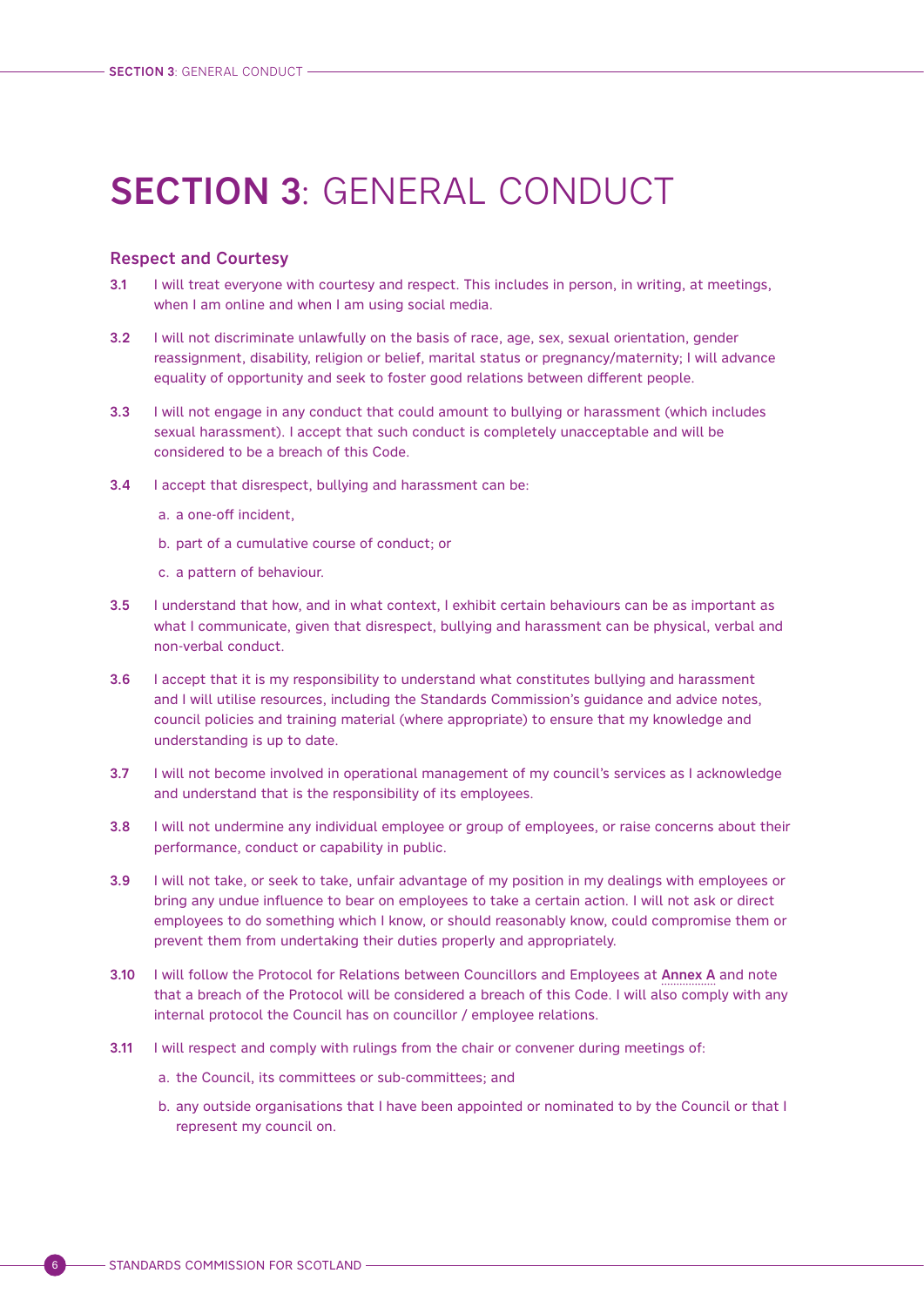

# Respect and Courtesy: General

- 23 You must treat everyone you come into contact with in your role as a councillor with courtesy and respect, even if you disagree with their views. This can include employees, members of the public and fellow councillors.
- 24 It should be noted, in the context of paragraph 3.1 of the Code, that meetings can include virtual meetings or other forms of remote working via platforms such as MS Teams, Skype and Zoom.
- 25 While you are entitled to express your views and to disagree with others, you must do so in a respectful way. It is usually better to try to focus on the issue itself, rather than making any personal comments about an individual.
- 26 You should always be mindful about how others could reasonably perceive your conduct, and that even if it is not your intention to be disrespectful or discourteous, your behaviour could be interpreted as such.
- 27 If you make a comment in the heat of the moment, which you do not mean and then regret, you should consider retracting it and / or apologising. Bear in mind, however, that comments made on social media may have been circulated widely by the time you seek to retract them or apologise.
- 28 You should always think ahead. If you have any concerns about a potential problem, speak to your Council's Monitoring Officer or their deputies so that advice can be sought and / or action can be taken before a situation becomes a serious problem. This could avoid or reduce the likelihood of an inadvertent breach of the Code and / or a complaint being made about you. The fact that you have sought advice, or indeed failed to seek advice, may be taken into account at a Hearing. Similarly, evidence of an immediate apology or retraction may be a mitigating factor at a Hearing.
- 29 You should ensure you are familiar with the [Equality Act 2010](https://www.legislation.gov.uk/ukpga/2010/15/contents), which provides a legal framework to protect the rights of individuals and advance equality of opportunity for all. The Equality and Human Rights Commission has produced guidance on the Equality Act, which can be found at: <https://www.equalityhumanrights.com/en/advice-and-guidance/equality-act-guidance>.

# Respect and Courtesy: Applicability of the Code

- 30 It is very important to note that the rules of good conduct set out in Section 3 of the Code must be observed in all situations where you are acting as a councillor, which includes when you are representing the Council on official business.
- 31 The Code is also applicable in all situations where you have identified yourself as a councillor or where you might objectively be perceived to be acting as a councillor. You should be mindful, therefore, that your perception of when you are carrying out official business and when you are acting privately may be different to how it is viewed by a member of the public. Factors to consider include whether:
	- you are clear about the capacity in which you are acting;
	- you describe yourself as a councillor or are otherwise readily identifiable as a councillor in the situation / circumstances;
	- you are on Council premises or at a Council event;
	- you are using IT equipment and / or an email account supplied by your Council:
	- your conduct could reasonably be regarded as bringing your position as a councillor, or your Council, into disrepute;
	- you are engaged in political activity or commenting on political matters, and whether these fall within or outwith the scope of the Council's functions; and
	- you are representing the Council or speaking on behalf of the Council.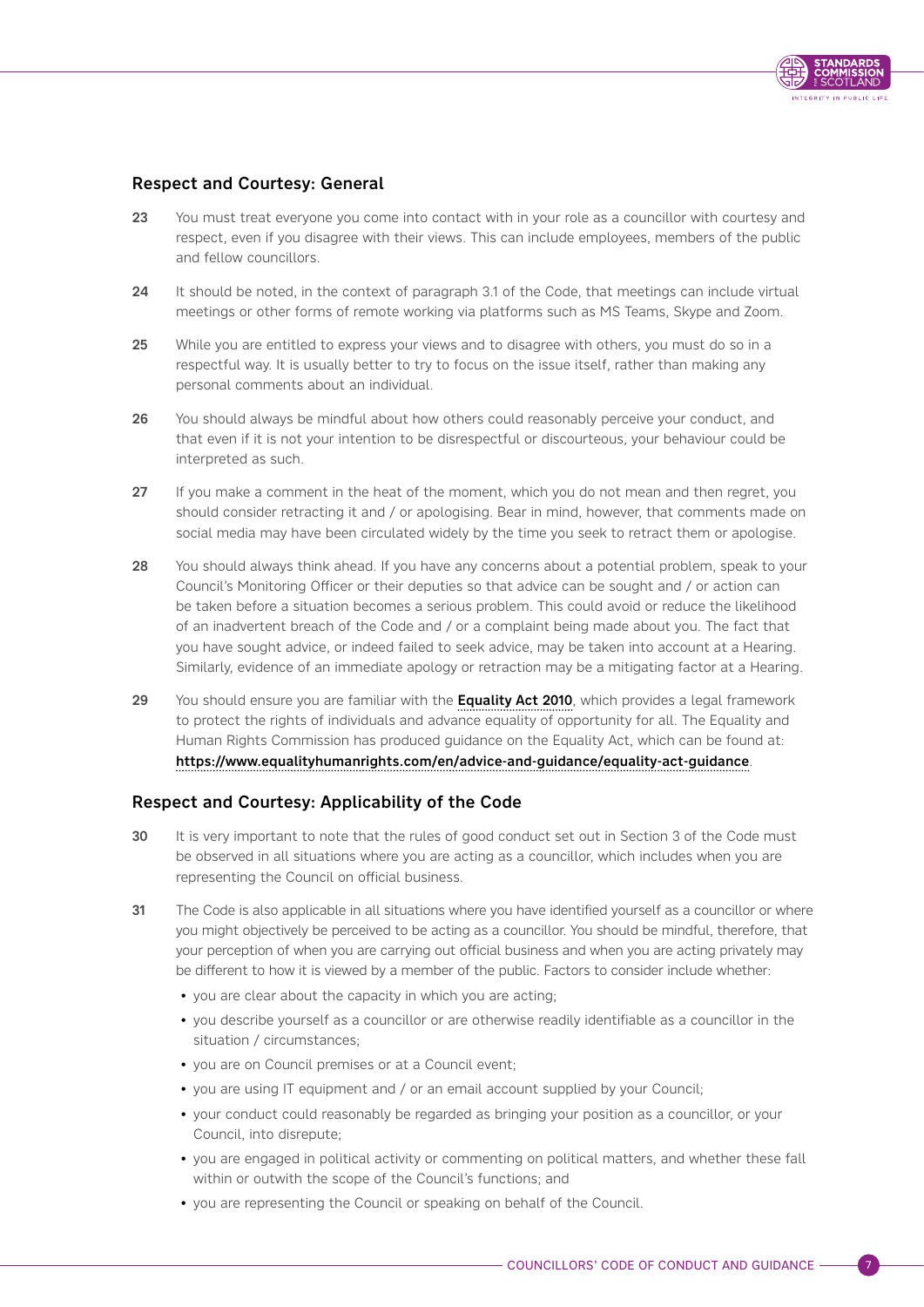- 32 Due to the public nature of social and print media, and your profile as a local authority member, you may wish to consider whether members of the public might automatically assume you are commenting in your capacity as an elected politician in anything you post, publish or share in either forum.
- 33 In making any decision on whether the Code applies, the Standards Commission will consider whether a member of the public, with knowledge of the relevant facts, could reasonably perceive you as having been acting as a councillor at the time of the alleged breach of the Code.

A councillor shared an antisemitic article on a Facebook page set up for his re-election campaign. The Panel accepted the councillor had not referred to himself as a councillor when sharing the article. The Panel nevertheless was of the view that, when considering the councillor's course of conduct, when sharing and encouraging others to read the article and subsequently defending it in the national press, it would have been reasonable for an informed member of the public to have perceived that he had been acting as such. This was because he was identified in press coverage of the matter as a councillor, had used council equipment to share the article and had sent an apology email about the article from his council email account. In addition, the councillor had continued to use the campaign Facebook page after being elected and the article purportedly concerned a local authority related issue.

A councillor was convicted of sexual assault in respect of an incident that occurred at a Trades Association event. The Panel was satisfied that it would have been reasonable for an informed member of the public to have perceived that the councillor was acting as a councillor at the event, given both the public nature of it and also because the invitation to attend had originally been sent to another councillor, a party group leader, before being passed on. The Panel concluded that the Code applied.

A councillor sent and encouraged an employee of the Council with whom he had a personal relationship to send, inappropriate social media messages, including messages of a sexual nature, during office hours. The Panel rejected arguments that the councillor had been acting in an entirely personal capacity. It found that the councillor could not completely separate himself from his role as an elected member of the Council in question, and that, when sending or encouraging the employee to send the messages during working hours, he was acting as an elected member.

#### Respect and Courtesy: Social Media

- 34 The rules of good conduct also apply when you are engaging in online activity, including when using social media. Social media is a term used to describe online technologies, platforms, applications and practices that are used to share information, knowledge or opinions. These can include, but are not limited to, social networking sites, blogs, wikis, content sharing sites, photo sharing sites, video sharing sites and customer feedback sites.
- 35 The Standards Commission has produced an Advice Note for Councillors on the Use of Social Media. This can be found at: [https://www.standardscommissionscotland.org.uk/education-and](https://www.standardscommissionscotland.org.uk/education-and-resources/professional-briefings)[resources/professional-briefings](https://www.standardscommissionscotland.org.uk/education-and-resources/professional-briefings).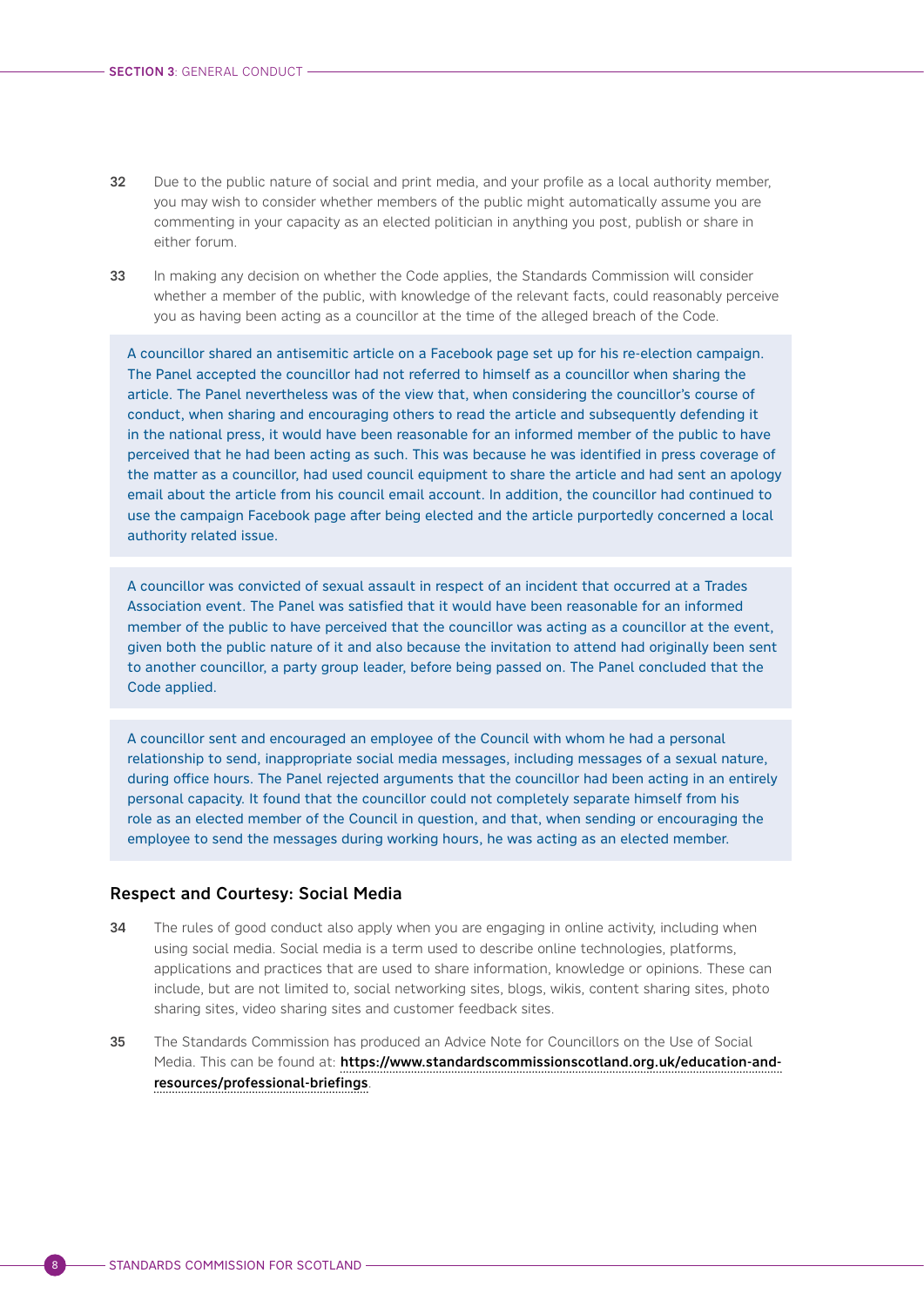

- 36 The conduct expected of you in a digital medium is no different to the conduct you should employ in other methods of communication, such as face to face meetings and letters. Before commenting or posting, you should consider very carefully whether:
	- you understand the immediate and permanent nature of any comment or post you are about to make, and that you will have no control over the extent to which it is shared, and by whom;
	- you would make that comment or post in-person, face to face;
	- you have such conviction in what you are about to share that you would be prepared to justify it if challenged at a later date; and
	- you fully understand that even if you delete your post, it may have been captured by way of a screenshot or otherwise retained in some way (including being automatically cached online), and that fully deleting content once it has been shared online is almost impossible to achieve.
- 37 Other important factors to consider when using social media include whether:
	- you are identifiable as a councillor by directly referring to yourself as such or indirectly by referring to the Council, or the functions of your role as a councillor, or through any information or images posted;
	- the account you are using is private and whether you have set your privacy controls accordingly. You should bear in mind that anyone who is able to view your social media content will be able to screenshot and publicly share it, if they choose to do so;
	- the number of 'followers' you have any and whether these individuals are following your account because you are a councillor;
	- you have complied with any policy your Council has produced on the use of social media;
	- information you are posting is confidential and you only have access to it because you are a councillor;
	- you are demonstrating bias or pre-determination;
	- you are using Council equipment and / or your Council's information technology network or your own; and
	- you have complied with the law including defamation, copyright, data protection, employment and equalities or harassment provisions.
- 38 It can be very difficult to persuade people that you can take a different view, or even have an open mind, in your capacity as a councillor from any view you may have expressed in your personal capacity. This is particularly pertinent in respect of using social media, or commenting in the press, where the separation of public and private comments may be unclear to someone reading them, and where information about your status as an elected member may be readily available online or from different sources (including your council's website).

For example, there could be a scenario in which an individual who is well-known as a councillor posted the following to their Facebook account: "Personal comment – the council's provost is corrupt and he's had his hand in the coffers for years". Even though they have stated "personal comment" at the beginning of their post, it is likely that a member of the public reading the post would understand it to have been made by the individual in their capacity as a councillor, given the subject matter.

Another example could be where a councillor, who includes reference to their status as a councillor in their Twitter profile, retweets a post which contains a description of the service provided by their council as being substandard and unacceptably poor. While the post in question was not written by the councillor, the fact that they have chosen to retweet in circumstances where they are identifiable as a councillor, could be seen as being supportive of the criticism in their capacity as such.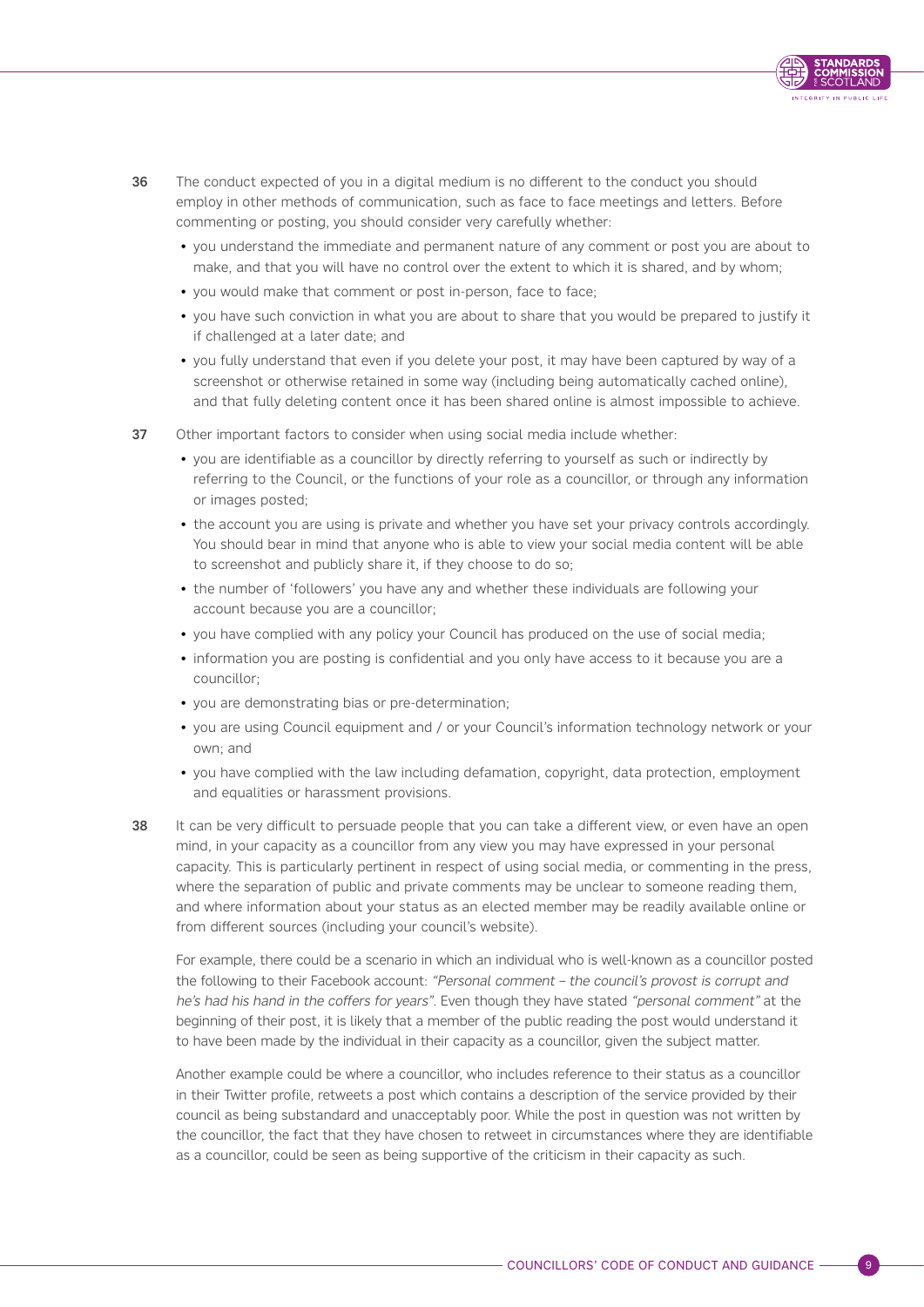A complaint alleged that a councillor had set up a Facebook account under a false name in order to post derogatory comments about employees of the council. The owner of the account was identified as the posts contained information about specific employees that could only be known by a councillor. It was therefore established that by posting the messages, the councillor in question had been acting in their capacity as a councillor, regardless of whether or not they had identified themselves as such. It was found that the councillor had breached the respect provisions of the Code.

# Respect and Courtesy: Article 10 ECHR – Your Right to Freedom of Expression

39 As a councillor, you have an enhanced right to freedom of expression under Article 10 of the European Convention on Human Rights (ECHR) when your comments are political in nature or concern matters of public interest.

#### You should note, however, that the protection Article 10 affords is not absolute and does not extend to, or excuse, hate speech or egregious offensive and abusive personal attacks.

Therefore, you may wish to think about:

- whether your comments are likely to bring your office or the local authority itself into disrepute;
- whether you are treating others with courtesy, respect and consideration;
- whether making your point in a respectful and constructive manner may have more of an impact in terms of influencing others;
- the fact that 'liking', re-posting and re-tweeting comments or posts, or publishing links to other sites are likely to be perceived as endorsing the original opinion, comment or information, including information on other sites;
- whether to allow disagreement on your social media pages;
- the fact that tone can be harder to convey online so consideration should be given to whether humour, irony and sarcasm will be perceived as such;
- whether you have to respond and / or if it is appropriate or helpful to do so;
- the stricter rules that apply to election publicity;
- whether anything you post could be considered obscene.
- 40 The Standards Commission has produced an Advice Note that outlines the approach it will take when issues that concern the application of Article 10 of the ECHR and the right to freedom of expression arise. It also suggests issues councillors should consider in order to ensure compliance with the provisions concerning courtesy, respect and confidentiality in the Code. The Advice Note can be found at: [https://www.standardscommissionscotland.org.uk/education-and-resources/](https://www.standardscommissionscotland.org.uk/education-and-resources/professional-briefings) [professional-briefings](https://www.standardscommissionscotland.org.uk/education-and-resources/professional-briefings).

# Respect and Courtesy: Equalities

41 You are expected to advance equality of opportunity and to seek to foster good relations between different people. It is unacceptable for a public figure such as a councillor to express views that indicate a discriminatory attitude towards people on the basis of race, age, sex, sexual orientation, gender reassignment, disability, religion or belief, marital status or pregnancy/maternity.

A complaint alleged that a councillor had shared, on Facebook and Twitter, a blog article which was critical of a union member who had organised an equal pay strike in Glasgow. The article contained references to "Mein Kampf" and of Hitler having accused "The Jew" of gradually assuming membership of the trade union movement. It was found that the article promoted negative stereotypes and was antisemitic in nature. The councillor was found to have breached the respect provisions of the Code.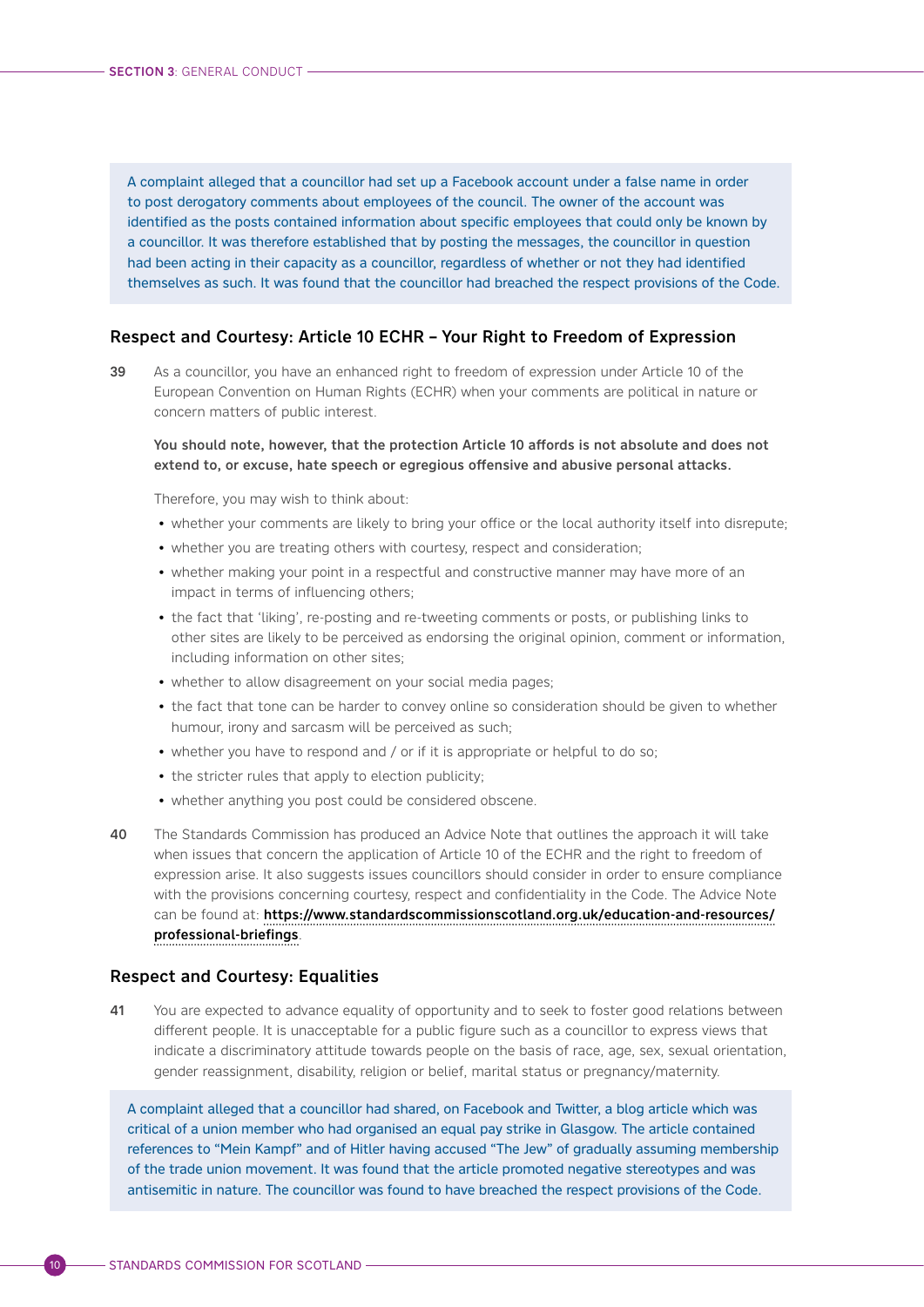

A councillor referred to the complainer as a 'TERF' (Trans Exclusionary Radical Feminist) in a series of tweets and emails. The Panel found that while the term TERF was potentially controversial and could be seen as one of abuse, it could also be used or perceived as simply a descriptor. It was found, however, that it was evident from the Respondent's description, over an extended period of time, of TERFS as being "scum" and "hateful and vile", that the councillor intended it to be one of abuse. It was further found that the councillor had directed the term at the complainer as an individual and that it was about her as a person, rather than simply being a descriptor of her alleged views. As such, it was determined that the reference to the complainer as a TERF, in context, amounted to a personal attack on her and that the councillor had failed to behave in a respectful manner. It was further determined that the councillor had used a highly derogatory profanity about a member of the public in another tweet. It was found that using such a word in a public forum such as a tweet was highly offensive and inappropriate, regardless of whether it had been directed at any individual or identifiable group of individuals. The councillor was found to have breached the Code.

A complaint alleged that a councillor had posted a homophobic comment on the complainer's Facebook page and that he had accessed his account using a Council issued mobile phone when doing so. It was found that the comment made by the councillor had clearly been intended to insult and demean the complainer. The councillor was found to have breached the Code.

# Respect and Courtesy: Bullying & Harassment

- 42 Bullying is inappropriate and unwelcome behaviour which is offensive and intimidating, and which makes an individual or group feel undermined, humiliated or insulted. It usually, but not always, arises as a result of an individual misusing their power.
- 43 Harassment is any unwelcome behaviour or conduct which makes someone feel offended, humiliated, intimidated, frightened and / or uncomfortable. It can be experienced directly or indirectly (for example, being in the room which unacceptable conduct is being displayed and being affected by it).
- 44 It should be noted that bullying and harassment (which includes sexual harassment) can be a course of behaviour or a one-off incident.
- 45 Even if the behaviour in question is unintentional, it can still be classed as bullying and / or harassment. It is the impact of the behaviour, not the intent, that is the key. You should therefore at all times be aware of the impact of your conduct on others, and remember that what may seem harmless to you can be offensive to someone else.
- 46 Bullying and harassment can occur through all means of conduct and communication including social media posts, shares and comments. It can also arise through a lack of communication, such as the deliberate exclusion of an individual from a conversation, work or social activity.
- 47 You are responsible for your own behaviour. You must ensure that you are aware of, and comply with, the provisions concerning bullying and harassment in the Code and also any policy your Council has on ensuring dignity in the workplace.
- 48 The Standards Commission has produced an Advice Note for Councillors on Bullying and Harassment. The Advice Note is available on the Standards Commission's website at: [https://www.](https://www.standardscommissionscotland.org.uk/education-and-resources/professional-briefings) [standardscommissionscotland.org.uk/education-and-resources/professional-briefings](https://www.standardscommissionscotland.org.uk/education-and-resources/professional-briefings).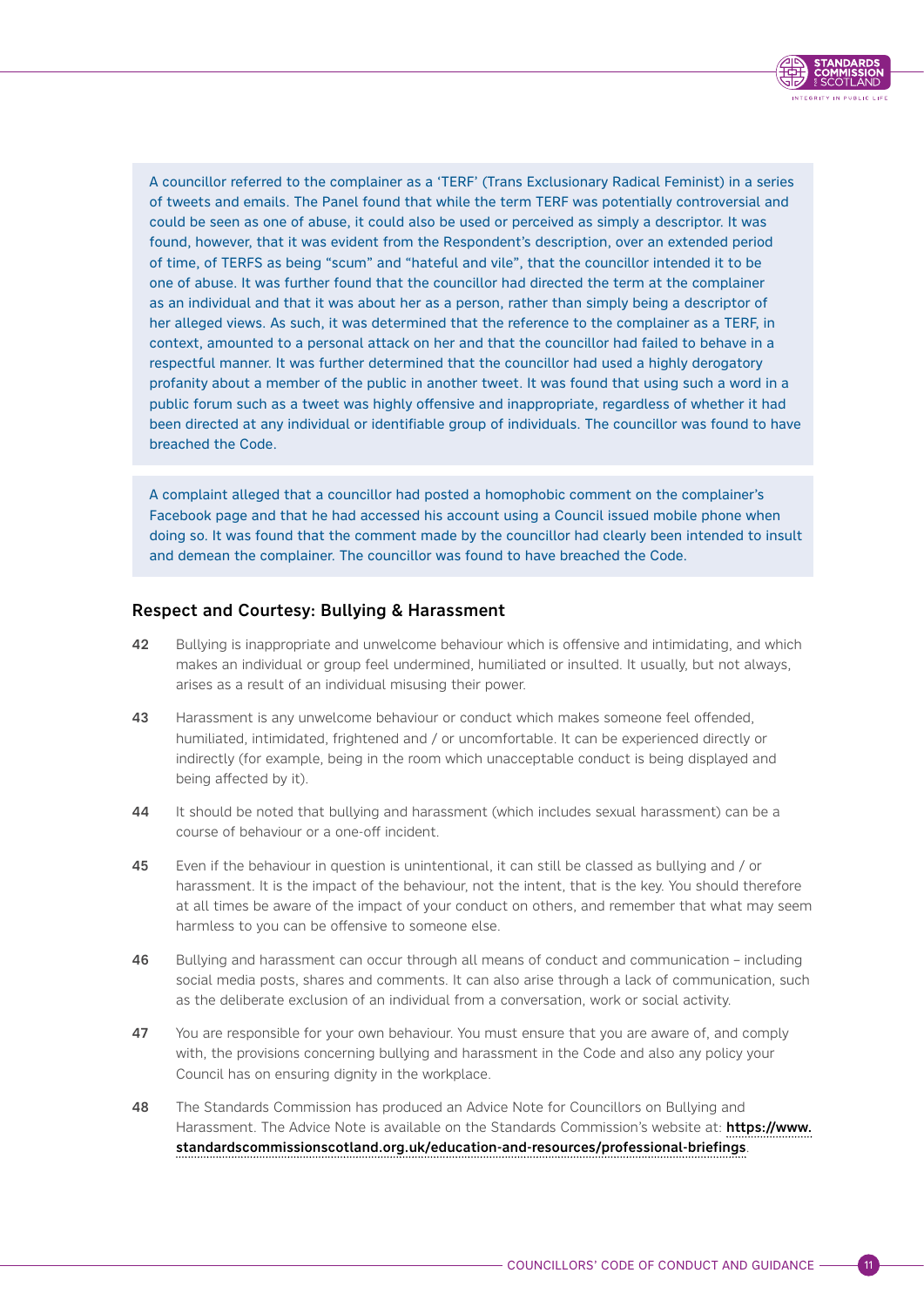A complaint alleged that a councillor had behaved inappropriately towards two female fellow councillors and employees. It was established that the councillor had made unwarranted and inappropriate physical contact with the fellow councillors and employees at an official event and had also made remarks towards the employees which were patronising and demeaning. The councillor was found to be in breach of the Code.

A complaint alleged that a councillor had sent an email to a number of Council members and posted a Twitter message, describing an employee as "arrogant, lazy, mentally challenged" and as having been "useless for years". The impact of the emails led the employee to seek medical and other support and resulted in him taking sickness absence due to stress. The Panel found the emails and tweet to be completely unwarranted and would have adversely affected the employee's ability to carry out his role. The Panel found the councillor's conduct amounted to a breach of the Code.

A complaint alleged that a councillor made a number of allegations and critical comments on his online blog about the complainer, who was a fellow councillor, which were of a personal and insulting nature. It was found that the comments had been made without factual basis, were disrespectful and were clearly intended to demean the complainer in a public forum. The councillor was found to have breached the Code.

A complaint alleged that a councillor had made remarks of an abusive, insulting and personal nature to a police officer, and also made a number of unfounded allegations about him during two telephone calls to a Police Station. It was found that the councillor had made the telephone calls in his capacity as a ward councillor and concluded that the provisions of the Code applied to him at the time of the events in question. It was further found that the comments made by the councillor in the telephone conversations amounted to an unacceptable personal attack on the police officer and that he had breached the respect provisions in the Code.

# Respect and Courtesy: Council Employees

- 49 It is understood that in the political environment of local government there may be tensions between individual councillors and between party groups. Factors such as minority administrations, coalitions and multi-member wards may have a bearing on such tensions, but it is nevertheless essential to ensure that the interests of the electorate are represented as effectively as possible. This can only be achieved if councillors behave in a respectful way towards each other and towards Council's employees.
- 50 The requirement to respect all Council employees includes employees of contractors providing services to the Council; employees of trusts or other arm's length external organisations; and employees of any other organisations where it might be reasonably perceived that the Council (and by implication the councillor) has an influence over that organisation.
- 51 You have a right to ask Council employees for information. This does not mean, however, that you have a right to receive that information, or that you can demand such information be provided (see the guidance below on confidentiality and data protection). If you are asking employees for information, you are obliged to do so in a courteous and respectful manner.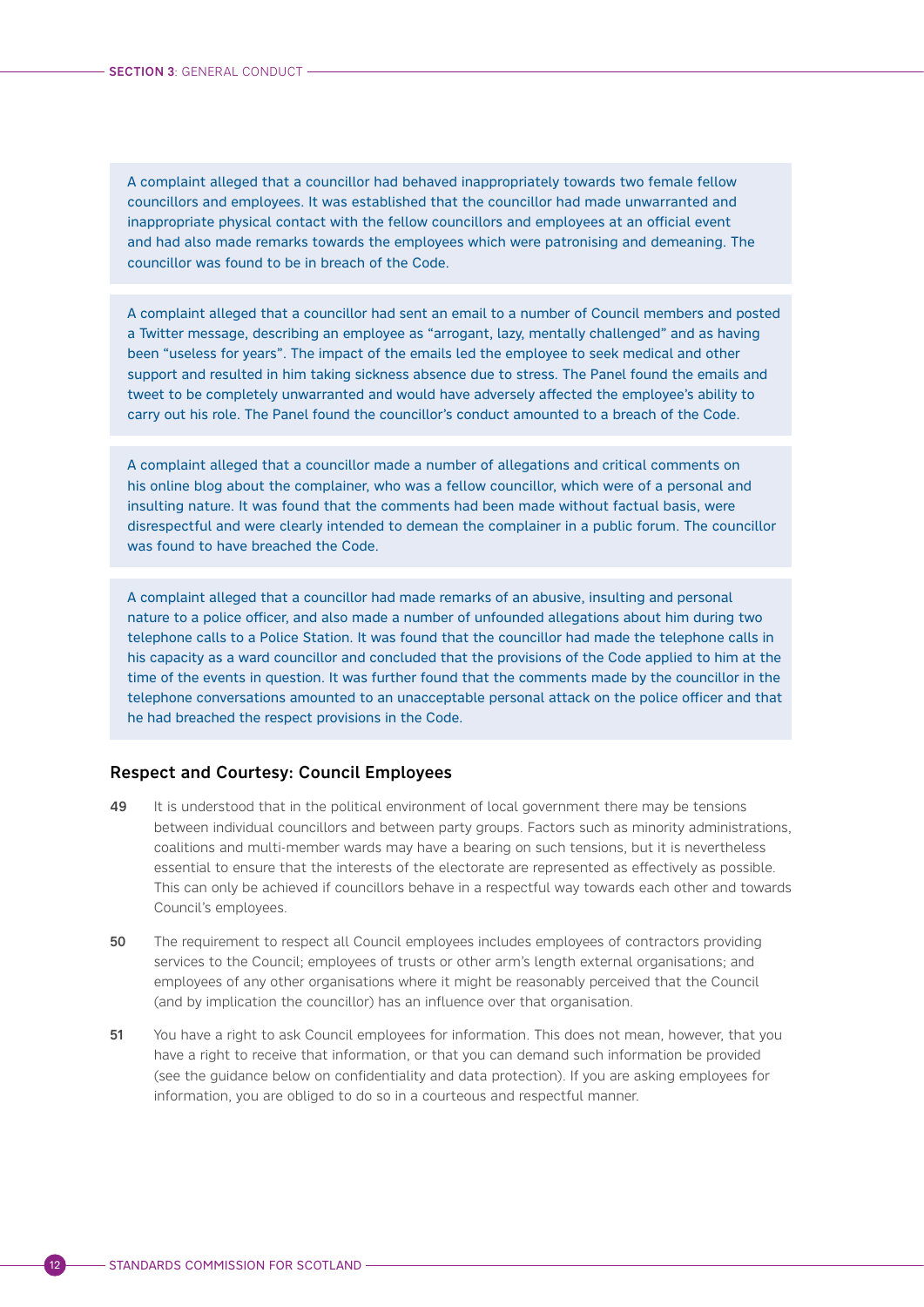

A complaint alleged that a councillor had sent a series of emails (and made statements in council meetings) over a period of eleven months, to his fellow councillors and to senior council employees, alleging corruption in the allocation of a council property a family member of another councillor. The councillor in question had provided no proof to back up his claims of corruption. A number of internal council investigations, and finally an independent investigation carried out by Audit Scotland, had all concluded that there was no evidence to suggest any corruption in relation to the housing allocation. The Panel considered that by making such serious and unwarranted public accusations about the conduct of council employees, the councillor's conduct was offensive and fell well below the standard to be expected of a councillor, and therefore found that the Code had been breached. It is worth noting that in this case, due to the seriousness of the contravention and two previous breach findings against him, the councillor was disqualified.

# Distinguishing between Strategic and Operational Matters

52 The Standards Commission has produced an Advice Note for councillors on distinguishing between their strategic role and any operational work, which can be found at: [https://www.](https://www.standardscommissionscotland.org.uk/education-and-resources/professional-briefings) [standardscommissionscotland.org.uk/education-and-resources/professional-briefings](https://www.standardscommissionscotland.org.uk/education-and-resources/professional-briefings). In general, if a duty is delegated to an employee, then it is likely to be operational in nature. You may wish to represent the views of your constituents on individual matters, such as a housing issue, but you should be aware that employees may feel pressured by a councillor challenging their actions or appearing critical of some aspect of their work. This is particularly the case with junior employees, who may not be used to dealing directly with councillors. Any concerns about performance should be raised in private with the employee's line manager.

# Respect and Courtesy: Public Comment about Council Employees

53 As a councillor, you are entitled to scrutinise how effective the delivery of services has been. You should be careful, however, not to make public statements which expressly or by implication criticise the actions (or inaction) of an identifiable individual employee or group of employees (where individuals in that group are, or could be, identifiable). You should note that the concept of a public statement is wide and can cover a variety of scenarios such as the published minutes of a meeting, a comment on social media, or being overheard in a public area, such as a corridor or tearoom. Mutual respect and courtesy between councillors and those who work for, or on behalf of, your Council is essential as it helps ensure the efficient and effective running of local government.

For example, in a scenario where you are concerned about the quality of a report before you, you should consider how you raise your concerns. Saying "I note this report does not contain a risk assessment – I would be grateful if a risk assessment could be undertaken" would be respectful, whereas saying "as usual, your report is inadequate and poorly prepared as it does not contain a risk assessment" could be perceived as being personally critical of the report's author.

A complaint alleged that a councillor had become involved in a social care case on behalf of a constituent and had inappropriately sought to influence operational decision-making in respect of an offer of housing and child protection matters. While the Respondent's involvement may not have had any effect on the outcome of decisions, the Hearing Panel considered this had clearly been his intention. The Panel found that the inappropriate level of involvement, enquiries and correspondence from the Respondent could have had an adverse impact on resources, given that officers felt obliged to respond. The councillor had also been discourteous and disrespectful in certain correspondence with Council employees. He was found to have breached the Code.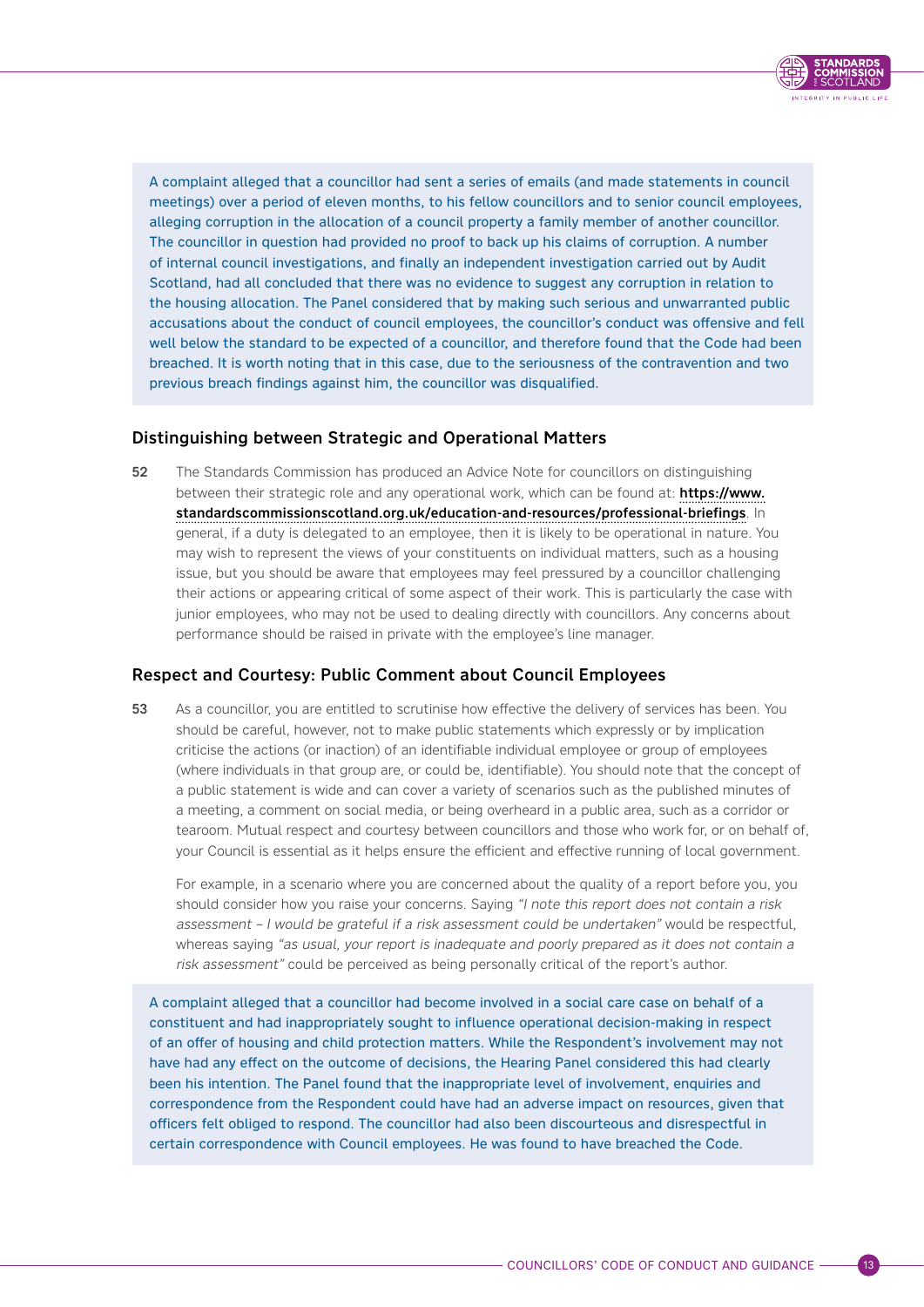A complaint alleged that a councillor engaged in public criticism of the Chief Executive of his Council by posting information and comments on the opposition councillors' Facebook page. The councillor did not give the Chief Executive an opportunity to respond before publishing the comments on the Facebook page. It was found that the councillor had breached the Code.

A councillor made comments in the press which were publicly critical of the capability of a newlyappointed Council employee. It was found that the councillor had been disrespectful to the new employee and had breached the Code.

#### Respect and Courtesy: Council and Committee Meetings

- 54 The words 'Chair' and 'Convener' in paragraph 3.11 of the Code, and the word 'Chair' in this Guidance, are not restricted to those specific terms and apply to any individual holding a similar chairing or convening role.
- 55 The role of the Chair in any Council meeting, including a committee meeting or a meeting of a working group or similar forum, is to ensure that the agenda of business is properly dealt with and clear decisions are reached. To do this, the Chair has a responsibility to ensure that the views and opinions of other participants (including the advice of employees) can be expressed. At the same time, the Chair has a responsibility for proper and timely conduct of the meeting and for helping to ensure the meeting is conducted in compliance with the Council's Standing Orders. This includes determining the point at which conclusions should be reached. Chairs are required to adopt a balanced approach to help ensure fairness to participants while at the same time dealing firmly with any attempt to disrupt or unnecessarily delay the meeting. If you are present, you share the responsibility for the proper and expeditious discharge of business. As such, you should ensure you are familiar and comply with your Council's Standing Orders. The role of the Chair in reaching judgements about how the meeting is to be conducted should be supported and respected.

A complaint alleged that a councillor had failed to respect the Chair and other colleagues during a meeting of the Council. Despite the Chair determining that the matter under consideration had been agreed, the councillor continued to shout over the Chair, requiring her to adjourn the meeting. Upon reconvening, the councillor continued to speak and shout over the Chair. A motion was passed in terms of the Council's Standing Orders to suspend the councillor from the meeting. Despite this motion, the councillor initially refused to leave, and it took a further adjournment from the Chair to persuade the councillor to remove himself. The Panel held that the councillor had breached the Code.

- 56 You are accountable for your own conduct at all times in terms of the Code, irrespective of the conduct of others. Abusive or offensive language and / or unnecessarily disruptive behaviour should not be tolerated. During the course of a meeting, the Chair has the right to rule on and to take appropriate action as necessary, on the acceptability of conduct, and any language used and comments made. This can include requiring the withdrawal of a remark, asking for an apology, or any other action necessary to allow the meeting to proceed properly. Factors you should consider include whether:
	- your behaviour, including your body language, is courteous and respectful (even when you hold a different view to that of other participants);
	- you are treating others with courtesy, respect and consideration;
	- your choice of language in meetings is appropriate and meets the high standards expected by the general public;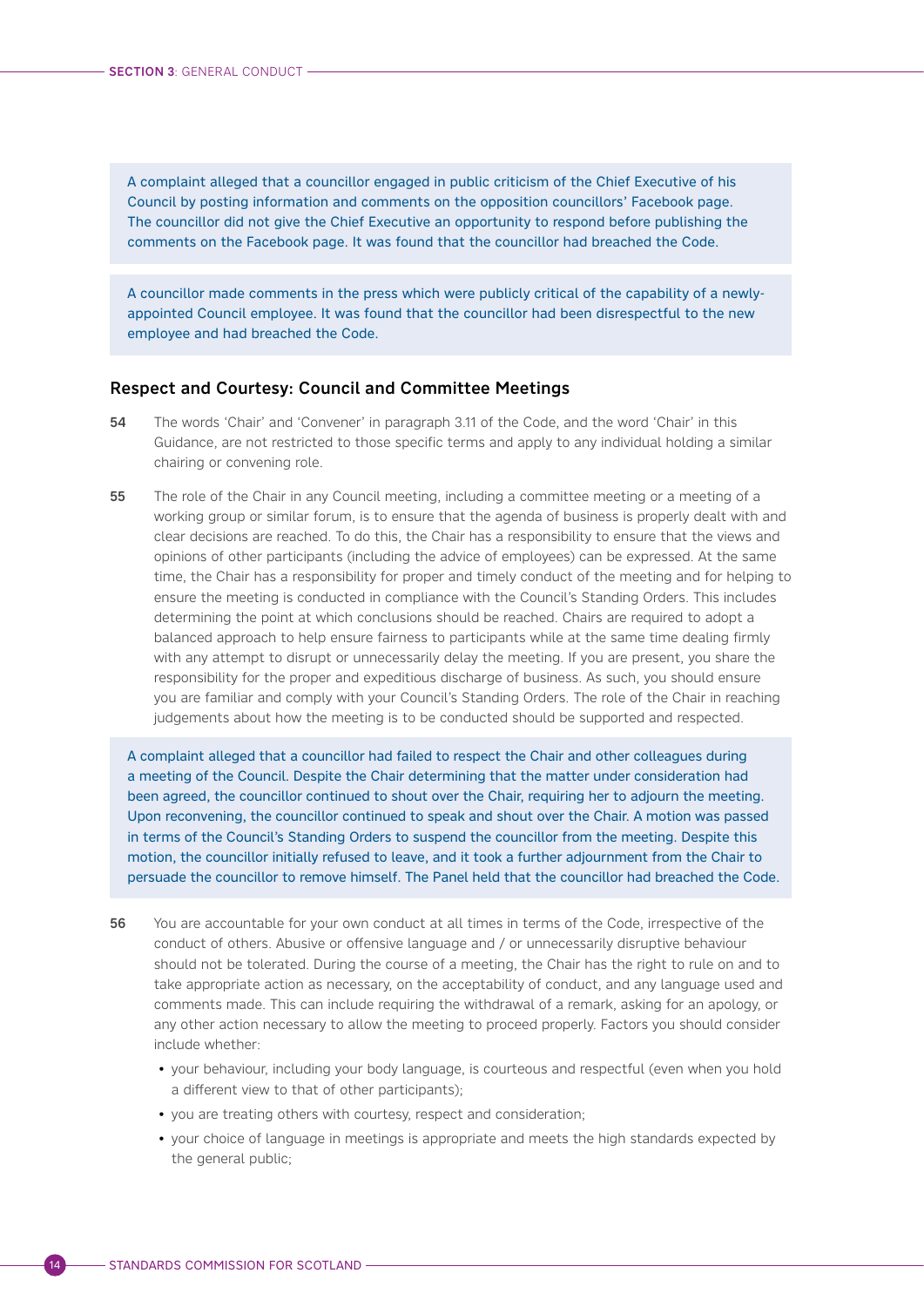

- <span id="page-18-0"></span>• it is appropriate to refer to other councillors by nicknames or to refer to them in the second person, by using terms such as 'you';
- newspapers, mobile phones, laptops and other devices are being used appropriately or whether their usage could be perceived as you not being engaged in the meeting or listening to what others are saying; and
- your conduct could diminish the public's opinion of, and trust and confidence in, its elected representatives.

A complaint alleged that a councillor had been disrespectful during a meeting of the Council's Regulation and Licensing Committee towards an applicant who was looking to renew his taxi licence. It was found that the councillor's remarks and questions amounted to a personal attack and were not relevant or appropriate in the context of determining whether the applicant was a fit and proper person to hold the licence. He was found to have breached the Code.

A councillor said "sieg heil" when the Chair of a committee curtailed debate on a motion. It was found that the words "sieg heil" are synonymous with the former fascist Nazi regime in Germany and are directly associated with obedience to an oppressive dictatorship. As such, it was found that the councillor's use of them could only be taken as an unacceptable way of protesting about how the Chair had conducted the meeting in respect of the item under consideration. Although the councillor had retracted the comment when asked to do so, it was found that he had breached the Code by failing to show respect to the Chair.

At a meeting of the Council, being a public forum, a councillor had accused a senior employee of collusion with the Council's Administration and had challenged the employee's integrity. The Panel found this behaviour particularly egregious given that the employee in question had no right of reply to the accusations. In addition, the accusations had not been raised previously with the employee or their line manager in private. The councillor was found to have breached the Code.

At a meeting of a Planning Committee a councillor made inappropriate comments about a planning application in that she made reference to "lining developers' pockets". While she had apologised unreservedly both publicly and privately, she was found to have breached the Code.

### Remuneration, Allowances and Expenses

3.12 I will comply with the rules, and my council's policies, on the payment of remuneration, allowances and expenses.

#### Gifts and Hospitality

- 3.13 I understand that I may be offered gifts (including money raised via crowdfunding or sponsorship), hospitality, material benefits or services ("gift or hospitality") that may be reasonably regarded by a member of the public with knowledge of the relevant facts as placing me under an improper obligation or being capable of influencing my judgement.
- 3.14 I will never **ask for** or **seek** any gift or hospitality.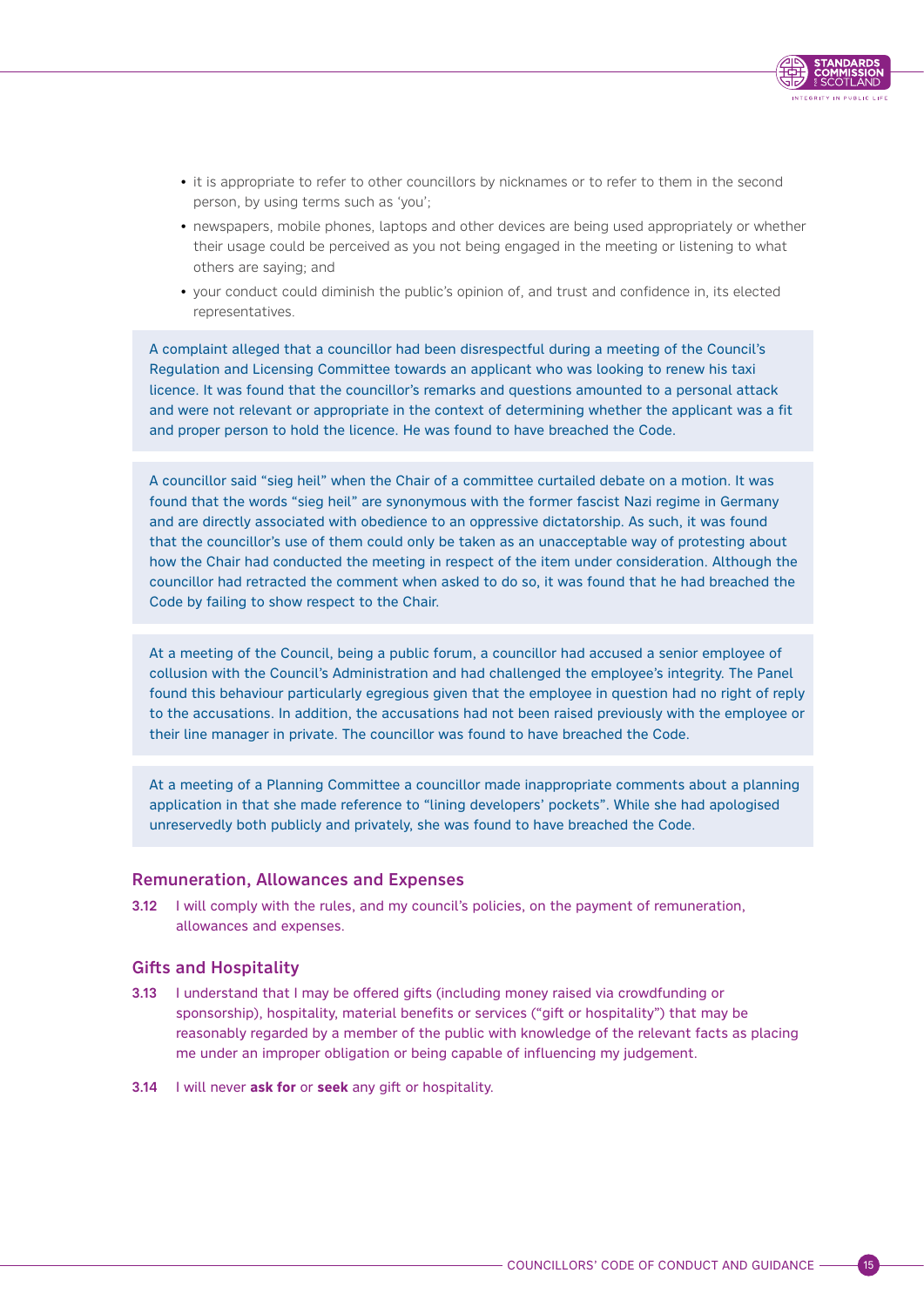- 3.15 I will refuse any gift or hospitality, unless it is:
	- a. a minor item or token of modest intrinsic value offered on an infrequent basis;
	- b. a civic gift being offered to the Council;
	- c. hospitality which would reasonably be associated with my duties as a councillor or as a member of an arm's length external organisation to which I have been appointed or nominated by my council ("ALEO"); or
	- d. hospitality which has been approved in advance by my council or the ALEO.
- 3.16 I will consider whether there could be a reasonable perception that any gift or hospitality received by a person or body connected to me could or would influence my judgement.
- 3.17 I will not allow the promise of money or other financial advantage to induce me to act improperly in my role as a councillor. I accept that the money or advantage (including any gift or hospitality) does not have to be given to me directly. The offer of monies or advantages to others, including community groups, may amount to bribery, if the intention is to induce me to improperly perform a function.
- 3.18 I will never accept any gift or hospitality from any individual or applicant who is awaiting a decision from, or seeking to do business with, my council.
- 3.19 If I consider that declining an offer of a gift would cause offence, I will accept it and hand it over to the Council at the earliest possible opportunity and ask for it to be registered.
- 3.20 I will promptly advise my council's Monitoring Officer if I am offered (but refuse) any gift or hospitality of any significant value and / or if I am offered any gift or hospitality from the same source on a repeated basis, so that my council can monitor this.
- 57 The Standards Commission has produced a separate Advice Note for councillors on Gifts and Hospitality which can be found at: [https://www.standardscommissionscotland.org.uk/education](https://www.standardscommissionscotland.org.uk/education-and-resources/professional-briefings)[and-resources/professional-briefings](https://www.standardscommissionscotland.org.uk/education-and-resources/professional-briefings).
- 58 In your role as a councillor, you should never *ask for* or *seek* any gifts or hospitality. However, you will be **offered** gifts and hospitality: the Code makes it clear that the default position is you should refuse these, except in the very limited circumstances listed at paragraph 3.15 of the Code – see Notes 65 to 67 below for further information. It should be noted that acceptance can include accepting the promise of a gift or hospitality.
- 59 'Gifts' or 'hospitality' can come in many forms. Beyond the everyday things like bottles of wine or offers of lunch, they can include benefits such as tickets to sporting or other events; provision of services at a price below that generally charged to the public; incurring personal debts or obligations on your behalf, relief from indebtedness, loan concessions, or other financial inducements.
- 60 Objective test: you should always consider whether your acceptance of a gift or hospitality, in the limited circumstances permitted under paragraph 3.15 of the Code, would allow an informed member of the public to think it might lead to your being influenced in your judgement on matters. You should also always consider whether you would have been given the gift or hospitality if you were not a councillor. In doing so, you should think not just of your own perception, but the perception of others.
- 61 You should also not give or offer a gift or hospitality that is intended to induce someone, for example an employee or fellow councillor, to act improperly. You should note that in terms of the [Bribery Act 2010](https://www.legislation.gov.uk/ukpga/2010/23/section/1), the following cases are offences: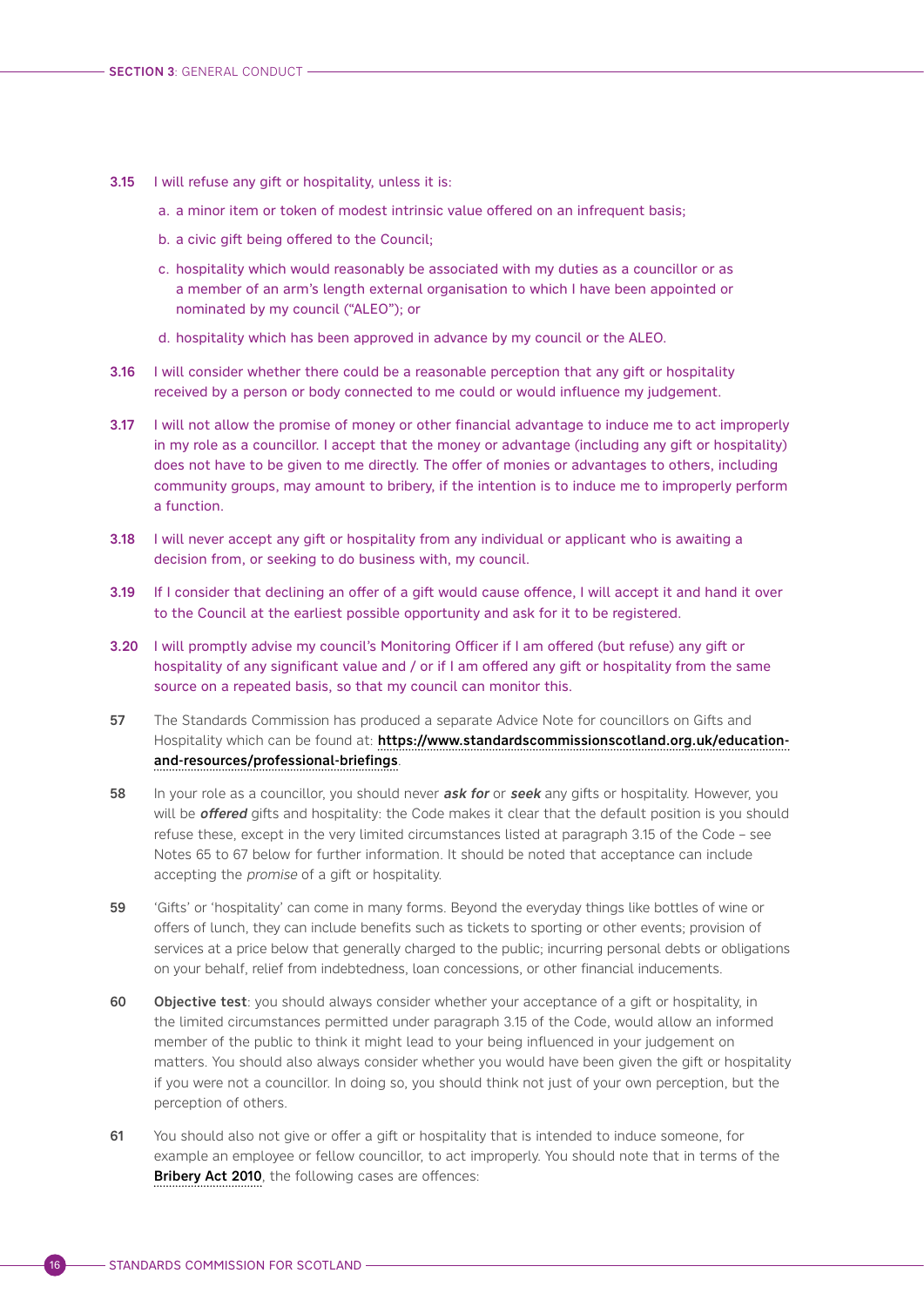

Case 1 is where:

- a. P offers, promises or gives a financial or other advantage to another person, and
- b. intends the advantage
	- i. to induce a person to perform improperly a relevant function or activity, or
	- ii. to reward a person for the improper performance of such a function or activity.

Case 2 is where:

- a. P offers, promises or gives financial or other advantage to another person, and
- b. P knows or believes that the acceptance of the advantage would itself constitute the improper performance of a relevant function or activity.
- 62 An example of bribery might be where a windfarm operator promises to pay community benefit to an organisation in your ward, provided you grant planning permission in circumstances where it would not otherwise be awarded (i.e. if the proper statutory test of considering the provisions of the development plan and all material planning considerations was not applied or if community benefit was wrongly taken into account in determining a planning application).
- 63 You should, therefore, be aware that irrespective of any of the provisions in the Code, a gift which induces an individual to improperly undertake a statutory duty, such as granting planning permission, is still likely to fall foul of the provisions of the Bribery Act 2010. This is regardless of whether the gift is given directly to the individual, or to someone else. Such an action could result in a criminal prosecution.
- 64 Paragraph 3.18 of the Code makes it clear that where an individual or organisation is awaiting a decision from, or seeking to do business with, the Council, you should not accept any form of gift or hospitality from them, no matter how small in nature or value. This is irrespective of whether you sit on a Committee with an influence on the outcome of such matters, as there could still be a perception that you might be in a position to influence colleagues making the decision one way or another. As you have a personal responsibility to comply with the Code, the onus is on you to ascertain whether the individual or organisation offering you gifts and / or hospitality is awaiting a decision from, or seeking to do business with, the Council.

# Limited circumstances in which gifts and hospitality may be accepted

- 65 Provided Paragraph 3.18 of the Code does not apply, paragraph 3.15 sets out the very limited circumstances in which you might accept a gift or hospitality from another person in your role as a councillor. These would be things such as a pen, or a notepad, or hospitality such as tea or coffee at a local event, or a sandwich or buffet lunch included as part of a daily rate charged and provided to all delegates at a training event or conference.
- 66 Similarly, where you are representing the Council in a civic role, you will be expected to accept hospitality normally associated with that role, for example, a dinner to commemorate the anniversary of an event. If you are invited to such events as a result of your civic role, you can accept the invitation.
- 67 Paragraph 3.19 of the Code also recognises that there may be situations where, as a councillor, and in particular if you hold a role as a civic leader of your Council (Convener, Provost, and / or their deputes) you may be expected to accept gifts on the Council's behalf. These could be, for example, from representatives of a twin town or another organisation visiting your area. In those circumstances, if it would cause embarrassment or offence to refuse the gift, you can accept it. You should, however, pass the gift to the appropriate Council employee at the earliest opportunity.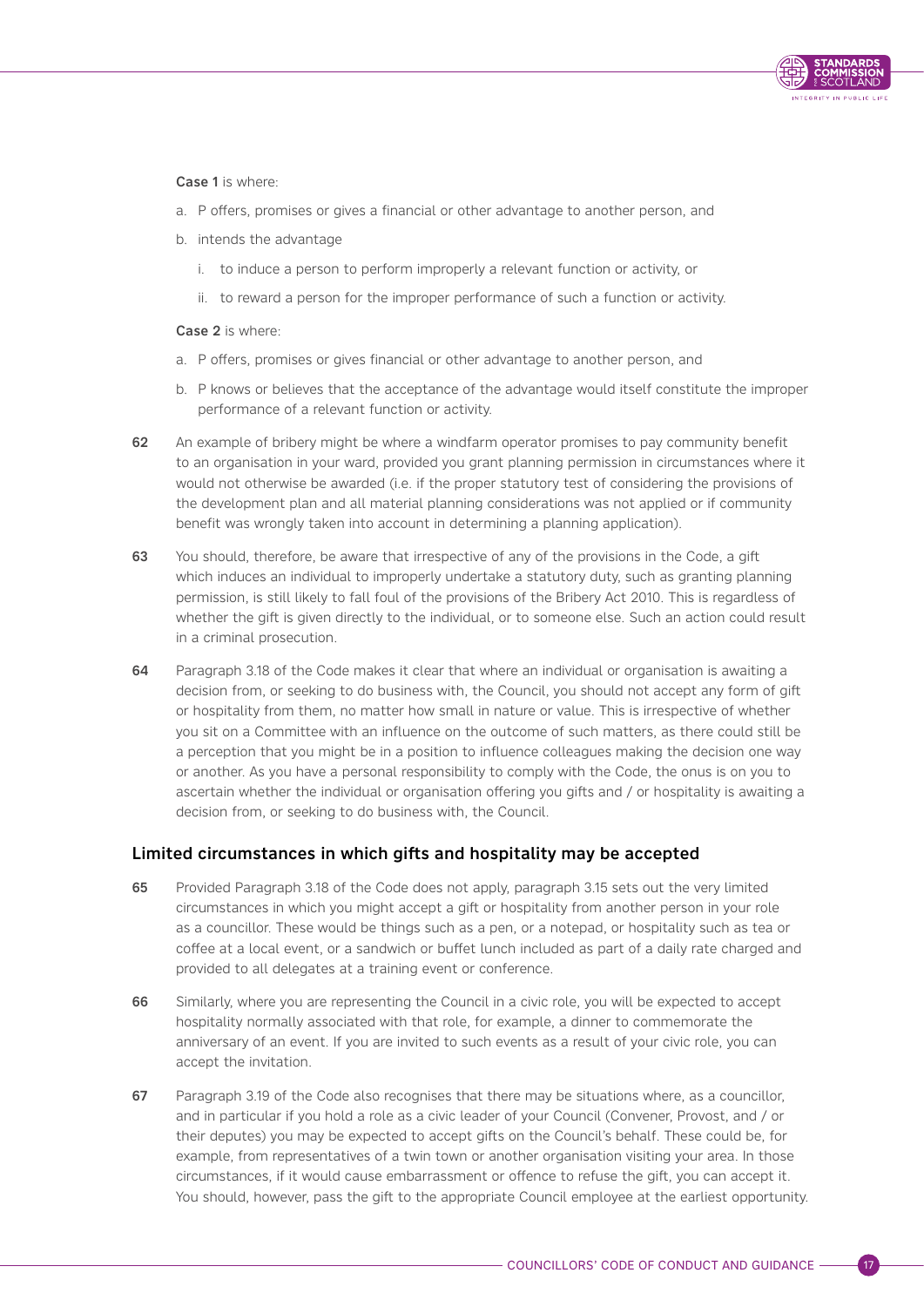### <span id="page-21-0"></span>Perception and Influence

- 68 The provisions in the Code on gifts and hospitality are designed to avoid any perception that councillors may be using their role to obtain access to benefits that members of the public would otherwise be expected to pay for, and also to prevent them from being influenced (inadvertently or otherwise) into making decisions for reasons other than the public interest (for example, by serious organised crime gangs seeking to obtain contracts and licences to facilitate money laundering).
- 69 The requirement for councillors to advise their Council's Monitoring Officer of any offers of any gifts or hospitality from the same source on a repeated basis is important as it ensures the Council can take action if it appears the same individual or organisation is attempting to influence its elected members and decision-making. It is also open to you, in the interests of transparency, to declare any gifts and hospitality you have declined.

A complaint alleged that a councillor had failed to declare hospitality received during a site visit from a recipient of planning permission who was to make further applications for the same development. However, there was no evidence to suggest that any Council representative, including the councillor in question, received any gift or further hospitality other than being provided with light refreshments mid-morning. Evidence suggested that these had been provided by the developers, following a Council request. This was not regarded as inappropriate for the purposes of the Code.

A complaint alleged that a councillor failed to declare hospitality received from a company that was involved in a tender application to provide waste disposal services to the Council. The hospitality involved a trip to watch the Scottish Cup Final at Hampden. It could not be said that the hospitality in question was minor, or that it would reasonably be associated with the councillor's day to day duties. The Panel held that whether or not the hospitality had indeed influenced the councillor's judgement in respect of the company's tender application, there was a reasonable perception that the hospitality could have influenced the councillor in such a way. The councillor was found to have breached the Code.

### **Confidentiality**

- 3.21 I will not disclose confidential information or information which should reasonably be regarded as being of a confidential or private nature, without the express consent of a person or body authorised to give such consent, or unless required to do so by law. I note that if I cannot obtain such express consent, I will assume it is not given.
- 3.22 I accept that confidential information can include discussions, documents, information which is not yet public or never intended to be public, and information deemed confidential by statute.
- 3.23 I will only use confidential information to undertake my duties as a councillor. I will not use it in any way for personal or party-political advantage or to discredit my council (even if my personal view is that the information should be publicly available).
- 70 You have a statutory right, subject to certain statutory exemptions (including those covered by data protection legislation), to Council information under the Access to Information provisions of the [Local Government \(Scotland\) Act 1973](https://www.legislation.gov.uk/ukpga/1973/65/contents) and the [Freedom of Information \(Scotland\) Act 2002](https://www.legislation.gov.uk/asp/2002/13/contents). You also have a right to request information where you can show a need to know that information in order to perform your duties as a councillor.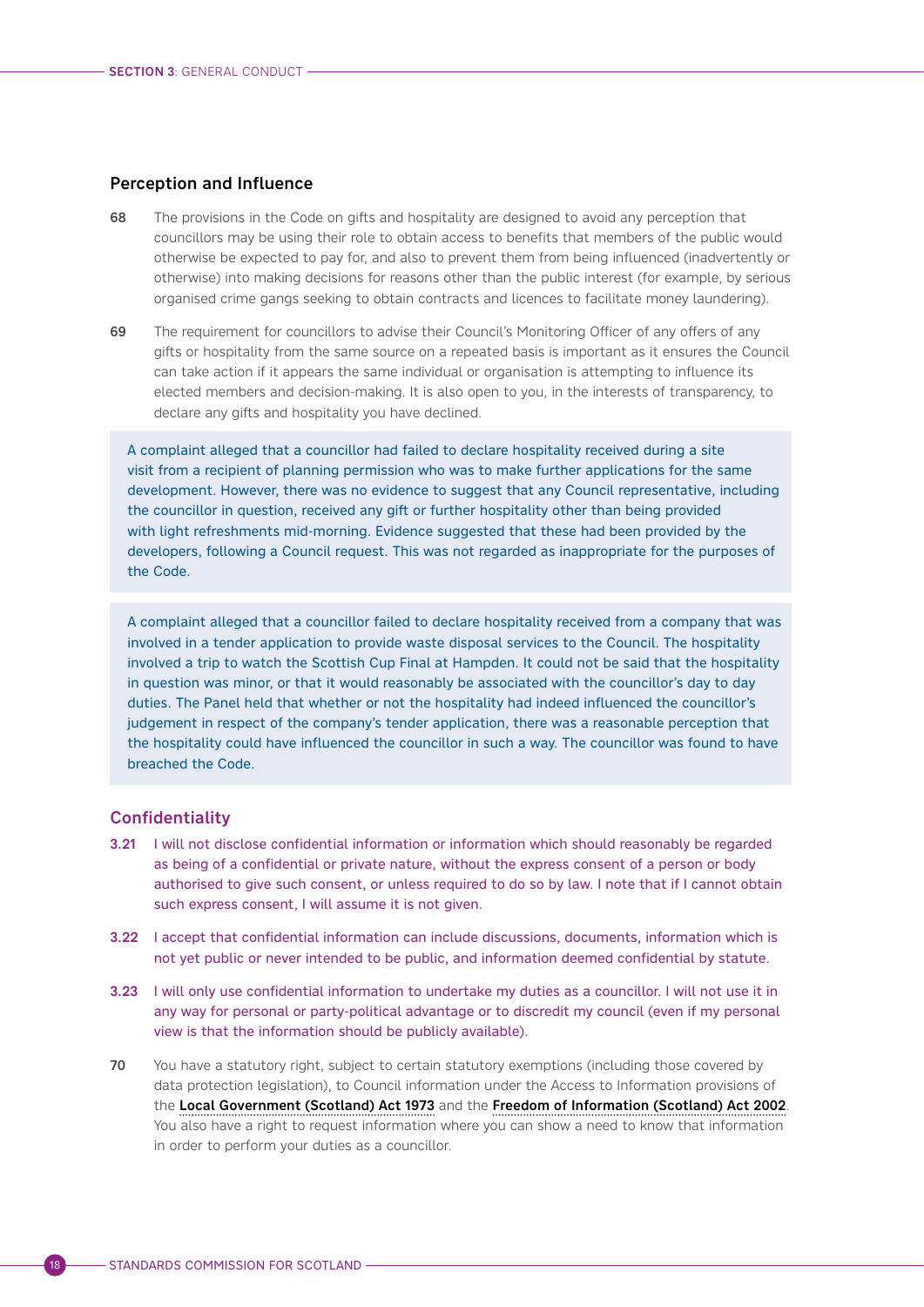

- 71 It is legitimate, however, for your Council to require you to treat certain documents and information, provided to you in your capacity as a councillor, as confidential. Given the potential damage that the unauthorised disclosure of confidential material can do to the standing, reputation and integrity of a Council, it is essential that you respect the provisions at paragraphs 3.21 to 3.23 of the Code.
- 72 Information can become confidential in a number of ways, including in terms of the following examples:
	- a Council employee, or a member of the public, has asked you to treat it as confidential;
	- the Council has resolved to treat it as exempt information in terms of the Access to [Information provisions](https://www.legislation.gov.uk/ukpga/1973/65/schedule/7A) of the Local Government (Scotland) Act 1973, or is likely to do so;
	- information which, under the data protection legislation or the General Data Protection Regulation contains personal data, the release of which would lead to a breach under those provisions.
- 73 Sometimes the confidential nature of the material will be explicit, such as if the document is marked 'confidential'. In other cases, it will be clear, from the nature of the information or from the circumstances in which it was provided to you, that it is confidential. This may include the following types of information:
	- commercial information, such as information relating to a contract or a contractor's business;
	- personal or sensitive information, such as information relating to an individual's employment or health;
	- information which is confidential as a result of a statutory provision;
	- information discussed in closed or private sections of meetings;
	- legal advice obtained by the Council (either provided by employees or external legal advisers). This will be covered by legal privilege and should not be disclosed without the Council's permission;
	- information received as a result of a relationship where there is an expectation of confidence, such as between a councillor and a constituent; and
	- information about any ongoing investigation being undertaken by the Ethical Standards Commissioner.

A councillor, during a meeting discussing the appointment of new members to a Council committee, objected to the appointment of one of the proposed members on the grounds that a complaint against them was currently being investigated by the Ethical Standards Commissioner. The Ethical Standards in Public Life etc. (Scotland) Act 2000 provides that ongoing investigations should be conducted confidentially. The Panel found that the councillor was aware, or should have been aware, of that provision. By disclosing publicly the fact that their fellow councillor was under investigation, the councillor was found to have breached the Code.

- 74 As a councillor, you are a data user and must comply with data protection legislation and your Council's data protection policies when handling information. Council information provided to you must only be used by you for the purpose for which it was provided.
- 75 You should be aware that a breach of confidentiality could result in you being personally liable under data protection legislation. This may result in a potential criminal prosecution, civil liability for damages and / or a fine being imposed by the Information Commissioner, in addition to any reputational damage being incurred by you and / or the Council.
- 76 Confidential information must not be disclosed or in any way used for personal or party-political advantage or in such a way as to discredit the Council. This applies even in circumstances where you hold the personal view that such information should be publicly available.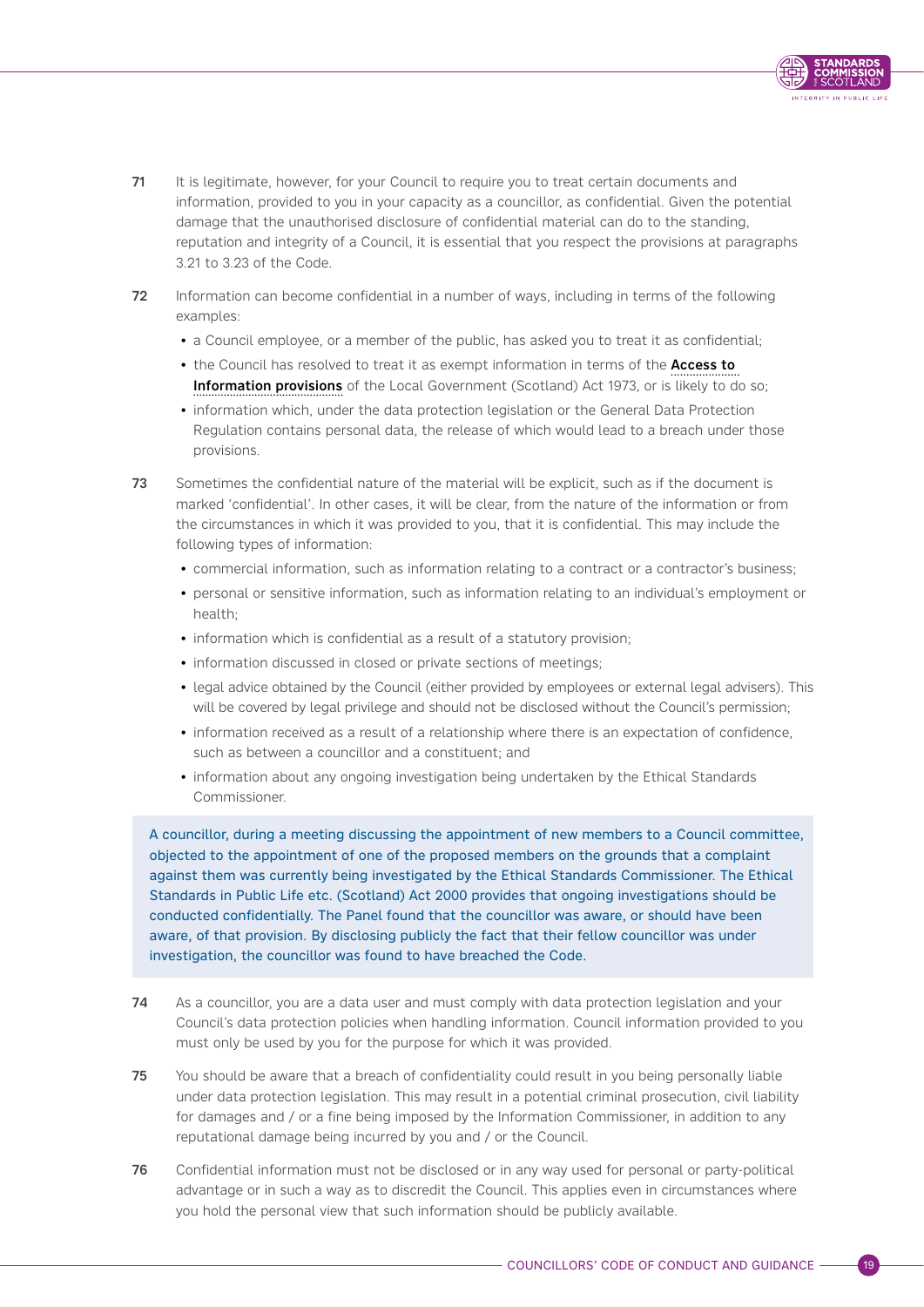- <span id="page-23-0"></span>77 You must not provide the media with 'off the record' briefings on the general contents or 'line' of confidential material or information. Disclosures of this kind can also seriously undermine and devalue the work of the Council and its committees.
- 78 Sometimes confidentiality is a matter of timing, in that information may be released into the public domain at a later stage (either in the short or long term). However, you must respect the requirement for confidentiality even if you do not agree with it or consider that the information should be released at an earlier stage.
- 79 You should seek advice if you are in any doubt as to whether any documents, information or advice are confidential, particularly if you are intending to disclose these to any outside body or individual.
- 80 As a councillor, you are in a position of trust and members of the public (particularly constituents) may provide you with information that could reasonably be regarded as confidential. If the status of any discussion is unclear, you should establish, at the earliest possible opportunity, whether some or all of the matters being discussed are to be treated as being confidential.
- 81 If you are considering disclosing any information which could reasonably be regarded as being confidential, you should always obtain confirmation (preferably in writing) that you have the authority to do so. However, you must be aware that the person who holds the information may not necessarily have the authority to permit any such disclosure. For example, another councillor may have passed on information to you. The fact that this information has been passed to you by another councillor does not mean that the information in question is not confidential, or that the councillor in question has the authority to permit you to disclose it further.
- 82 You should be aware of the provisions of data protection legislation. If you hold personal information (such as details of constituent enquiries, constituents' personal details or other information such as medical conditions), you are required to be registered as a data controller under data protection legislation. You must abide by the following rules when holding and processing personal data:
	- you must only use the information for the purposes for which it was given;
	- you must not share such information with anyone without the consent of the person giving the information, or unless required to do so by law. You should note, however, that you do not need a constituent's consent to share information with Council employees for the purpose of assisting with the resolution of an enquiry or complaint, provided you do not use the constituent's personal data in a way that goes beyond their reasonable expectations in contacting you (unless you are required to do so by law); and
	- you should not keep the information any longer than you need to.

A complaint alleged that a councillor disclosed confidential information relating to the health of a Council employee to a third party. It was found that the councillor had breached the Code by disclosing to a third-party information about the employee which was private, personal and sensitive and that was, by its very nature, confidential.

A complaint alleged that a councillor disclosed, in two Facebook posts, sensitive information about his Council's response to the Covid-19 pandemic. The information in question had been provided by council employees at private briefings. The Panel, having heard from a number of witnesses, including other councillors, was satisfied that it was evident the information was intended to remain confidential until the Council had prepared its public communications. This was especially important given the nature of the communications, which could have caused undue fear or alarm. The Panel concluded, therefore, that the councillor had breached the confidentiality provisions of the Code.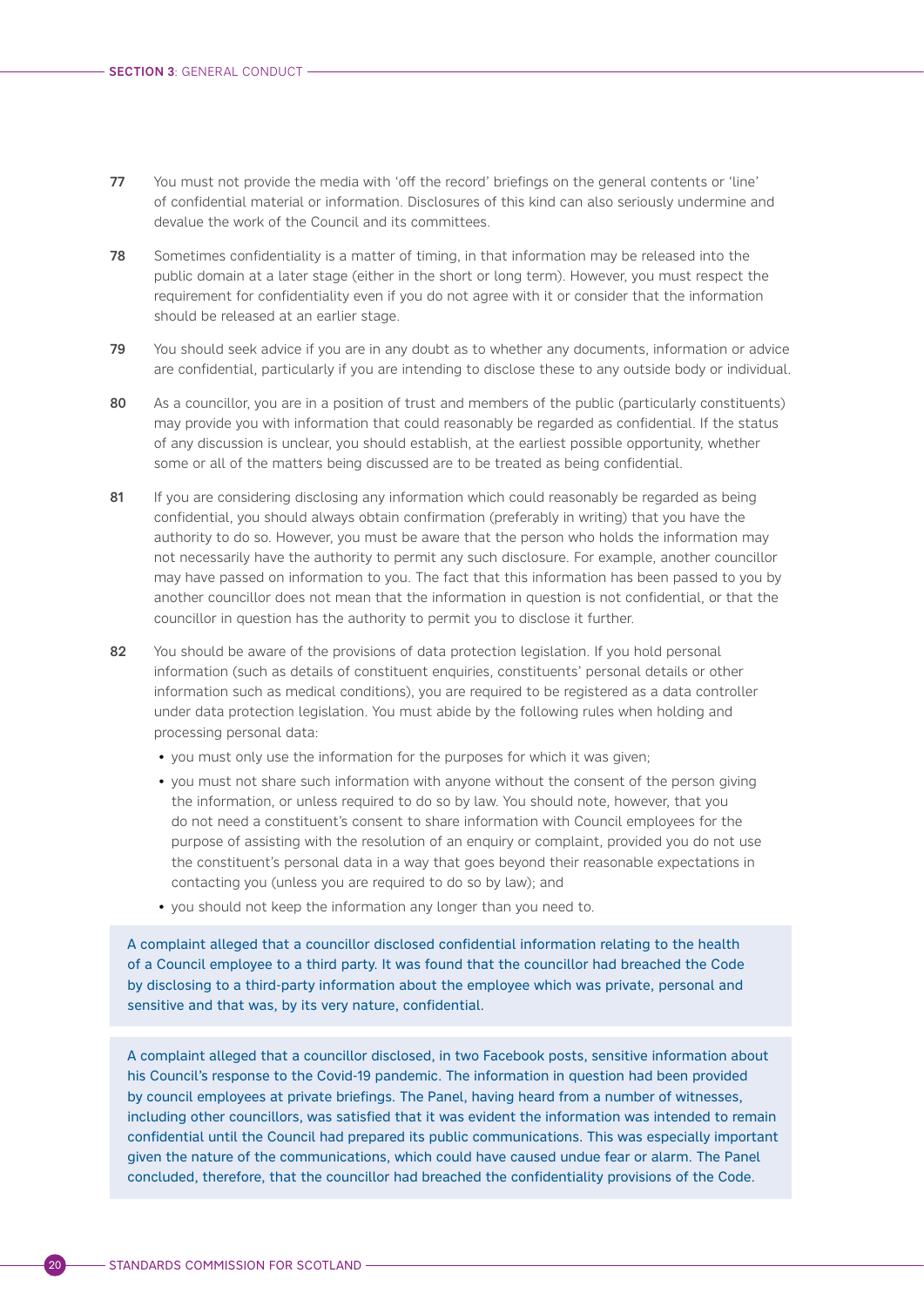A councillor who sat on his Council's adoption panel disclosed details of a person who had applied to the panel to adopt a child. The councillor could only have become aware of the information he disclosed as a result of his membership of the adoption panel. The Panel concluded that the councillor had breached the Code by disclosing the confidential information.

INTEGRITY IN PUBLIC LIFE

# Use of Council Resources

- 3.24 I will only use council resources, including employee assistance, facilities, stationery and IT equipment, for carrying out council duties in accordance with all my council's relevant policies.
- 3.25 I will not use, or in any way enable others to use, council resources:
	- a. imprudently (without thinking about the implications or consequences);
	- b. unlawfully;
	- c. for any party political or campaigning activities or matters relating to these; or
	- d. improperly.
- 83 As a general rule, facilities paid for by the public purse, and provided for use in Council business, should only be used for Council business unless otherwise expressly permitted by the Council itself. It is recognised, however, that some Councils may allow councillors occasional personal use of Council-provided equipment, such as laptops, mobile telephones and tablets. It is likely that your Council will have policies and protocols on related matters, including on the use of IT and other equipment for personal and official purposes, and on employee support for councillors. The Code obliges you to adhere to such policies and protocols and, therefore, you should familiarise yourself with their contents.
- 84 The Code now explicitly forbids the 'imprudent' (i.e. without thinking about the implications or consequences) use of Council facilities. Given the importance of achieving [best value](https://www.gov.scot/publications/best-value-revised-statutory-guidance-2020/), it is important that councillors are not seen to be using facilities irresponsibly or wastefully. An example of this would be printing documents unnecessarily.
- 85 Facilities must never be used for party-political or campaigning purposes. You are reminded of the relevant provisions of [Section 2 of the Local Government Act 1986](https://www.legislation.gov.uk/ukpga/1986/10/part/II), which are as follows:
	- 2. Prohibition of Political Publicity
	- (1) A local authority shall not publish, or arrange for the publication of, any material which, in whole or in part, appears to be designed to affect public support for a political party.
	- (2) In determining whether material falls within the prohibition regard shall be had to the content and style of the material, the time and other circumstances of publication and the likely effect on those to whom it is directed and, in particular, to the following matters:
		- a. whether the material refers to a political party or to persons identified with a political party or promotes or opposes a point of view on a question of political controversy which is identifiable as the view of one political party and not of another;
		- b. where the material is part of a campaign, the effect which the campaign appears to be designed to achieve.'
	- 3. A local authority shall not give financial or other assistance to a person for the publication of material which the authority are prohibited by this section from publishing themselves.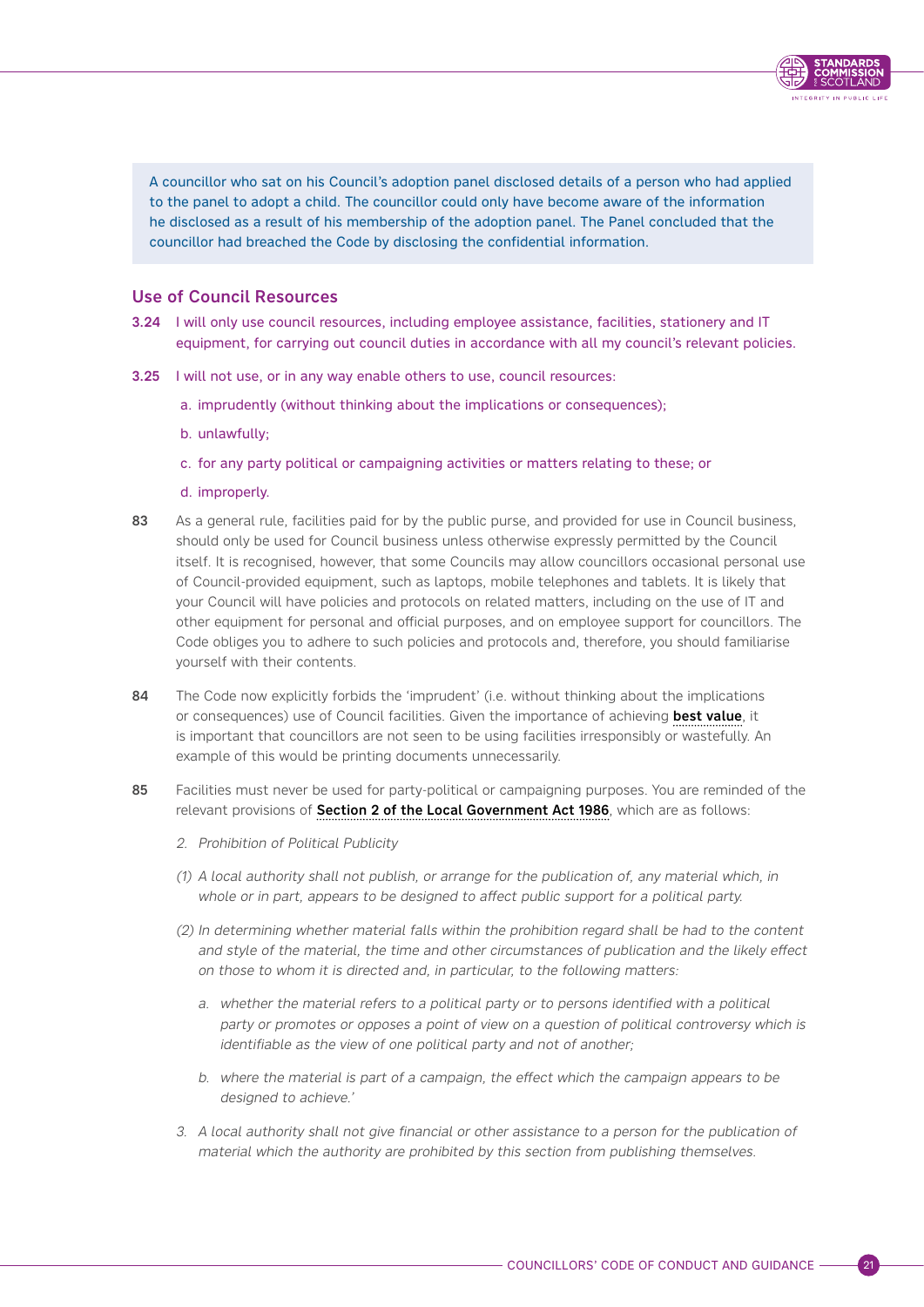- <span id="page-25-0"></span>86 While restrictions on party-political use of facilities are particularly in focus during election campaigns, they apply at all times. Councils and councillors should also take into account and adhere to the terms of the [Code of Recommended Practice on Local Authority Publicity](https://www.gov.scot/publications/local-authority-publicity-code-of-practice/) issued in terms of Section 4 of the Local Government Act 1986.
- 87 The provisions under paragraphs 3.24 to 3.25 of the Code apply at all times and not just when you are acting as a councillor. Other factors to consider include:
	- whether you are either explicitly or impliedly allowing others to use Council facilities improperly;
	- how the resource you are using is funded (for example, who pays for any transport or administrative support); and
	- whether the resource is being used solely for you to carry out official Council business or for an activity which has expressly been authorised by the Council, or whether you are using it for something else as well.

A complaint alleged that a councillor had used Council facilities to send an email in relation to an application for planning permission submitted by his own company. He was found to have breached the provision in the Code concerning the improper use of Council facilities.

A complaint alleged that a councillor used his Council email account and computer to send an email asking for help to deliver party-political campaign leaflets. It was found that the councillor had breached the provisions in the Code prohibiting the use of Council facilities for party-political or campaigning purposes.

#### Dealings with my Council and Preferential Treatment

- 3.26 I will not use, or attempt to use, my position or influence as a councillor to:
	- a. improperly confer on or secure for myself, or others, an advantage;
	- b. avoid a disadvantage for myself, or create a disadvantage for others; or
	- c. improperly seek preferential treatment or access for myself or others.
- 3.27 I will avoid any action which could lead members of the public to believe that preferential treatment or access is being sought.
- 3.28 I will advise employees of any connection, as defined at Section 5, I may have to a matter, when seeking information or advice or responding to a request for information or advice from them.
- 3.29 I will not participate in certain decisions concerning Council Tax if I am in arrears of two months or more in respect of the payment of Council Tax.
- 88 As a councillor, you must avoid conduct which seeks to further your own personal interests, or the interests of others you are connected to. You must also avoid conduct that may give the impression you are seeking preferential treatment. The test is not only whether it is your intention to seek preferential treatment but also whether a member of the public, with knowledge of all the relevant facts, would reasonably consider that preferential treatment is being sought. You should note that seeking preferential treatment can be a breach of the Code, regardless of whether any action is taken as a result. Factors to consider include whether you are asking employees to act in a way:
	- that suggests you are seeking preferential treatment for yourself or others; and
	- that would conflict with or call into question their political impartiality, or which could give rise to criticisms that people paid from public funds are being used for party-political purposes.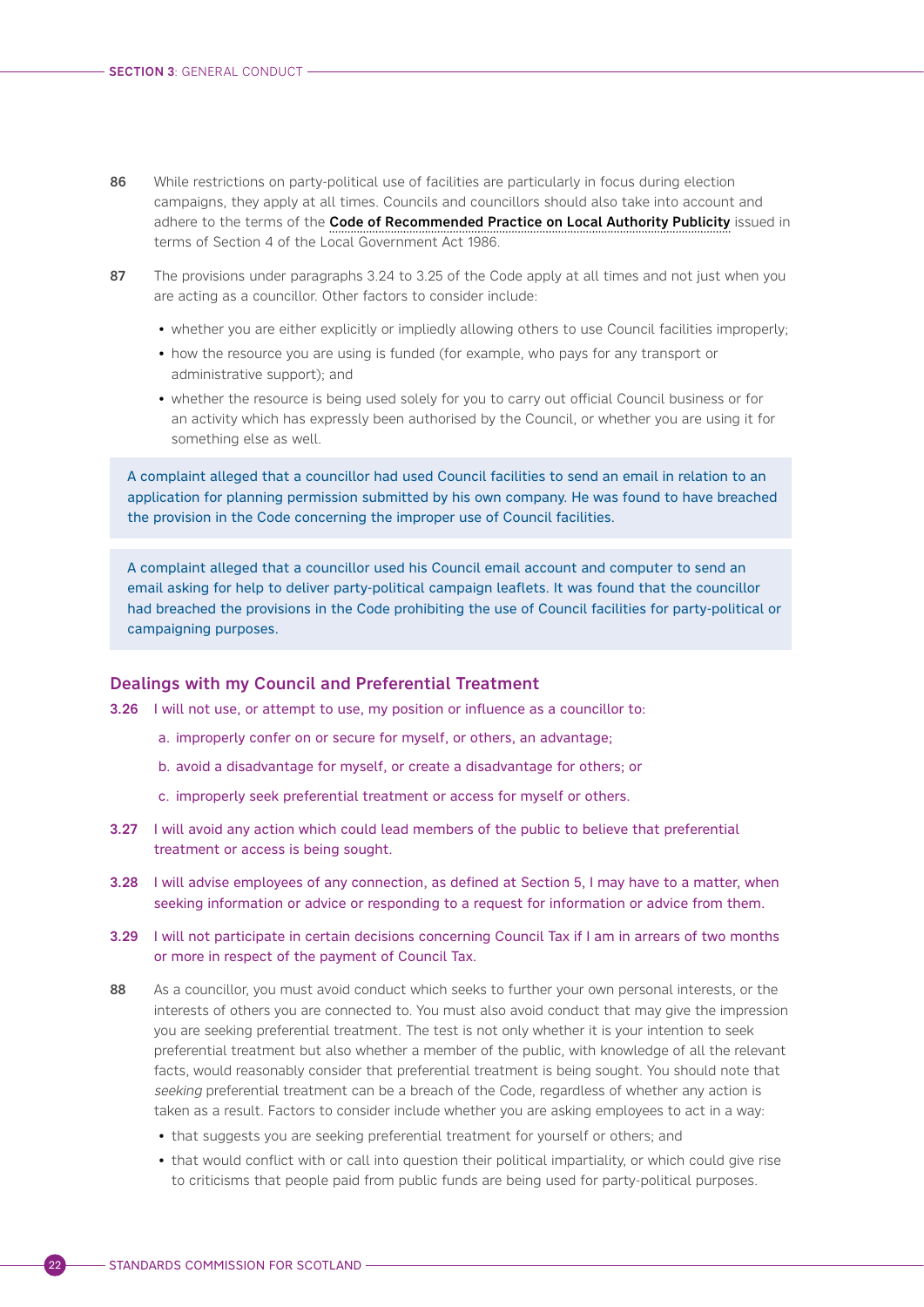

- <span id="page-26-0"></span>89 Paragraphs 3.26 to 3.28 of the Code are designed to ensure there is transparency in your dealings with employees of the Council. There is an onus on you to advise employees of any connection you may have to a matter when seeking advice, assistance or information whether within or outwith a formal meeting of the Council or its committees. This applies equally in circumstances where employees are seeking advice, assistance or information from you.
- 90 You should not assume that employees will be aware, or will remember, any personal interest you have in a matter, when you are seeking their advice, assistance or information. It is important that you identify any connection as it may be that it is inappropriate for the employee to provide you with advice, assistance or information on the matter, if your connection is one that could amount to declarable interest. For more information on what is meant by 'connection' and a 'declarable interest' in this paragraph, see the further guidance provided under Section 5 (Declaration of Interests).
- 91 [Section 112 of the Local Government Finance Act 1992](https://www.legislation.gov.uk/ukpga/1992/14/section/112) provides that, if you are in arrears of two months or more of Council tax or three months of community charge, you cannot vote on certain matters relating to Council tax, including the setting of Council tax. In such circumstances, you would be required to disclose that this legislation applies to you in any meeting where such matters are being considered, and you would not be allowed to vote. It is a breach of the Code to do so, and may also constitute a criminal offence. If you are in any doubt as to whether this section applies to you, you should seek the advice of the Monitoring Officer.

A complaint alleged that a councillor sought preferential treatment when contacting employees about a planning application his neighbour had submitted and, in particular, had sought information which would not normally be available to members of the public. The councillor had also sought to exert influence in asking that the matter be dealt with urgently. It was found that his actions amounted to attempts to seek preferential treatment in breach of the Code.

A firm, in which a councillor was a partner, submitted a planning application for a wind turbine. The Panel heard that the councillor sent two emails from his council email address, signed off by him as a councillor, to members of the planning committee that was due to consider the application. In his emails, the councillor outlined a number of points in favour of the planning application. The Panel determined that members of the public would reasonably conclude that, by sending the emails from his council email address and signing them off as a councillor, he was using his position as a councillor to seek preferential treatment. The councillor was found to have breached the Code.

### Appointments to Outside Organisations

- 3.30 If I am appointed or nominated by the Council as a member of another body or organisation, I will abide by the rules of conduct and will act in the best interests of that body or organisation while acting as a member of it. I will also continue to observe the rules of this Code when carrying out the duties of that body or organisation.
- 3.31 I accept that if I am a director or trustee (or equivalent) of a company or a charity, as a nominee of my Council, I will be responsible for identifying, and taking advice on, any conflicts of interest that may arise between the company or charity and my council.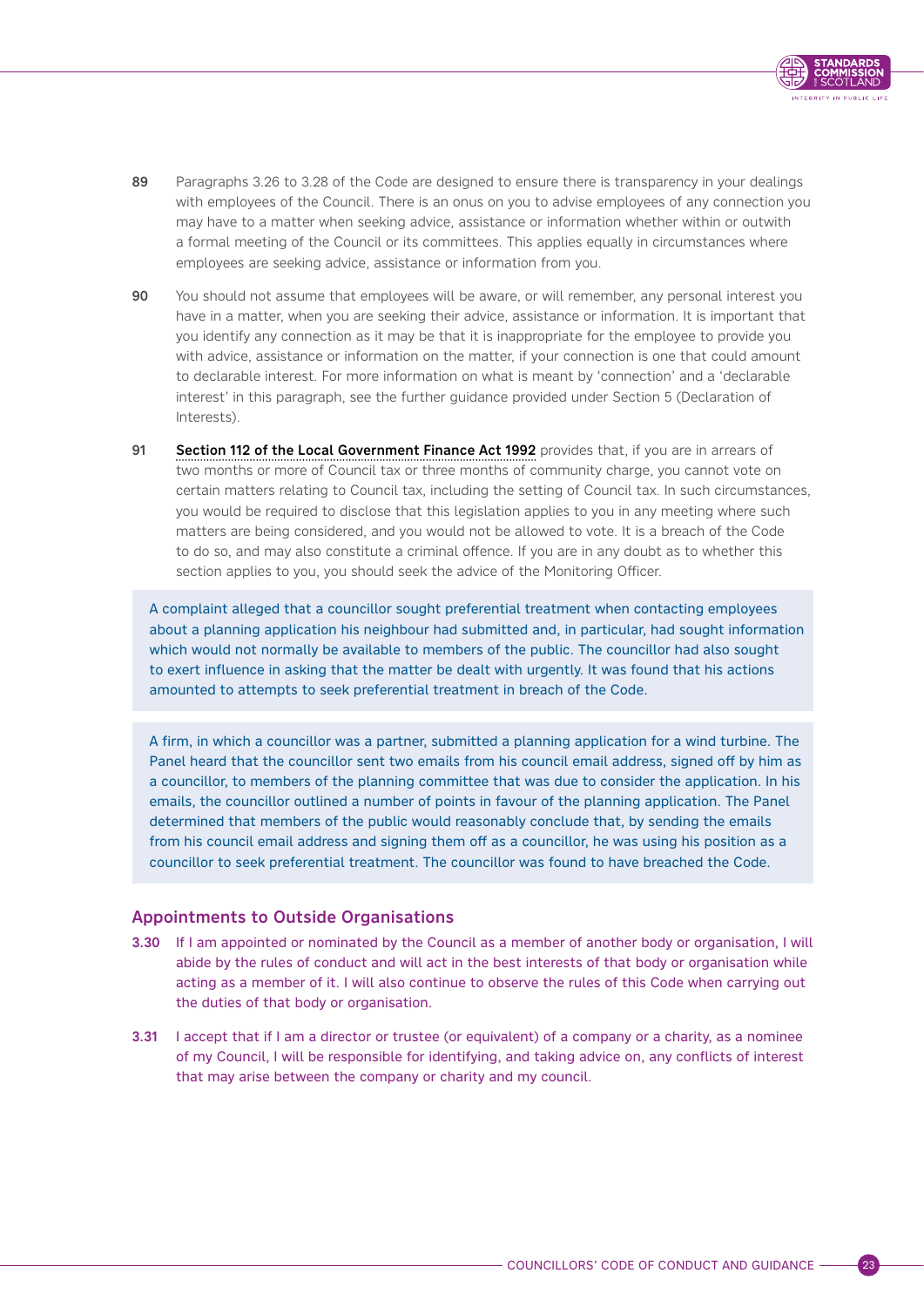92 Authorities will frequently appoint or nominate councillors to outside bodies. If you are appointed or nominated to an outside body, you are still bound by the Code, but you will also have responsibilities as a member of the outside body. These responsibilities may potentially include personal liabilities and could also give rise to conflicts of interest. Such conflicts may arise through competing personal interests, or the competing interests of the respective organisations of which you are a member. Councils will therefore need to consider this issue carefully when appointing councillors to outside bodies. You need to consider carefully whether you can accept such appointments in each case. The Standards Commission has produced an Advice Note for Councillors appointed to Arm's Length External Organisations (ALEOs) which can be found at: [https://www.standardscommissionscotland.org.uk/education-and-resources/professional](https://www.standardscommissionscotland.org.uk/education-and-resources/professional-briefings)[briefings](https://www.standardscommissionscotland.org.uk/education-and-resources/professional-briefings).

A complaint alleged that the councillor had disclosed confidential information on the re-opening of recycling centres following the first Covid-19 lockdown. The councillor disclosed information that had been discussed at a special meeting of an ALEO established to provide recycling and waste disposal services on behalf of the Council, firstly in a press release by his party, and later on Facebook. This disclosure occurred despite the councillor knowing that the information was to remain confidential until the Council had agreed the proposals, put the necessary arrangements in place and managed its communication strategy. The Panel considered the requirement for councillors to abide by the rules of conduct of any partner organisations they are appointed to as an important requirement of the Code. The Panel concluded that the councillor, by disclosing the information in question, had failed to act in the best interests of the ALEO, and therefore had breached the Code.

- 93 You should be aware that you may need to register, in terms of Section 4 of the Code, your membership of another body. That membership could also amount to an interest that would need to be declared in terms of Section 5. However, membership of statutory joint boards or joint committees composed exclusively of councillors does not require to be registered or declared as an interest.
- 94 If you are appointed or nominated by the Council to an outside body, as a director or a trustee, you will assume legal responsibilities as an individual. These legal responsibilities, as a director of a company, arise by virtue of the Companies Acts, and / or as a charity director or trustee by virtue of the [Charities and Trustee Investment \(Scotland\) Act 2005](https://www.legislation.gov.uk/asp/2005/10/contents) (if the outside body is a registered charity). The Office of the Scottish Charity Regulator has up to date guidance on the latter scenario at: [https://www.oscr.org.uk/guidance-and-forms/guidance-and-good-practice-for](https://www.oscr.org.uk/guidance-and-forms/guidance-and-good-practice-for-charity-trustees/)[charity-trustees/](https://www.oscr.org.uk/guidance-and-forms/guidance-and-good-practice-for-charity-trustees/). If appointed or nominated to an outside body, you should ensure that you are clear about the role and the responsibilities you will have to it as an individual. You will also have to act in the outside body's best interests and, as a member, will be bound by the provisions in any code of conduct it has adopted, when acting as such.
- 95 If you have any doubts about your responsibilities or concerns about the impact of an appointment to an outside body on your ability to adhere to the Councillors' Code, you should seek advice before accepting such an appointment or before any meeting at which appointments are to be made. Advice can be sought from Council employees or, if appropriate, from employees of the outside body.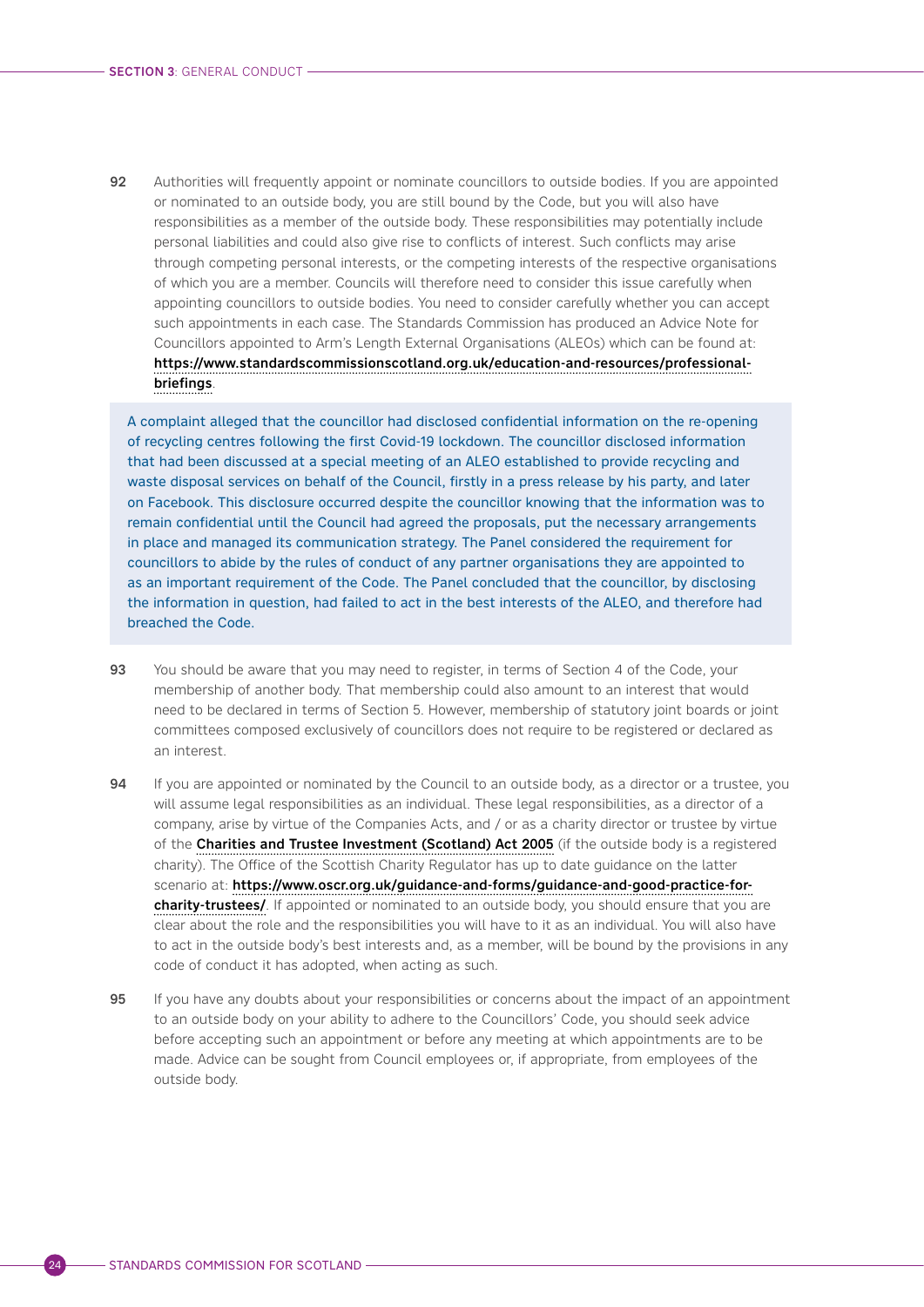

# <span id="page-28-0"></span>**SECTION 4: REGISTRATION OF INTERESTS**

- 4.1 The following paragraphs set out what I have to register, when I am elected and whenever my circumstances change. The register will cover the period commencing from 12 months prior to, and including, my current term of office.
- 4.2 I understand that regulations made by the Scottish Ministers describe the detail and timescale for registering interests, including a requirement that a councillor must register their registrable interests within one month of becoming a councillor, and register any changes to those interests within one month of those changes having occurred.
- 4.3 The interests which I am required to register are those set out in the following paragraphs. Other than as required by paragraph [4.23](#page-33-0), I understand it is not necessary to register the interests of my spouse or cohabitee.
- 96 This section of the Code is intended to give members of the public confidence that decisions are being taken in the best interests of the public and not those of you or your family, friends or personal associates.
- 97 The Register is intended to be a public record of the interests that might, by their nature, be likely to conflict with your role as a councillor.
- 98 The fact that you have subsequently declared a registrable interest at a meeting would not necessarily be a defence to a complaint that you breached Section 4 of the Code by failing to register it. Accordingly, you should be as transparent and careful as possible when considering which interests you are required you register.
- 99 The Register should cover the period from 12 months before your election and your whole term of office. For example, if you were newly elected or re-elected to office in May 2022, your Register should cover the period commencing May 2021 and include the full subsequent term of office. Should an interest no longer apply (for example if you cease to receive remuneration through employed work during your term of office), the entry should still be listed in the Register and retained for the whole term of office. However, you should amend the Register to reflect the change of circumstances, e.g. "Parliamentary researcher from xx/xx/2017 until xx/xx/2020".
- 100 You should be aware that [The Ethical Standards in Public Life etc. \(Scotland\) Act 2000](https://www.standardscommissionscotland.org.uk/corporate-info/ethical-standards-legislation) (Register of Interests) Amendment (No. 2) Regulations 2021 (the 2021 Regulations) state that Council employees must retain the record for a period of five years after the date a councillor ceases to be in office.
- 101 You are required by the 2021 Requlations to update your entries in the Register of Interests within one month of your circumstances changing. While your Council may issue reminders, it is nevertheless your personal responsibility to ensure your entry is updated within one month of a new interest arising or of your circumstances changing. You should also ensure that you review all your entries in the Register at least once a year, even if you think nothing has changed.
- 102 For categories where the Code does not specifically mention the level of detail to be registered, it is for you to decide. In making such a decision, you should observe the key principles and, in particular, those of selflessness, integrity, openness and honesty. You should ensure you have provided enough information for a member of the public to be able to understand the nature of the entry in your register without having to undertake any research. A failure to include sufficient information for an entry to be understandable could amount to a breach of the Code. For example, if you are registering employment you should include the full name of your employer, not just an abbreviation.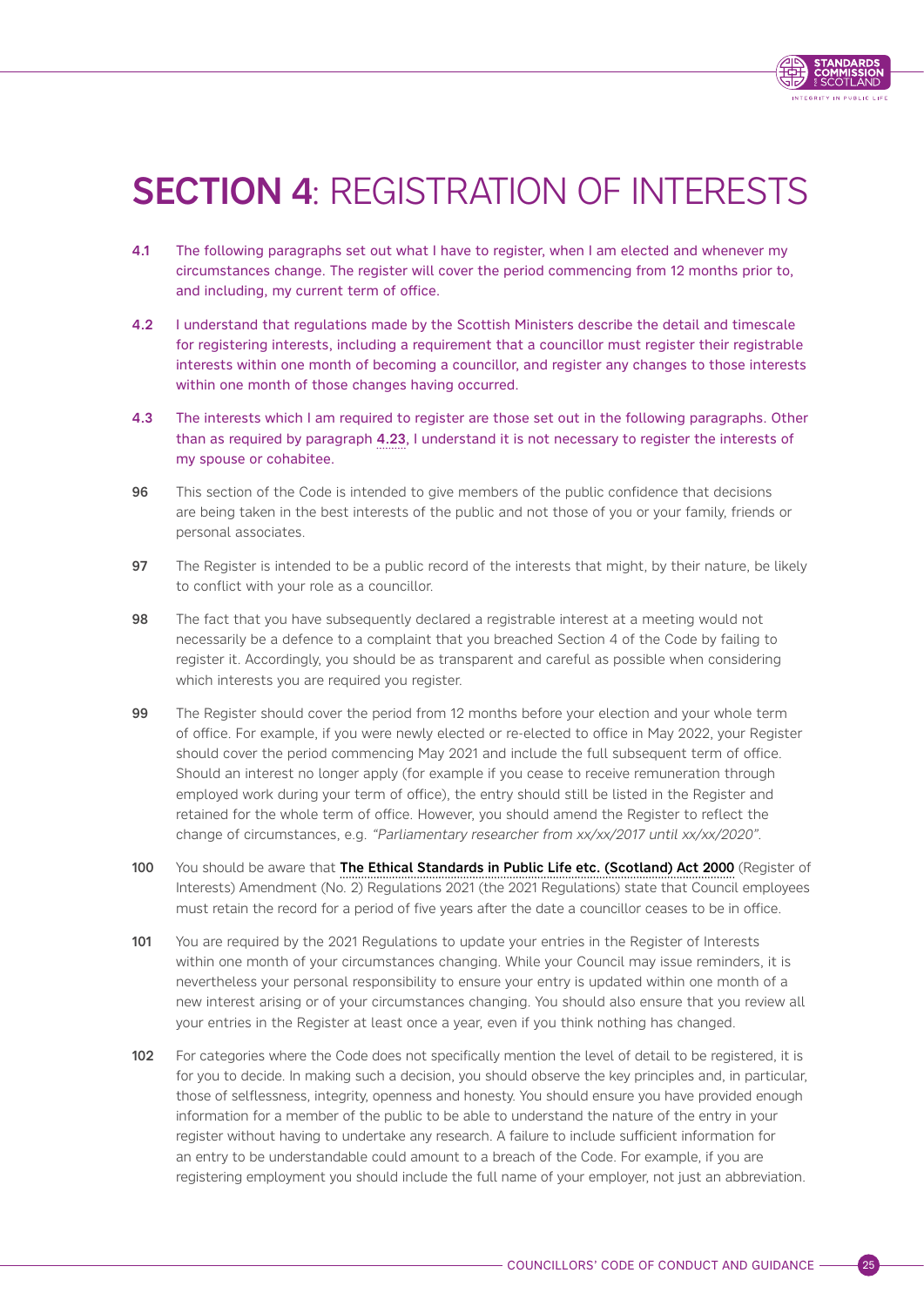#### <span id="page-29-0"></span>Category One: Remuneration

- 4.4 I will register any work for which I receive, or expect to receive, payment or reward. I have a registrable interest where I receive remuneration by virtue of being:
	- a. employed;
	- b. self-employed;
	- c. the holder of an office;
	- d. a director of an undertaking;
	- e. a partner in a firm;
	- f. appointed or nominated by my council to another body; or
	- g. engaged in a trade, profession or vocation, or any other work.
- 4.5 I do not have to register any sums I receive in expenses, allowances or remuneration from my council for work I undertake in my capacity as a councillor.
- 4.6 I understand that if a position is not remunerated it does not need to be registered under this category. However, unremunerated directorships may need to be registered under Category Two "Other Roles".
- 4.7 I must register any allowances I receive in relation to membership of any organisation under Category One.
- 4.8 When registering employment as an employee, I must give the full name of my employer, the nature of its business and the nature of the post I hold in the organisation.
- 4.9 When registering remuneration from the categories listed in paragraph 4.4 (b) to (g) above, I must provide the full name and give details of the nature of the business, organisation, undertaking, partnership or other body, as appropriate.
- 4.10 Where I otherwise undertake a trade, profession or vocation, or any other work, I must include information about the nature of the work and how often it is undertaken.
- 4.11 When registering a directorship, I must provide the registered name and registered number of the undertaking in which the directorship is held and provide information about the nature of its business.
- 4.12 I understand that registration of a pension is not required as this falls outside the scope of the category.
- 103 The level of remuneration, or how much you receive, does not matter in terms of whether an entry needs to be made under this category. The question is only whether you have received remuneration. This means paid work, no matter how casual or trivial in nature, requires to be registered.
- 104 You do not need to state the exact job title of any remunerated post you hold as an employee, but you should provide a description that allows a member of the public to understand the type of role. For example, you could state:

"Since 2019, receive an ongoing salary as a part-time customer service agent for X+Y Limited, being an IT consultancy firm" or "receive hourly rate payment for one day per week self-employed work for GreenFingers, being the trading name of my landscape gardening business which has operated since 2016" or "received two fixed payments for writing two articles, published in May and September 2021 for Z, a trade magazine".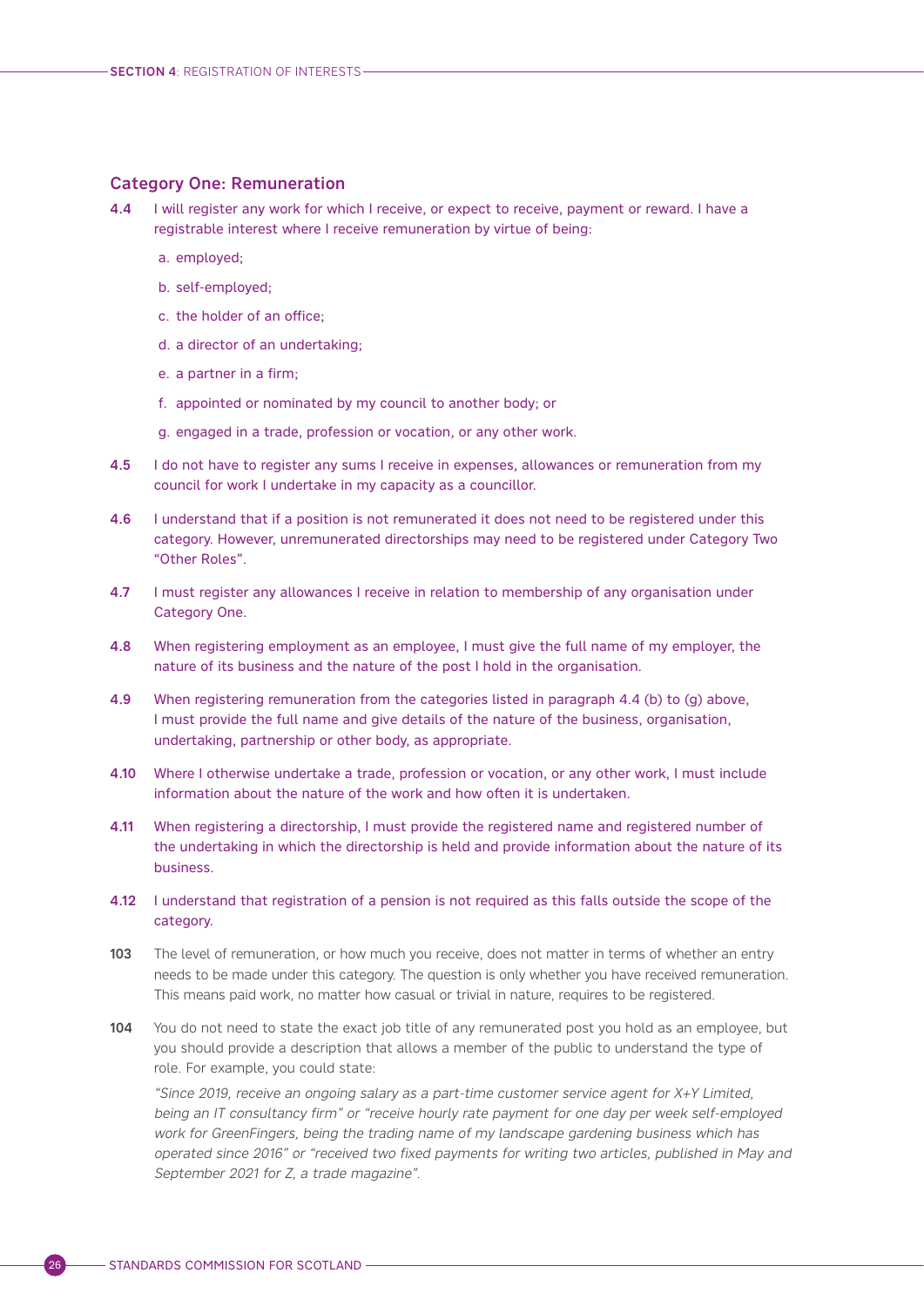

- <span id="page-30-0"></span>105 'Undertaking' is defined in Annex B of the Code as (a) a body corporate or partnership; or (b) an unincorporated association carrying on a trade or business, with or without a view to a profit. 'Body corporate' includes entities such as companies, limited liability partnerships and, potentially, Scottish Charitable Incorporated Organisations. 'Unincorporated associations' includes clubs, societies, and mutual associations. The key as to whether an interest is registrable under this category is whether you carry out work for the undertaking for which you receive some form of 'remuneration,' i.e. wage, salary, share of profits, fee, expenses or other monetary benefit or benefit in kind.
- 106 Paragraph 4.5 of the Code confirms you do not have to register any work that you carry out on behalf of the Council in your capacity as councillor, or any remuneration, expenses and allowances you receive for being a councillor (including any paid in terms of the Local Government allowance, expenses and remuneration regulations). This includes any work you carry out in respect of joint boards or joint committees comprising solely of councillors.
- 107 Paragraph 4.10 of the Code indicates that you should register 'any other work' besides a trade, profession or vocation. Such work might include freelance work that you undertake for a particular sector, or a paid consultancy, or educational or training courses you provide in return for payment.

# Category Two: Other Roles

- 4.13 I will register any unremunerated directorships where the body in question is a subsidiary or parent company of an undertaking in which I hold a remunerated directorship.
- 4.14 I will register the registered name and registered number of the subsidiary or parent company or other undertaking and the nature of its business, and its relationship to the company or other undertaking in which I am a director and for which I receive remuneration.
- 108 Where you have been appointed as a member of an outside body (including where you have been nominated or appointed by the Council), you should ensure that the membership is registered in your Register of Interests either under Category One: Remuneration (if the position is remunerated) or under Category Eight: Non-Financial Interests (if the position is not remunerated).
- 109 There is no need to register being a councillor or a member of a joint board, a joint committee or of COSLA.
- 110 If you hold an unremunerated directorship in an undertaking, and you are remunerated by a parent or subsidiary of that undertaking, you should register the unremunerated directorship under 'Other Roles.' For the sake of transparency, you should register the name and registration number of both undertakings, and the relationship between the two. Your remuneration in the parent or subsidiary undertaking should also be registered under Category One: Remuneration.

# Category Three: Contracts

- 4.15 I have a registrable interest where I (or a firm in which I am a partner, or an undertaking in which I am a director or in which I have shares of a value as described in paragraph [4.20](#page-32-0) below) have made a contract with my council:
	- a. under which goods or services are to be provided, or works are to be executed; and
	- b. which has not been fully discharged.
- 4.16 I will register a description of the contract, including its duration, but excluding the value.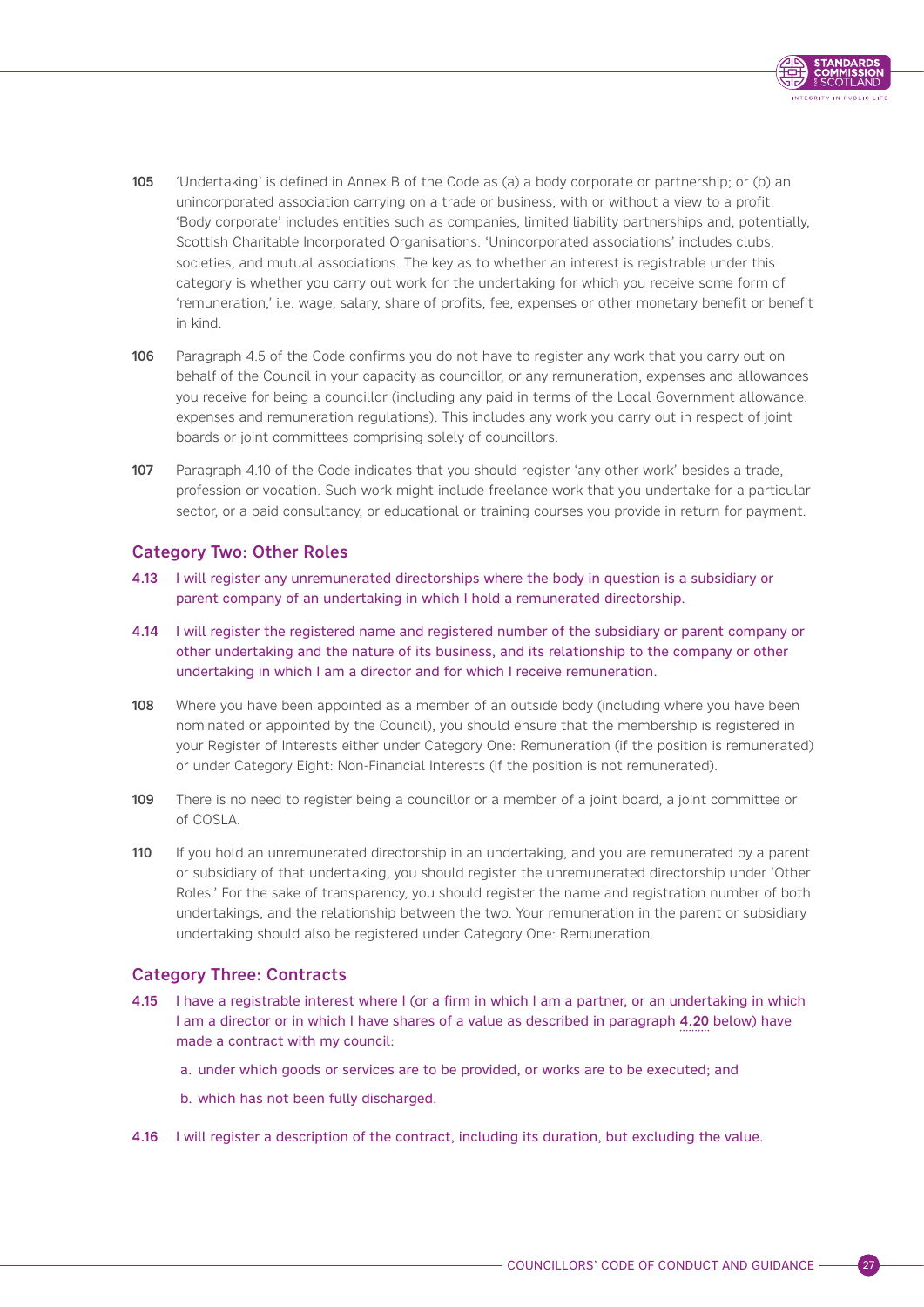- <span id="page-31-0"></span>111 You must register an interest under this category where:
	- you as an individual; or
	- an undertaking that you have a substantial interest in either as a partner, director or as a shareholder (where the value of shares you hold is as described under Category Six: Shares and Securities)
	- has an upcoming or ongoing contract with the Council for the supply of goods or services, or for the execution of works. You do not need to state the value of the contract.

This category may overlap with Category One: Remuneration. If so, you should add an entry under both sections, for transparency. An example of the detail required would be as follows: Director and shareholder of cleaning company which has a contract with MidScotland Council to valet the council's vehicle fleet. Contract start date: 1 February 2010.

#### Category Four: Election Expenses

- 4.17 I will register any single donation of more than £50, or any donations from the same source that together amount to more than £50, towards election expenses received by me, or on my behalf within the period commencing from 12 months prior to, and including, my current term of office.
- 112 'Donations' towards election expenses would include those received via crowdfunding, if individual contributions (including any from the same source) amount to more than £50.

#### Category Five: Houses, Land and Buildings

- 4.18 I have a registrable interest where I own or have any other right or interest in houses, land and buildings in Scotland, such as being an owner or a tenant, including a council tenant.
- 4.19 I understand I am only required to provide details of the council ward in which the property is located for the publicly available Register of Interests. I will, however, provide the full address of the property to my council's Monitoring Officer (or their nominee), but understand this will be kept confidential.
- 113 In terms of paragraph 4.18 of the Code, there is no requirement to register residences outwith Scotland although, in exceptional circumstances where such an interest may affect a matter before the Council, you may need to declare such an interest in terms of the requirements under Section 5 of the Code (Declaration of Interests). You must, however, register any interest you have in any houses, land and buildings in Scotland, even if they are located outwith your Council area.
- 114 In terms of paragraph 4.19 of the Code, you are required to provide the Council's Monitoring Officer with the full addresses of any houses, land and buildings you own or have any other right or interest in. However, there is no requirement for any full address you provide to be disclosed on the Council's website or otherwise made publicly available. This means it is sufficient for the purposes of your publicly available register to simply identify the Council ward in which the property is located – for example, it is sufficient for your register to state that you own a residential property in the West End ward, Dundee.
- 115 Examples of other rights you may have in houses, land and buildings may include a right as a tenant, an agricultural tenant, as a trustee or beneficiary of a trust, or through a liferent.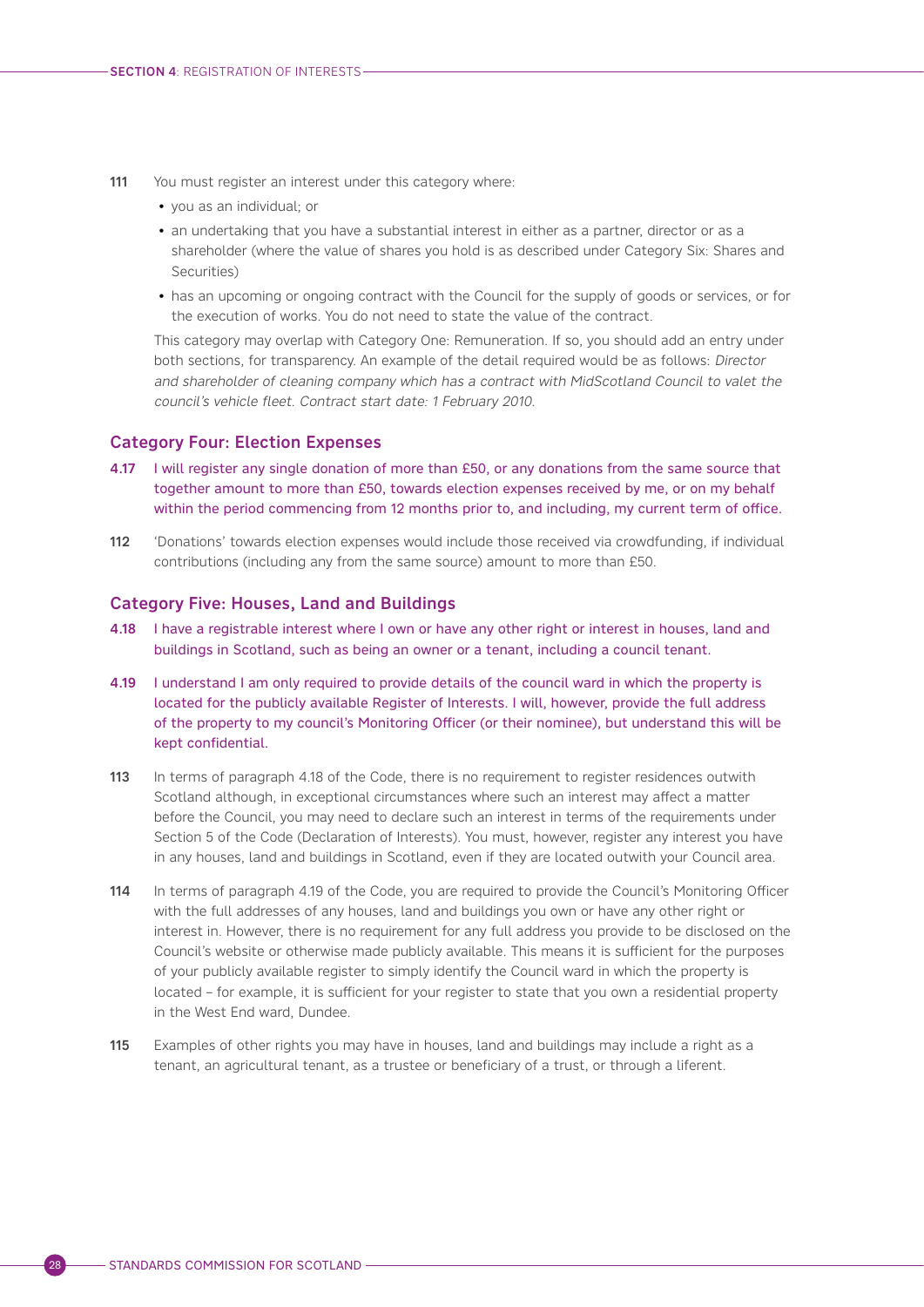

# <span id="page-32-0"></span>Category Six: Interest in Shares and Securities

- 4.20 I have a registrable interest where:
	- a. I own or have an interest in more than 1% of the issued share capital of the company or body; or
	- b. Where, at the relevant date, the market value of any shares and securities (in any one specific company or body) that I own or have an interest in is greater than £25,000.
- 116 'Shares and securities' is intended to cover all types of financial investment models, including stocks, bonds, options, investment trusts, and other forms of part-ownership, including equity and debt ownership.
- 117 You have a registrable interest, in terms of paragraph 4.20(a) of the Code if, at any time, you own, or have an interest in more than 1% of the issued share capital of a specific company or body.
- 118 You have a registrable interest, in terms of paragraph 4.20(b) of the Code if, at the relevant date, the market value of any shares and securities (in any one specific company or body) you own or have an interest in is greater than £25,000. The 'relevant date' is defined in Annex B of the Code as the date you were elected, and on 5 April each year following your election.
- 119 For example, you are elected as a councillor on 7 June 2021. For the purposes of paragraph 4.20(b) of the Code, 7 June 2021 is the first 'relevant date' on which you must consider the market value of your shares and securities. If, on 7 June 2021, the market value of any shares and securities (in any one specific company or body) you own or have an interest in is greater than £25,000, you must register that shareholding. Thereafter, the next 'relevant date' on which you must consider the market value of your shares and securities is 5 April 2022, and then 5 April each following year.
- 120 An interest under shares and securities will also include investments made under self-invested pension plans. However, you do not need to declare an interest in the Council's Pension Fund.
- 121 In relation to paragraph 4.21 of the Code you will have a registrable interest as a trustee, (either as an individual or jointly with other trustees), where you have an interest as a beneficiary of the trust and where the benefit is greater than 1% of the trust's value or the value of that benefit is greater than £25,000.

# Category Seven: Gifts and Hospitality

- 4.21 I understand the requirements of paragraphs [3.13 to 3.20](#page-18-0) regarding gifts and hospitality. As I will not accept any gifts or hospitality, other than under the limited circumstances allowed, I understand there is no longer the need to register any.
- 122 The default position is you should refuse gifts and hospitality, except in very limited circumstances (see paragraphs 3.13 to 3.20 of the Code). However, if you have accepted and registered gifts and hospitality under the previous versions of the Code, these should remain on your Register of Interests for the term of office.

# Category Eight: Non-Financial Interests

4.22 I may also have other interests and I understand it is equally important that relevant interests such as membership or holding office in public bodies, companies, clubs, societies and organisations such as trades unions and voluntary organisations, are registered and described. In this context, I understand non-financial interests are those which members of the public with knowledge of the relevant facts might reasonably think could influence my actions, speeches, votes or decision-making in my council (this includes its Committees and memberships of other organisations to which I have been appointed or nominated by my council).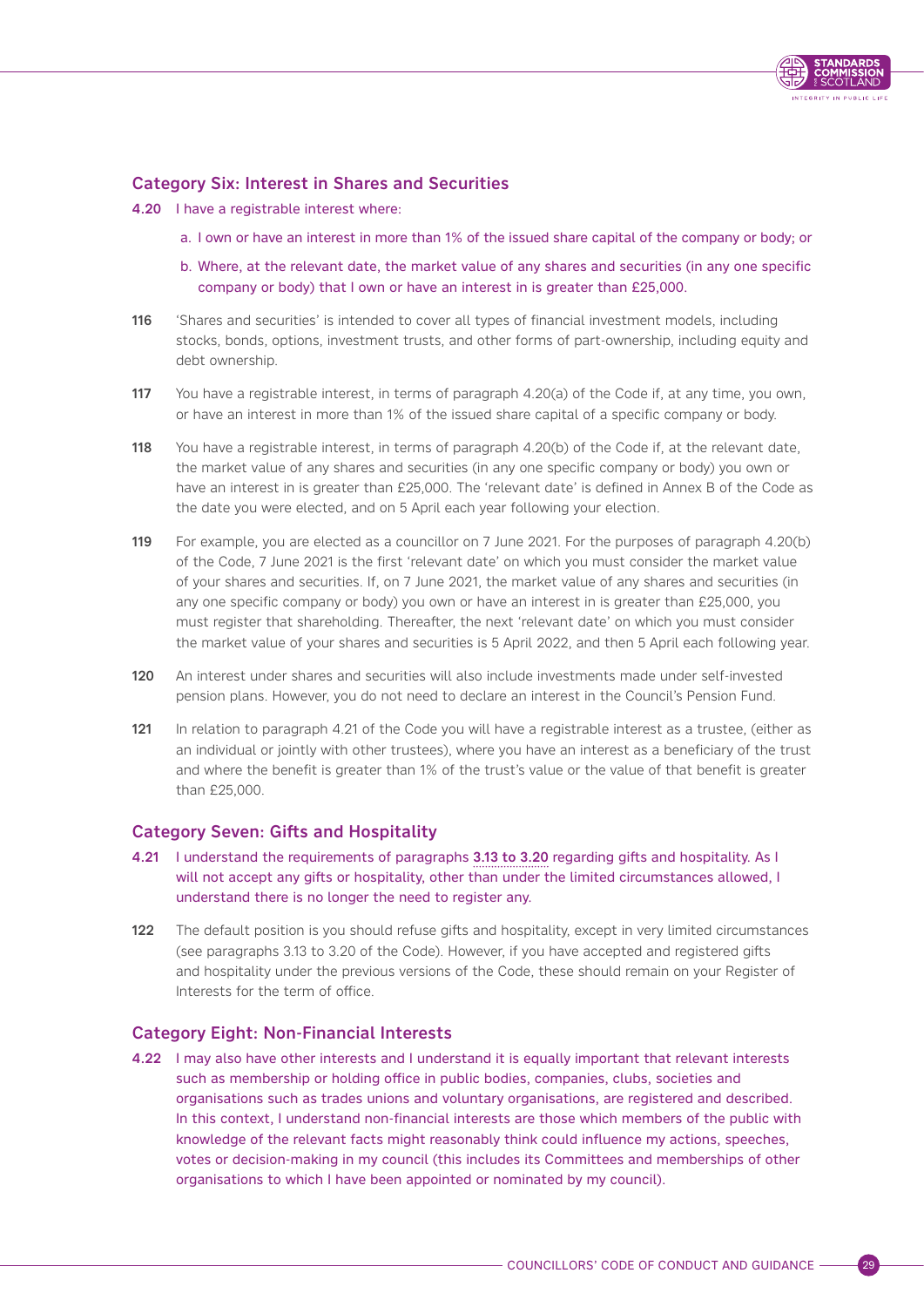- <span id="page-33-0"></span>123 When considering whether you have a registrable non-financial interest, you should bear in mind that the test is whether the interest is one which members of the public might reasonably think could influence your actions, speeches, decision-making or voting in the Council. An example of this might be membership of a society. You should consider whether such membership might lead members of the public to reasonably conclude that it could influence your actions, speeches, decision-making or voting, in terms of paragraph 4.22 of the Code. If so, you should register the interest.
- 124 In order to ensure you are being as transparent as possible, you should consider erring on the side of caution. This may mean you register a large number of non-financial interests. If so, you are reminded that any non-financial interest registered under Category Eight of the Code, is a connection in terms of Section 5 of the Code (Declaration of Interests). That means you will have to consider whether it also needs to be declared, if the objective test is met, in terms of paragraph 5.5 of the Code.
- 125 You should bear in mind that the examples of possible non-financial interests stated in paragraph 4.22 of the Code are illustrative only and, therefore, are not an exhaustive list of potential nonfinancial interests.

### Category Nine: Close Family Members

- 4.23 I will register the interests of any close family member who has transactions with my Council or is likely to have transactions or do business with it.
- 126 Paragraph 4.23 of the Code is intended to help ensure that your Council complies with accounting standards that require a public body's accounts to disclose the possibility that its financial position may have been affected by any related party transactions. Such transactions include contracts for the supply of goods and services, and the execution of works. While you are also required to declare the financial interests of others under paragraph 5.5 of the Code, if the objective test is met, there is a risk that your Council's finance team may not realise that you have done so when preparing the accounts. You are, therefore, required to register the interest of any close family member who has transactions with your Council or is likely to have transactions or do business with it. This is to ensure there is transparency in respect of any potential influence that anyone close to you, in your capacity as a member of the Council, may have over a transaction the Council has been involved in that, in turn, had an impact on its overall financial position.
- 127 The Code does not define what is meant by 'close family member' as this will depend on your individual circumstances, but it is likely that a spouse, cohabitee, partner, parent and child would be considered to fall within this category. You do not need to disclose the family member's name or any other personal data in the register; it is sufficient for you to identify the relationship and nature of the transaction. For example, "my son is a partner in a business that has a contract to provide catering services to the Council".
- 128 The fact that a close family member may be employed by your Council or one of its ALEOs would not be considered a transaction or business for the purposes of Category Nine. Therefore, while such a connection could amount to a declarable interest under Section 5 of the Code, it would not require to be registered.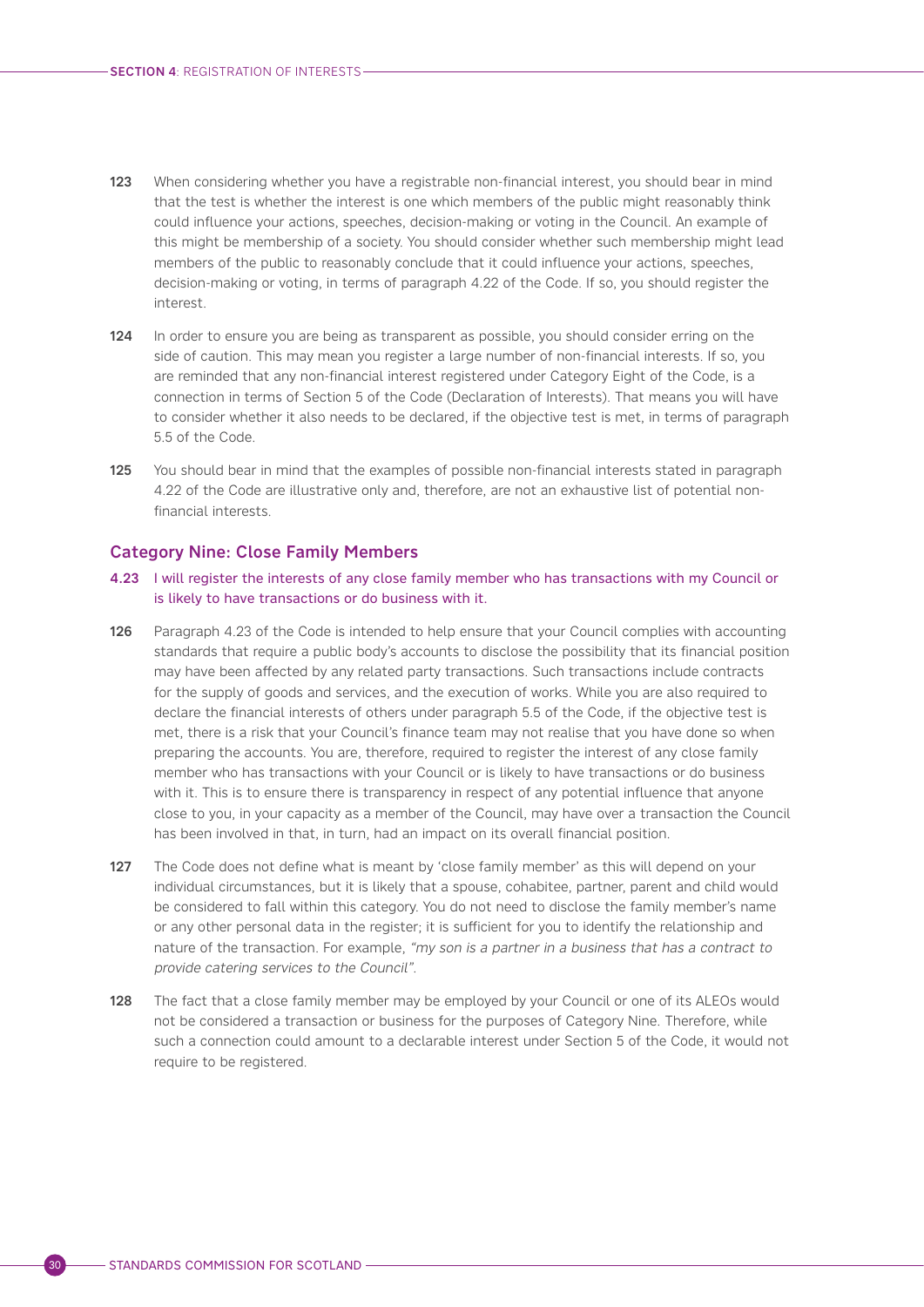

A councillor failed to ensure his one-third shareholding in a company was registered correctly and timeously. While the Hearing Panel accepted that there was no intention to mislead or deceive, and that neither the councillor nor the company had gained any benefit from the oversight, he was nevertheless found to have breached the Code.

A complaint alleged that a councillor failed to register a financial interest in respect of her remunerated employment as an office manager with a member of the Scottish Parliament. The Hearing Panel noted that the councillor had publicly announced, via a posting on a social media site, that she would be working for the MSP. While it was accepted that this demonstrated there was no evidence of any deliberate attempt to conceal the employment, the councillor was nevertheless found to have breached the Code.

A complaint alleged that a councillor failed to include in her Register of Interests the partownership of a property. It was found that while the councillor's interest in the property was limited until the end of a liferent, the title to the property as registered in Land Register nevertheless demonstrated that she was a part-owner and, as such, she should have registered her interest in it. The councillor was found to have breached the Code.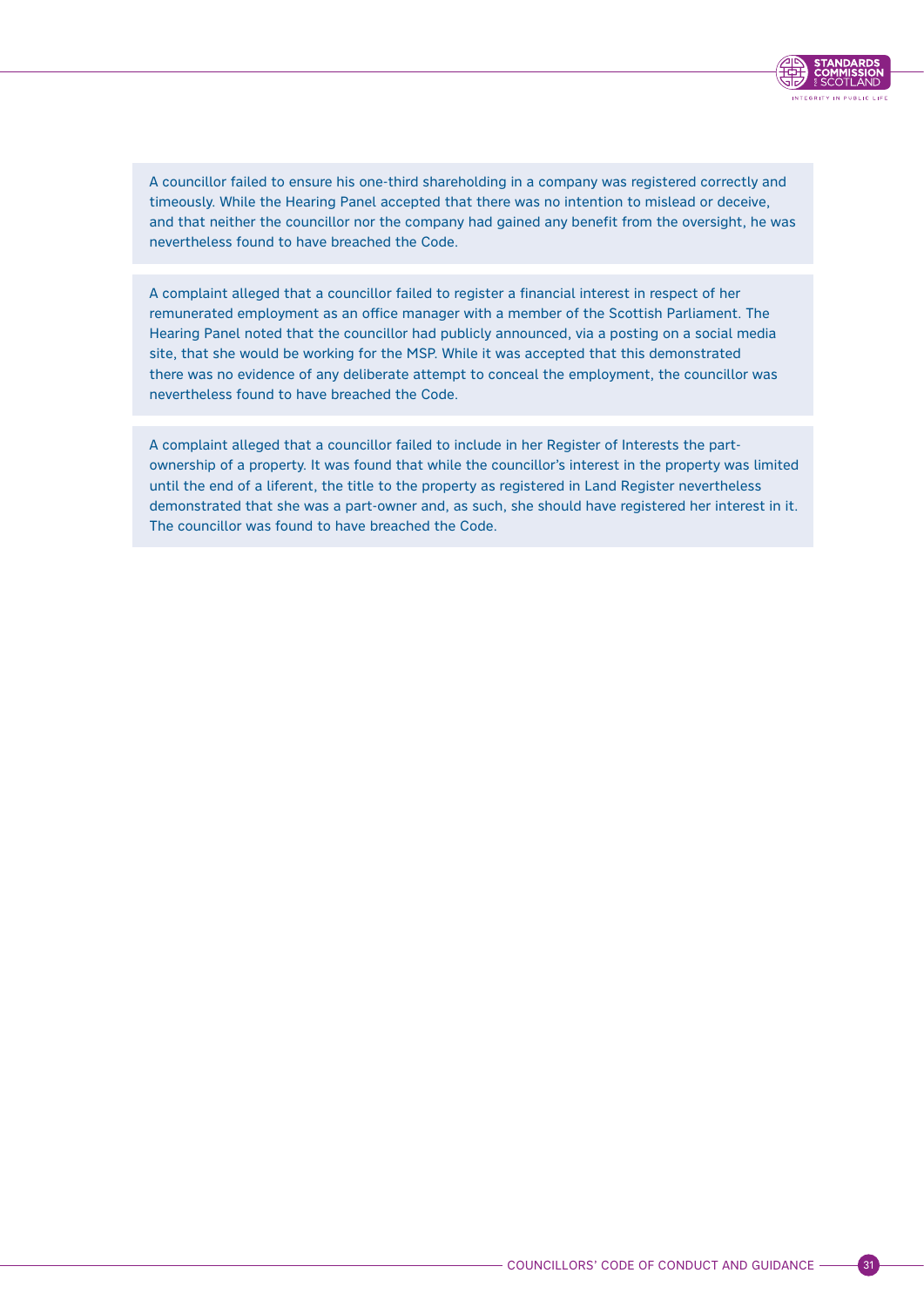# <span id="page-35-0"></span>**SECTION 5: DECLARATION OF INTERESTS**

- 129 The requirement for councillors to declare certain interests is a fundamental requirement of the Code. A failure to do so removes the opportunity for openness and transparency in a councillor's role and denies members of the public the opportunity to consider whether a councillor's interests may or may not influence their discussion and decision-making.
- 130 Should you be in any doubt about the implications of your participation in a Council discussion or decision, you should seek advice from your Council's Monitoring Officer before taking part.

## Stage 1: Connection

- 5.1 For each particular matter I am involved in as a councillor, I will first consider whether I have a connection to that matter.
- 131 In your work as a councillor, you will have connections with a great number of people and organisations. In the same way, your financial affairs, employment and property holdings – or those of individuals close to you or bodies you are involved with – will sometimes mean that you have a connection to a matter that your Council is considering, in some way.
- 132 Such connections will not always amount to an interest that you are required to declare. However, you should always consider whether this is a possibility, in the context of your role as a councillor and in respect of any specific matter you are being asked to consider. You should always err on the side of caution, and if you are in any doubt you should consult your Council's Monitoring Officer.
- 5.2 I understand that a connection is any link between the matter being considered and me, or a person or body I am associated with. This could be a family relationship or a social or professional contact.
- 133 The Code cannot provide for every type of relationship that could result in a connection, as this will depend on the facts and circumstances; for example, how close you are to the individual in question and how often you see them. It should be noted, however, that certain relationships such as spouse, partner, cohabitee, close friend, parent or child are likely to result in a connection.
- 134 It is impossible to list every type of connection you could possibly have with a matter involving or to be considered by the Council. However, some common examples would include:
	- owning a property that is potentially affected by Council proposals (such as demolition or compulsory purchase), or might be affected by proposals by others (such as an application for a licence or consent);
	- the Council considering some form of financial assistance that could have a direct effect on an organisation you, your partner, or someone close to you works for;
	- your membership of a club or society that is applying for a grant or some form of licence or consent from the Council;
	- some form of personal connection with a person making an application, or a complaint, to the Council, which goes beyond the usual relationship that a councillor would have with a constituent.
- 135 It should be noted that a subject that may apply to a large proportion of the general public would not generally be considered to give rise to a connection for the purposes of the Code. For example, being a taxpayer, or being in receipt of a state pension or universal credit.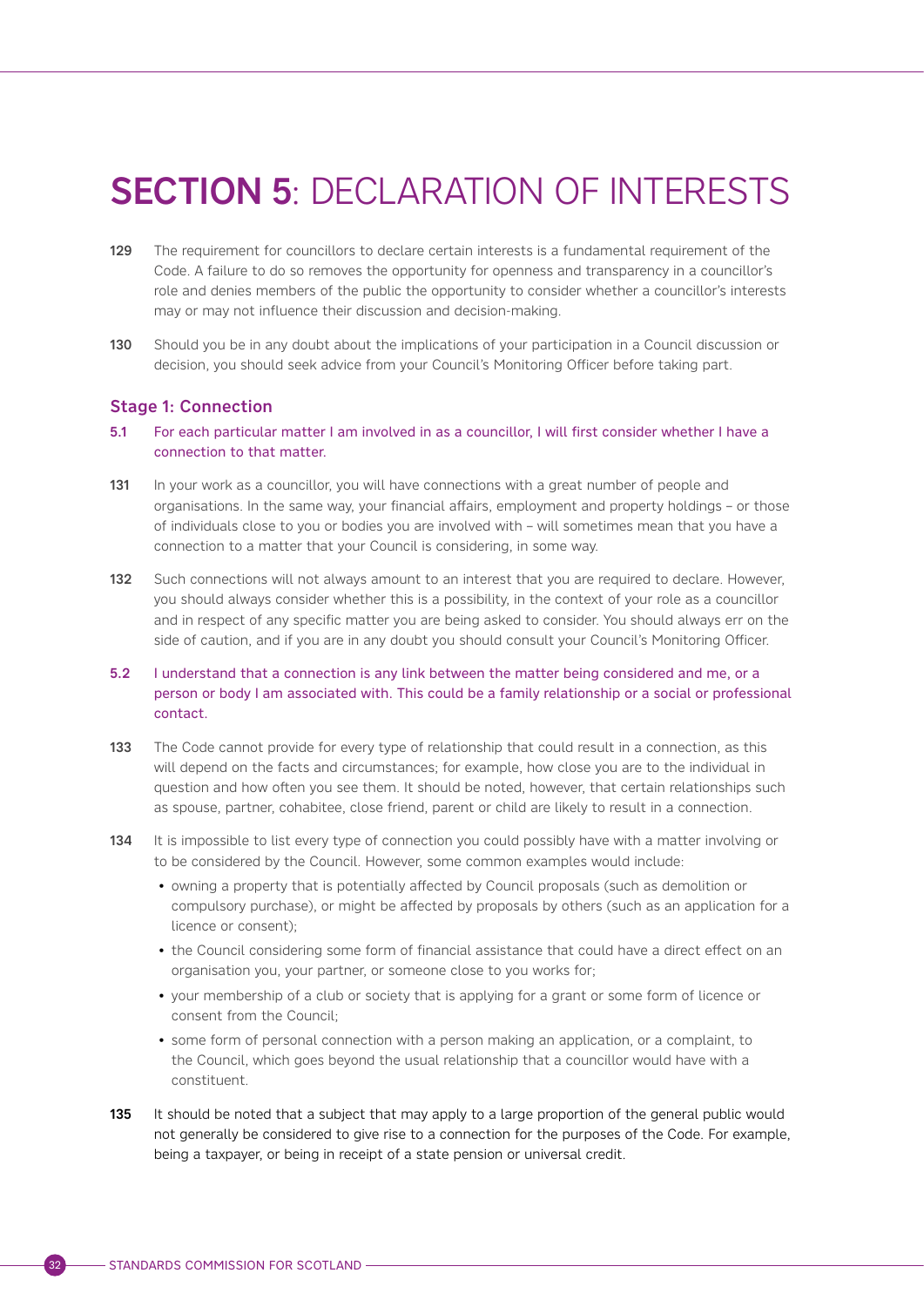

#### 5.3 A connection includes anything that I have registered as an interest.

136 Paragraph 5.3 of the Code makes it clear that anything you have registered as an interest in terms of Section 4 of the Code (Registration of Interests) would be considered a connection for the purposes of Section 5.

#### 5.4 A connection does not include:

- a) being a Council Tax or rate payer or a council house tenant or in general when services delivered to members of the public are being considered, including the setting of budgets, taxes and rates and fixing of council house rents;
- b) being a councillor when councillors' remuneration, allowances, expenses, support services or pensions are being considered; or
- c) being a member of an outside body to which I have been appointed or nominated by my council as a councillor representative unless:
	- (1) the matter being considered by my council is quasi-judicial or regulatory; or
	- (2) I have a personal conflict by reason of my actions, my connections or my legal obligations.
- 137 Paragraph 5.4 of the Code outlines matters that are not considered a connection for the purpose of the Code. This includes simply having previous knowledge or experience of a matter.
- 138 Though being a Council tax payer does not need to be considered a connection when the Council tax is being set, s.112 of the [Local Government Finance Act 1992](https://www.legislation.gov.uk/ukpga/1992/14/contents) requires you to disclose at the council tax setting meeting if you are in arrears of two months or more of Council tax or three months in the case of community charge. If so, you are not entitled to vote on the matter.
- 139 Similarly, while being a Council house tenant is not automatically a connection, there are circumstances where the law prevents you from voting on Council house matters in your ward. Specifically, s.20(3) of the Housing (Scotland) Act 1987 provides:

A member of a local authority shall be excluded from a decision on the allocation of local authority housing, or of housing in respect of which the local authority may nominate the tenant, where:

- a. the house in question is situated; or
- b. the applicant for the house in question resides, in the electoral division or ward for which that member is elected.
- 140 If you are in any doubt about whether you can take part in such a decision, you should seek advice. You should be aware that even if you are not prevented from taking part under any legislation, you will still have to consider whether you have a connection that amounts to an interest under the Code (having applied the objective test). If so, you will have to declare the interest and leave the room. An example might be if the house in question is not situated in your ward and the applicant does not reside there, but they are nevertheless a close friend or relative.
- 141 You should also be mindful of the specific responsibilities you have to different bodies and be aware of the potential for conflicts of interests between your different roles.
- 142 As stated at paragraph 5.4(c) of the Code, membership of an outside body you have been appointed to by the Council, as its representative, would not normally be a connection. Such outside bodies can include statutory bodies (such as regional transport partnerships and health and social care integration joint boards), joint committees (such as city region deals and Scotland Excel), ALEOs and voluntary organisations.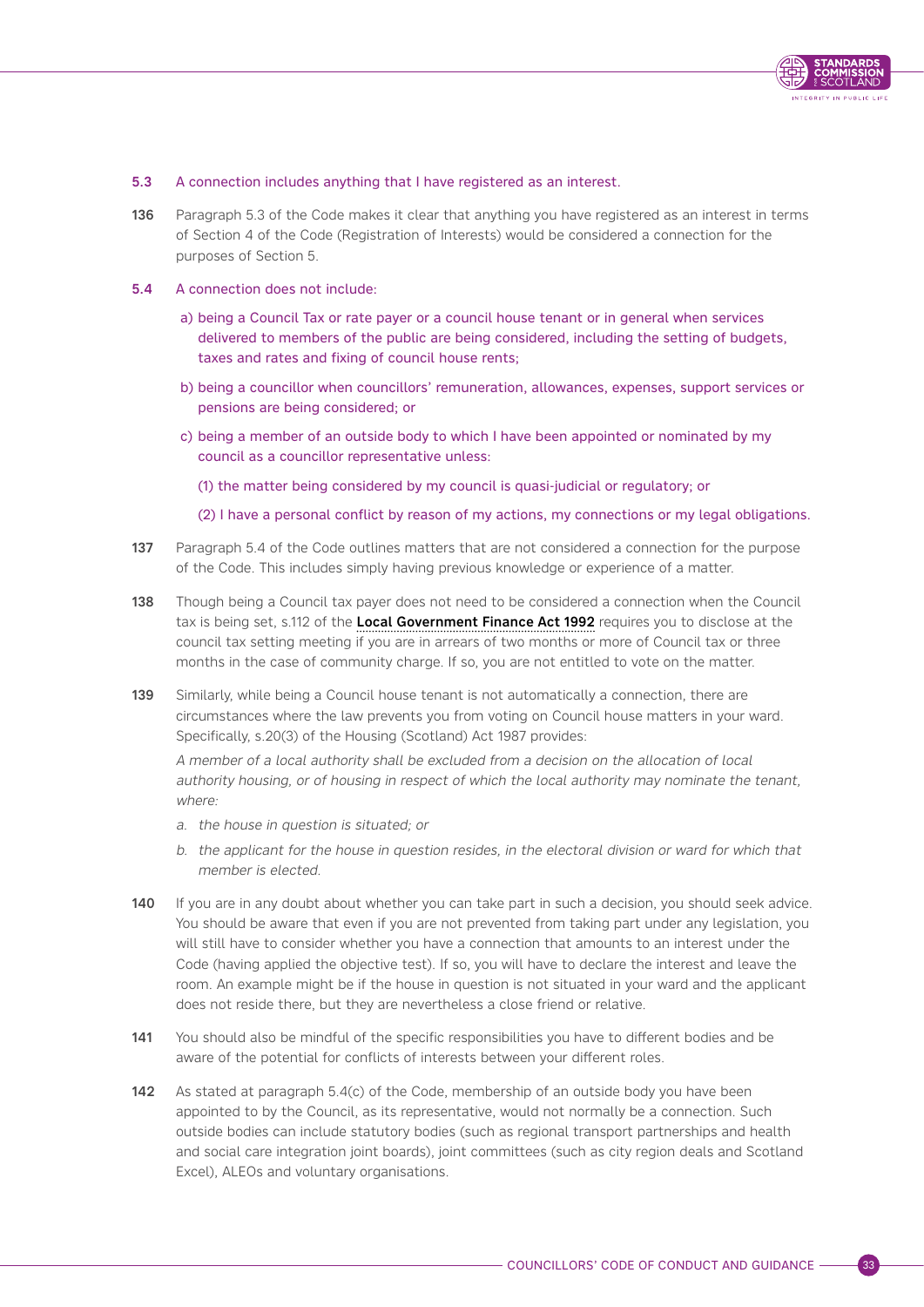- 143 However, as stated at paragraph 5.4(c)(1), this does not apply where the matter being discussed by the Council, or at one of its committees or sub-committees you are a member of, is:
	- quasi-judicial or regulatory in nature; and
	- where the outside body has an involvement.

Examples of the types of matters which involve quasi-judicial or regulatory decisions are outlined in Section 7 of the Code (Taking Decisions on Quasi-Judicial or Regulatory Applications), and include planning and licensing applications.

- 144 An example of where you would have a declarable interest arising from your membership of an outside body would be where, as a member of your Council's licensing committee, you are to consider an application made by the outside body. A further example would be where, as a member of your Council's planning committee, you are to consider a planning application where the outside body is an objector. The requirement for you to declare your interest as a member of the outside body in these situations would apply regardless of whether or not you actively participated in the decision by the other body to make the application or objection.
- 145 You should note that you can take part in any Council discussions and decision-making on finance and funding matters relating to any outside body or ALEO, even if you are appointed or nominated to that outside body or ALEO by your Council. However, you should be aware that, you may still have a personal conflict by reason of one or more of the examples outlined under paragraph 5.4(c) (2) of the Code. This means that if you are appointed to an ALEO, and take part in decision-making by that ALEO to request further funding from the Council, you would generally not be prevented from subsequently taking part at a Council meeting in the decision-making on the request, provided you do not have an additional personal conflict in terms of paragraph 5.4(c)(2).
- 146 An example of where you have a personal conflict, and therefore a declarable interest, **by reason of your actions** could be where you have categorically and publicly stated, at a stakeholder event run by an outside body of which you are a member, that the body is exceeding all its targets and functioning successfully, but where you are then asked to scrutinise that body's performance at a Council committee meeting.
- 147 An example of where you have a personal conflict by way of a connection (other than solely from your membership of the outside body or ALEO) would be where your partner works for the outside body, and the body is seeking a package of funding from the Council for its operations that could have an impact on your partner's job.
- 148 Examples of where you may have a personal conflict as **a result of legal obligations** would include where you are either a director of a company or a charity trustee. Both the Companies Acts and the Charities and Trustee Investment (Scotland) Act 2005 impose obligations on you to act in the best interests of the company or charity, and those obligations may conflict with your role as a councillor. For example, as a councillor you may consider it is in the Council's best interests to wind up an ALEO. If, however, you were also a director of the ALEO, you would be required to act in its best interests, which may be to continue with the business. If you are in doubt as to what your legal obligations are to the outside body, you should seek advice from its legal advisers.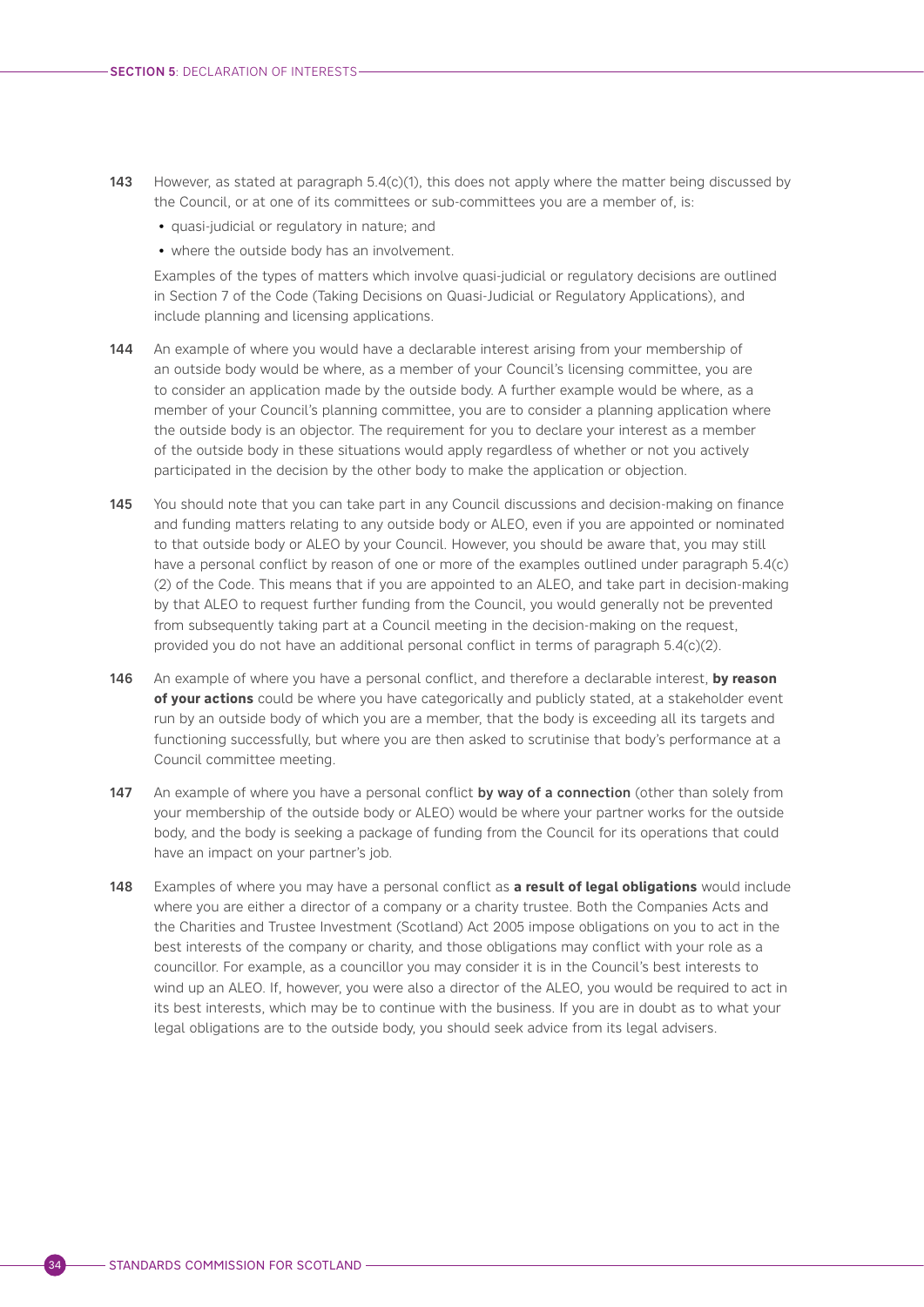

- <span id="page-38-0"></span>149 A further example would be where you are a member of a pension fund committee. If, for example, your Council was to consider a motion to request or direct that the pension fund committee should take a certain action (investment or otherwise) then it is likely that this will give rise to a declarable interest resulting from your personal obligations as a member of that committee (regardless of whether such a direction would be competent or could be implemented). This is because duties of pension funds are fiduciary in nature and accordingly, individual members of a pension committee, in making decisions, must have regard to the parties to whom a duty is owed (being both the scheme employers and scheme members) and any decisions must also accord with investment regulations. In such an example, you would be required to consider whether you had a declarable interest that would prevent you from taking part, at the Council meeting, in the discussion and any decision-making on the motion to be considered.
- 150 Having a view in advance on a matter to be considered at a Council meeting (and discussing such a view with colleagues or constituents) would not in itself create a personal conflict that could be said to arise by way of your actions (provided the matter is not quasi-judicial or regulatory in nature). You are entitled to express views and opinions, and doing so before a meeting to discuss matters that are not quasi-judicial or regulatory in nature does not, by itself, create a declarable interest.

A complaint alleged that a councillor had breached the Code by failing to declare an interest when taking part in a committee decision on changes to a community council boundary. The complaint was that the councillor had done so, despite having sent private messages, which then entered the public domain, to friends and family before the meeting encouraging them to vote against the proposal to amend the boundary. The Hearing Panel noted, however, that the expressing of an opinion privately, on a council policy, to friends and family would not amount to having an interest that arose by way of the councillor's actions. This was because the matter before the committee (i.e. the boundary change) was not quasi-judicial or regulatory in nature. The Panel noted that councillors were entitled to have, and to publicly express, views and opinions on policy matters and matters of local interest (and that they are often elected because they have expressed such views). The Panel confirmed that the Code does not prevent councillors from discussing or debating matters of policy or strategy.

# Stage 2: Interest

- 5.5 I understand my connection is an interest that requires to be declared where the objective test is met – that is where a member of the public with knowledge of the relevant facts would reasonably regard my connection to a particular matter as being so significant that it would be considered as being likely to influence the discussion or decision-making.
- 151 Having decided that you have a connection to a particular matter, you should apply the objective test to that connection to decide whether it amounts to an interest that requires to be declared.
- 152 The objective test outlined in paragraph 5.5 of the Code assumes that a member of the public has knowledge of the relevant facts. The question you need to consider is whether a member of the public, with this knowledge, would reasonably regard the connection as so significant that it would be likely to prejudice your discussion or decision-making in your role as a councillor. If the answer is yes, the connection is an interest which you should declare.
- 153 At all times when applying the objective test, you should be aware that it is just that objective. The test is not what you yourself know about your own motivations and whether the connection would unduly influence you: it is what others would reasonably think, if they were in possession of the relevant facts.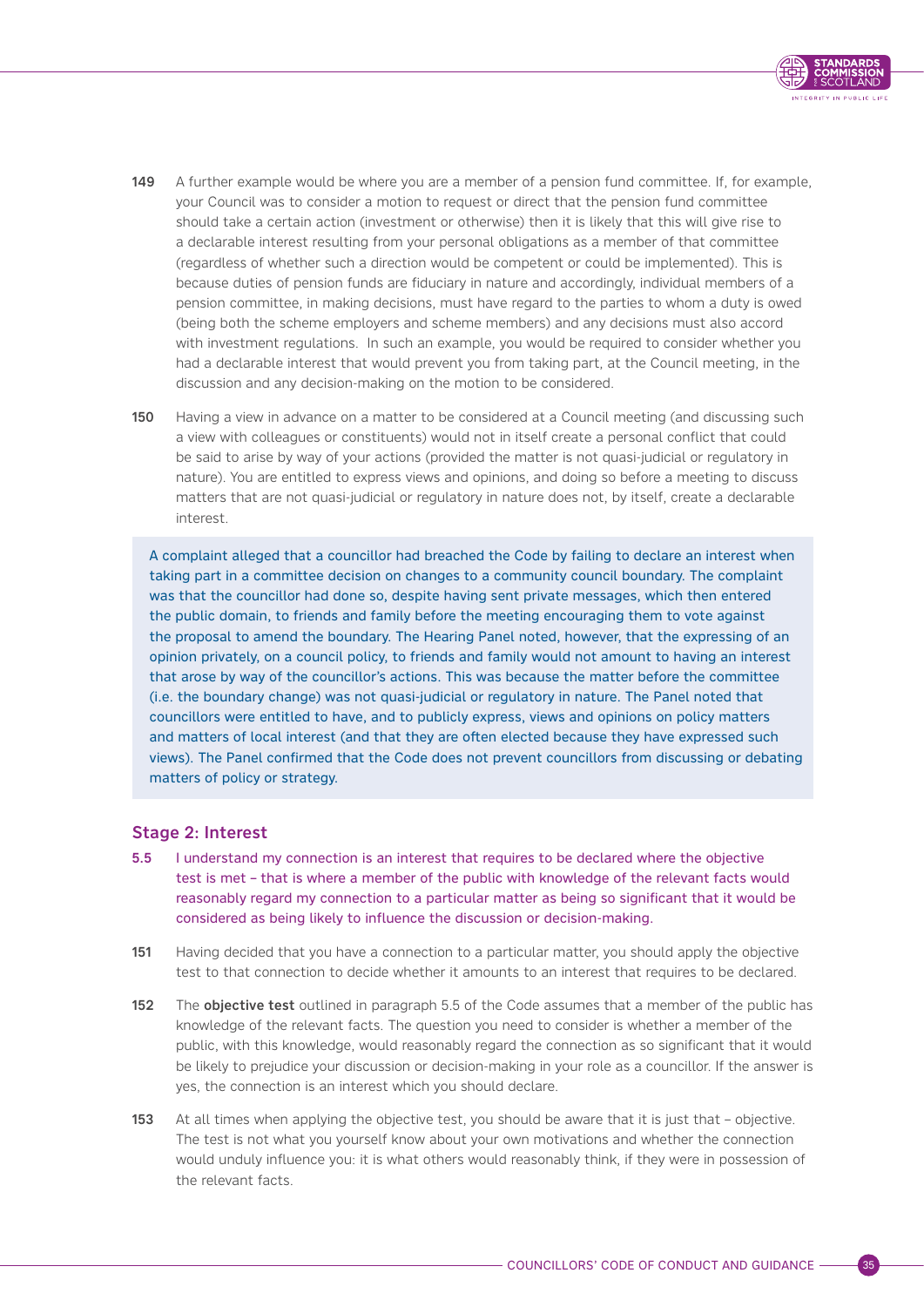- 154 There may be instances where, having applied the objective test, you consider the connection is so remote and insignificant that you do not think it amounts to an interest. Examples might be where a supermarket you regularly use is engaged in a property transaction with the Council, or when a neighbour you have little social contact with works for a company receiving financial assistance from the Council.
- 155 Section 3 of the Code sets out the very limited circumstances in which you would accept gifts and hospitality. As you must apply an objective test when deciding whether or not to accept any gift or hospitality being offered, it would be unusual for such a gift or hospitality to be so significant that it would constitute an interest.
- 156 When making a declaration of interest you only need to provide enough information for those at the meeting to understand why you are making a declaration. For example, it may be sufficient to say: "I declare an interest as my partner is a member of the organisation making the application". You might not necessarily need to provide details about how long your partner has been a member and in what capacity.
- 157 You must disclose or declare your personal interests both in formal and informal dealings with Council employees and other councillors, not just in formal Council or committee meetings. This is an important consideration, especially when you are seeking advice or assistance from Council employees or other sources. You should not assume that employees and others will know or will remember what your interests are.
- 158 You should be mindful of the need to protect the confidentiality of another person's business or financial interests when making a declaration of interest. You are only required to provide enough information to make it clear why you consider you have a clear and substantial interest.

A complaint alleged that a councillor who had been appointed to represent the Council on a stakeholder group had participated in a discussion regarding a review of child health and medical services in the Council area at a meeting of the stakeholder group. This was despite being aware that his employer, who was a Member of the Scottish Parliament, had an interest in retaining certain services under consideration. The employer had previously raised the issue in the Scottish Parliament and had made public statements in the press. The councillor had failed to apply the objective test as, had he done so, he would have realised that in raising issues and concerns that were similar to those raised by his employer, a member of the public might have perceived him as being influenced by his employer. It was determined in the circumstances that the nature of the employee / employer relationship could not reasonably be considered to be remote or insignificant. The councillor was found to have breached the Code.

A complaint alleged that a councillor had failed to register her non-financial interest as a member of a local Steering Group set up in support of a Business Improvement District (BID). The BID process was a matter of public interest due to the use of public funds and the public ballot of the business community. It was found that the councillor was a member of the Steering Group prior to, during and after a ballot on the establishment of the BID. As such, members of the public might reasonably have considered that her interest in the Steering Group could influence her actions, speeches or votes in the Council in respect of the BID and, therefore, her interest should have been registered. The councillor was found to have breached the Code.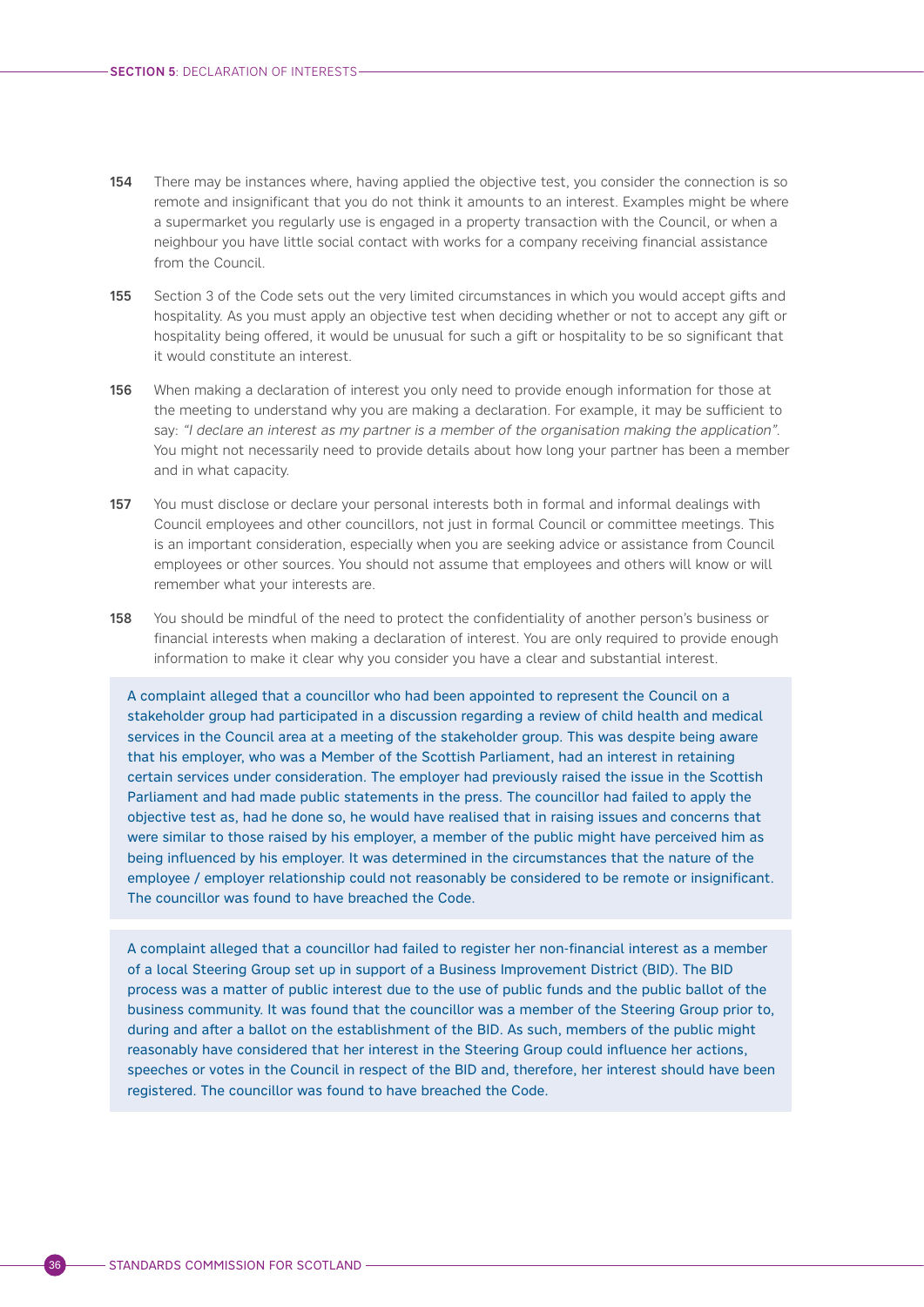

<span id="page-40-0"></span>A complaint alleged that a councillor had not declared any interest at three meetings of a policy and scrutiny panel of the Council, during which reports were presented about the Council's contribution towards the funding of voluntary organisations, including her employer. This was despite her employer having been mentioned specifically in reports considered at the meetings in question. It was found that the councillor should have applied the objective test, declared a nonfinancial interest and taken no further part in the discussions and decision-making at the meetings. She was found to have breached the Code.

A complaint alleged that a councillor failed to declare an interest in a planning application at a meeting of the Council's Planning Board despite having a close and long-standing friendship with the family who were seeking the planning consent. While the Panel recognised that there was no potential for personal gain by the councillor, he was nevertheless found to have breached the Code. This was because the Panel was satisfied that a member of the public, knowing that the councillor was close friends with the family who had a financial interest in the planning application, would reasonably regard the interest as sufficiently significant as to be likely to prejudice his decisionmaking. The councillor was found to have breached the Code.

A complaint alleged that a councillor had failed to declare his non-financial interests and the nonfinancial interest of close relatives in relation to involvement with a school lobbying group after a planning application to build a new school had been submitted and the formal planning process was underway. The councillor had incorrectly assumed that employees were fully aware of his interests, and also the interests of his family in the lobbying group. It was noted that councillors should ensure that all the relevant information is provided to employees when advice is sought, so that councillors can be assured that any advice given to them by employees is fully informed and comprehensive. The councillor was found to have breached the Code.

A complaint alleged that a councillor had failed to declare an interest at a meeting at which a planning application for a wind farm on land adjacent to a farm owned by her was being considered. In return for payment, the councillor had granted a right of access over her land to allow entry to the proposed wind farm. The councillor relied on an argument that a confidentiality clause contained in the access agreement had prevented her from declaring her interest. The Panel rejected that argument as irrelevant, and the councillor was found to have breached the Code.

### Stage 3: Participation

- 5.6 I will declare my interest as early as possible in meetings. I will not remain in the meeting nor participate in any way in those parts of meetings where I have declared an interest.
- 159 If you decide that you should declare an interest, you should do so at the earliest opportunity. If you only realise a declaration is necessary when the discussion in respect of a matter is underway, you may wish to consider whether you should provide a brief explanation as to why you had not realised you had an interest at the outset of the meeting.
- 160 Thereafter, when the item is being considered, you should leave the room. It is not sufficient for you to retire to the back of the room or to any public gallery. If the meeting is being held online, you should retire to a separate breakout room or leave and re-join after the discussion on the matter has concluded. It is not sufficient for you to turn off your camera and / or microphone for the duration of the matter.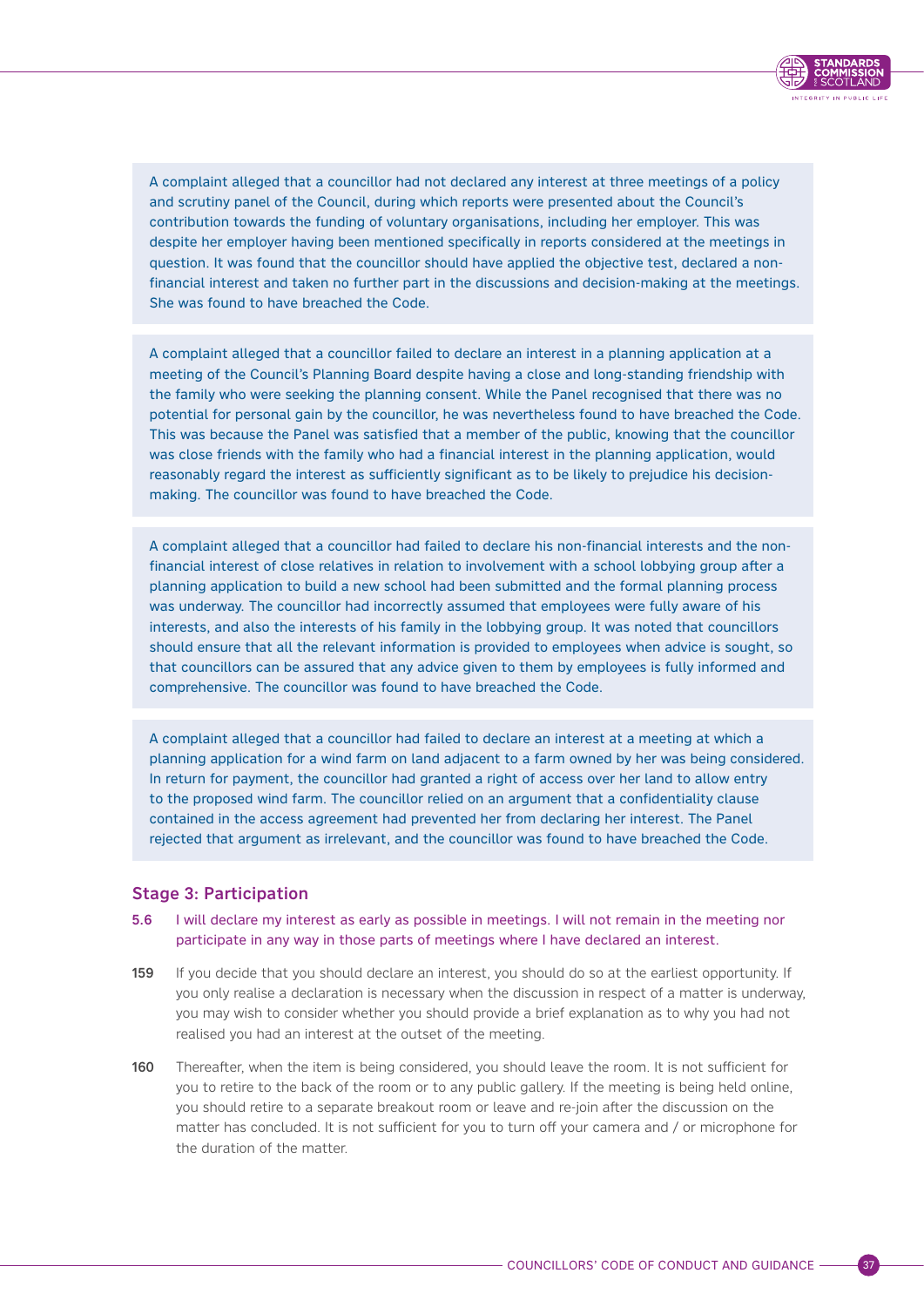161 You should not give anyone reason to doubt that you are no longer in any position to influence the outcome of deliberations on the relevant item either directly or indirectly. This means that you should refrain from contacting your councillor colleagues remotely (for example by email or text) while they are considering the item.

A councillor, who was also a member of a planning committee involved in determining a planning application, made a declaration of interest stating that their partner was a shareholder in the company applying for the planning permission in question. The councillor's declaration was noted and they were asked to leave the meeting, which was being held online. However, instead of fully leaving the online meeting, the councillor simply switched off their camera, meaning they were still able to see and hear the proceedings. The councillor then sent WhatsApp messages to their colleagues on the committee, urging them to approve the application. The Panel found that the councillor had breached the Code.

- 162 Where the only interest is in relation to an item included in an agenda which is being laid before the committee, or the Council, for noting or formal approval, no declaration is required unless it is then decided that the item needs to be discussed or debated as a substantive issue.
- 163 You are reminded that, when considering whether a declaration of interest is appropriate or the effect of making a declaration in terms of the actions you are then required to take, you should refer to the full provisions of the Code. The Standards Commission has produced an Advice Note for Councillors on How to Declare Interests, which can be found at: [https://www.](https://www.standardscommissionscotland.org.uk/education-and-resources/professional-briefings) [standardscommissionscotland.org.uk/education-and-resources/professional-briefings](https://www.standardscommissionscotland.org.uk/education-and-resources/professional-briefings).
- 164 You may wish to check that any declaration of interest you have made at a formal meeting is recorded in the minute with the relevant agenda item identified. For example: "Councillor A declared an interest in relation to the planning decision at Agenda Item 16 as she owns a property on the same street. Councillor A therefore left the room and took no part in the discussion or decision-making on that item".

#### 5.7 I will consider whether it is appropriate for transparency reasons to state publicly where I have a connection, which I do not consider amounts to an interest.

- 165 You may wish to think about whether you should indicate why you consider any connection you have to a matter does not amount to a declarable interest. This is particularly if you know that members of the public are aware of your connection, but where you suspect they may not have knowledge of all the relevant facts.
- 166 In those circumstances you might want to make a transparency statement. For example, you could state: "I have a connection to this item by reason of... However, having applied the objective test I do not consider that I have an interest to declare. This is because…". If you think it would be helpful you can ask the employees who are clerking the meeting to note your transparency statement in the minutes. Similarly, you may wish, for the sake of transparency, to state that you were offered, but turned down, a gift or hospitality.
- 5.8 I note that I can apply to the Standards Commission and ask it to grant a dispensation to allow me to take part in the discussion and decision-making on a matter where I would otherwise have to declare an interest and withdraw (as a result of having a connection to the matter that would fall within the objective test). I note that such an application must be made in advance of any meetings where the dispensation is sought and that I cannot take part in any discussion or decision-making on the matter in question unless, and until, the application is granted.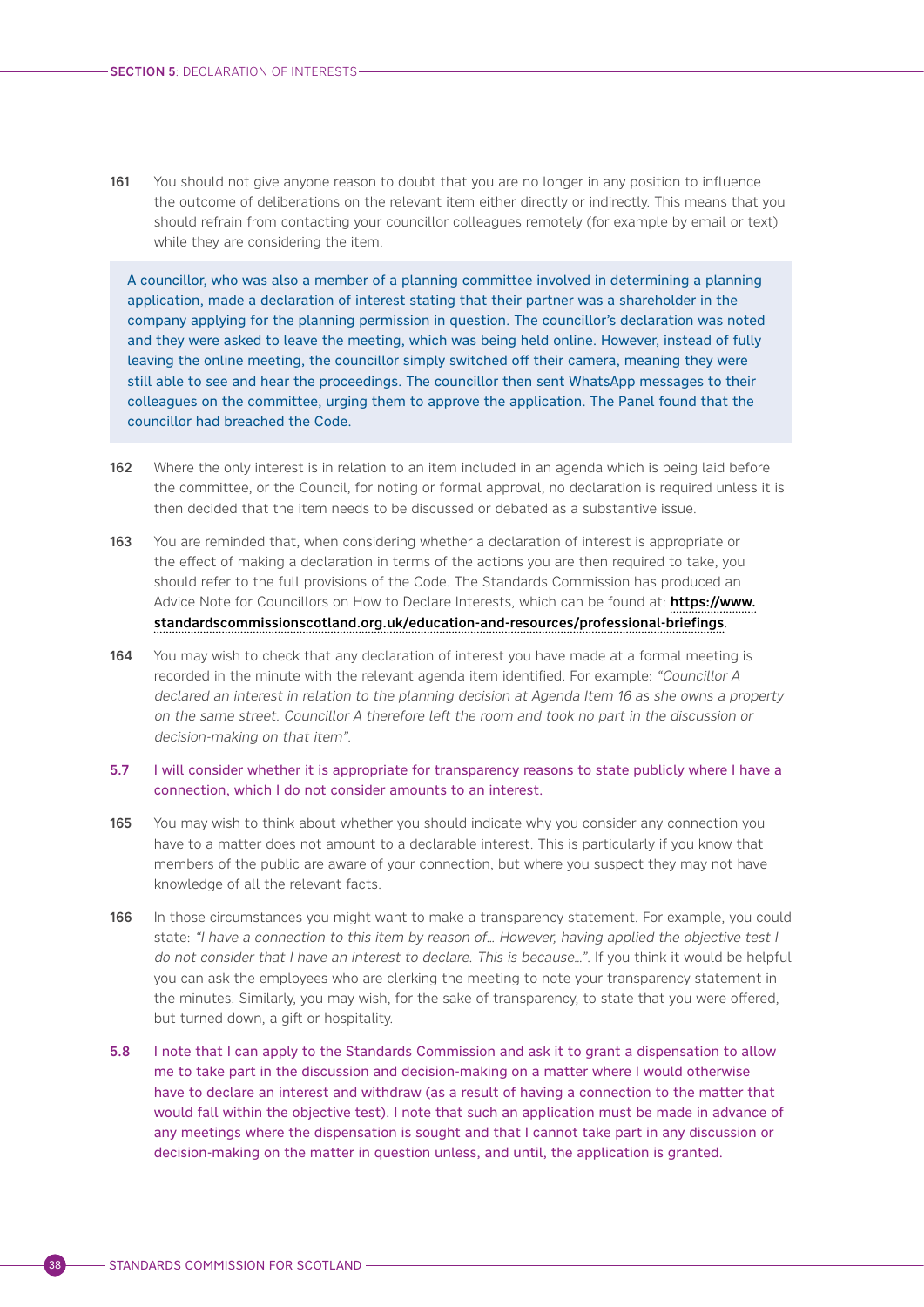

- 167 The Standards Commission can consider requests for dispensations in certain circumstances. either from a councillor as an individual or to a class or description of councillors who are affected by a particular category of interest.
- 168 Any application for a dispensation should be submitted either by email to [enquiries@](mailto:enquiries@standardscommission.org.uk) [standardscommission.org.uk](mailto:enquiries@standardscommission.org.uk) or by mail to the Executive Director, The Standards Commission for Scotland, Room T2.21, The Scottish Parliament, Edinburgh, EH99 1SP. Any application should detail all the relevant information, including the reasons why a dispensation is sought. Factors to consider before making the application include whether:
	- it would be in accordance with both the spirit and intent of the Code to grant the dispensation; and
	- you have provided sufficient reasons for the request, including what the effect or consequence would be if it was not granted.
- 169 The Standards Commission will respond as soon as practicable after receipt of all information, usually within 20 working days. Where an application for dispensation relates to a specific item of business, the Standards Commission will try to respond before the meeting at which the business is to be considered. However, Standards Commission Members work on a part-time basis, so this may not always be possible. As such, all applications should be submitted to the Standards Commission as soon as the relevant information / circumstances are known.
- 170 If a dispensation is granted, you should consider stating this at the meeting, and asking for this to be recorded in the minutes.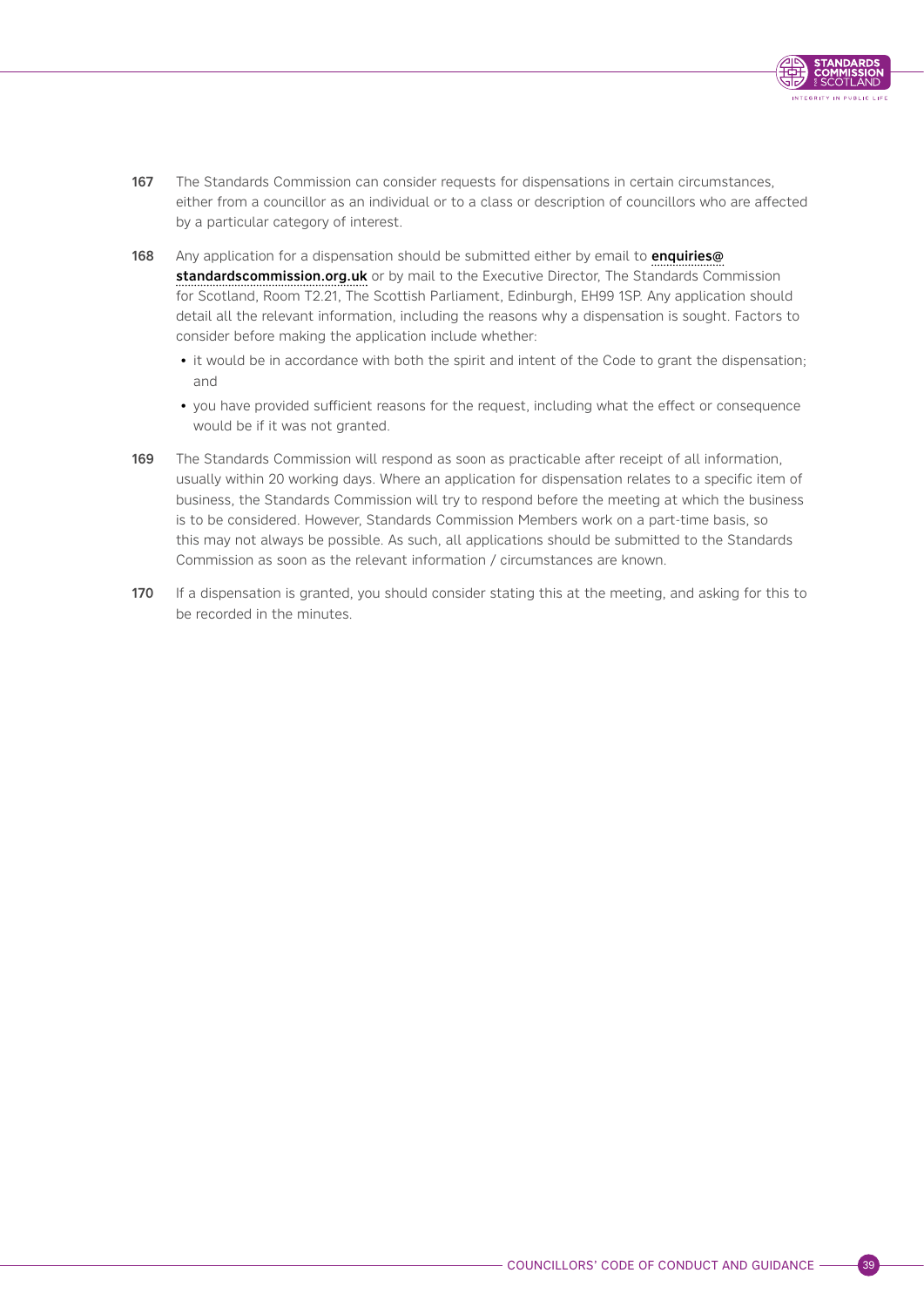# <span id="page-43-0"></span>SECTION 6: LOBBYING AND ACCESS

- 6.1 I understand that a wide range of people will seek access to me as a councillor and will try to lobby me, including individuals, organisations, companies and developers. I must distinguish between:
	- a. my representative role in dealing with constituent enquiries;
	- b. any community engagement where I am working with individuals and organisations to encourage their participation and involvement; and
	- c. lobbying, which is where I am approached by any individual or organisation who is seeking to influence me for financial gain or advantage, particularly those who are seeking to do business with my council (for example contracts/procurement) or who are applying for a consent from my council.

#### Constituent enquiries

6.2 I will comply with data protection legislation, which includes keeping the personal information of any constituent secure and only, in general, using it for the purpose of assisting with the enquiry. I will seek the constituent's consent in advance if I am in a multi-member ward and feel it is more appropriate for another councillor to handle the enquiry. I note that there may be circumstances in which it is best not to respond to a constituent, and that I am not obliged by the Code to respond to every contact.

#### Community engagement

6.3 I will undertake such work in an open and transparent manner. I will not express an opinion on a quasi-judicial or regulatory application that I might later be asked to determine. I accept that if I do express such an opinion, I will have to declare an interest and will not be able to take part in the decision-making.

#### Lobbying

6.4 In deciding whether, and if so how, to respond to such lobbying, I will always have regard to the objective test, which is whether a member of the public, with knowledge of the relevant facts, would reasonably regard my conduct as being likely to influence my, or my council's, decisions.

#### Lobbying in Quasi-judicial or Regulatory Matters

6.5 If I am approached directly by an individual or organisation who is seeking to do business with my council or who is involved in a quasi-judicial or regulatory matter (such as an applicant or an objector),

#### I WILL:

- a. have regard to [Section 7](#page-48-0) of this Code;
- b. advise that individual or organisation that I cannot formulate an opinion or support their position if I am going to take part in the decision-making on the matter; and
- c. direct any representations I receive to the appropriate council employee or department.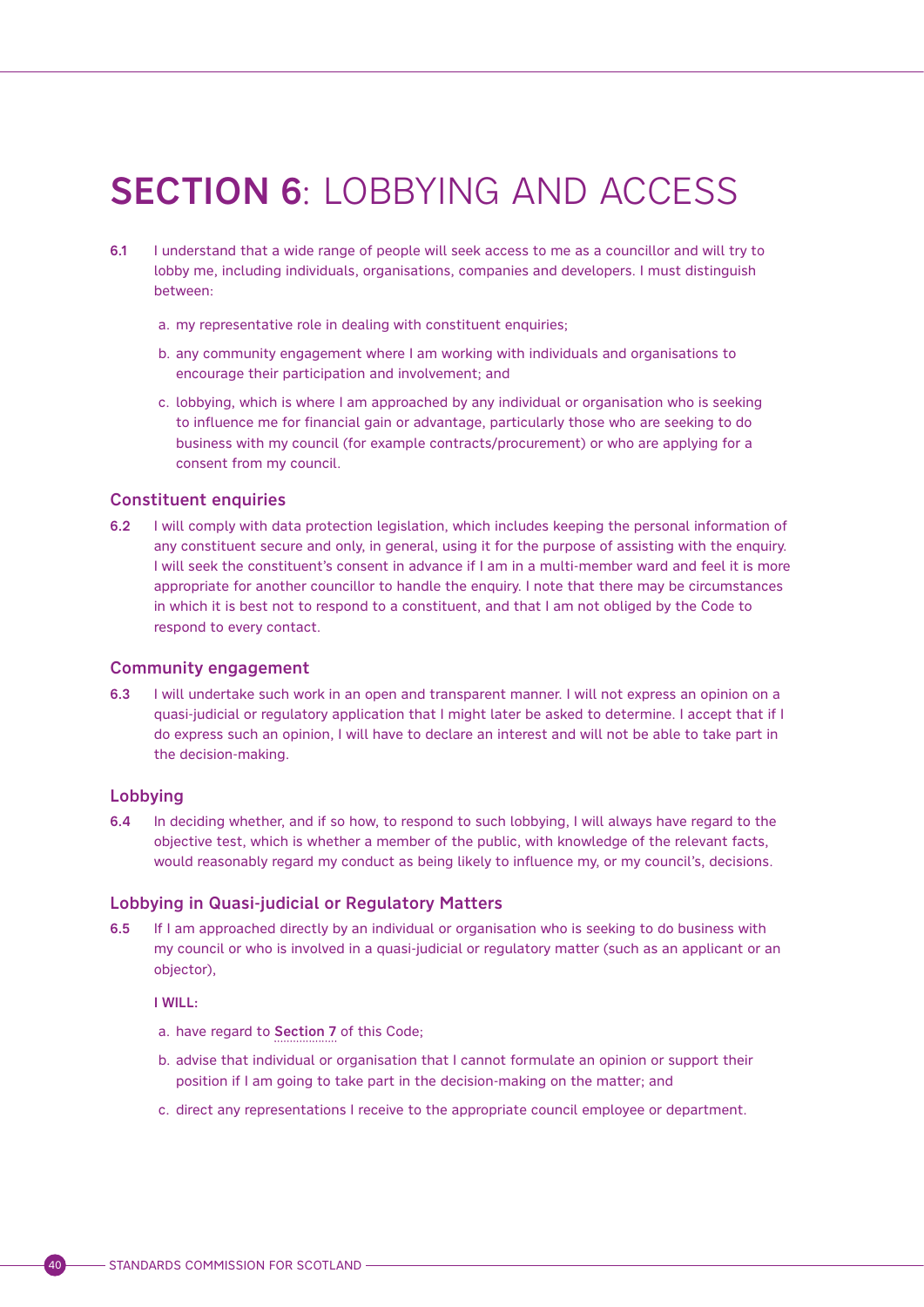

#### I WILL NOT:

- d. lobby or otherwise exert pressure or influence on employees, other councillors, or members of a quasi-judicial or regulatory committee, to recommend or make a specific decision in respect of a quasi-judicial or regulatory matter. I understand that I am entitled to seek information from employees but that I must not lobby them, to either make or recommend a particular decision.
- e. use political group meetings to decide how I and other councillors should vote on such matters or on individual staffing issues, such as the appointment or discipline of an employee.
- f. comply with political group decisions on such matters if these differ from my own views.
- 171 As a councillor, you will be approached by those wishing to make their views known. This is perfectly legitimate and should be encouraged, as the ability to approach and lobby a council or councillor is an essential part of the democratic process.
- 172 Paragraph 6.1 of the Code sets out some of the ways in which you, as a councillor, may be lobbied. For example, you may be lobbied by a constituent on a personal issue, such as a housing matter. You may become involved in a particular local issue as part of your role and responsibility to promote community engagement and build capacity. You may be approached by someone seeking financial or other benefit from the Council, either by way of a contract for goods or services, or some form of licence or consent.
- 173 It is easy for the lines between these different types of approach to become blurred, particularly when you are dealing with quasi-judicial and regulatory matters, such as planning or licensing. It is important to recognise, however, that the integrity and reputation of the Council's decision-making process depends on openness, transparency and following proper process. There is a risk that private meetings with lobbyists, particularly those that fall outwith Council procedures and where employees are not involved, will undermine or could reasonably be perceived as undermining this.
- 174 Lobbyists can expect to deal with Council employees at certain stages of an application process. If you are seen as facilitating an approach outwith the normal process, there may be a perception that you have allowed the lobbyist special access to the decision-maker and that you are bypassing employees. As such, if you are approached by anyone about a pending decision of any kind, you should advise the employees who are dealing with the matter and give them all relevant information.
- 175 Discussing the information you have received from lobbyists with employees will give you an opportunity to establish if it is something they are aware of and / or if it is relevant to any decision you will be making. It may be that lobbyists will present information in a way that is favourable to their case, but which does not give the complete picture. Employees can give you professional advice on what may or may not be a relevant consideration in respect of any decision you will be making.
- 176 Even if you do not sit on the regulatory committee that is taking the relevant decision, there are still likely to be issues under the Code that you will need to consider. In particular, it would be a breach of the Code for you to lobby employees or members of the regulatory committee either on your own behalf, or on behalf of others.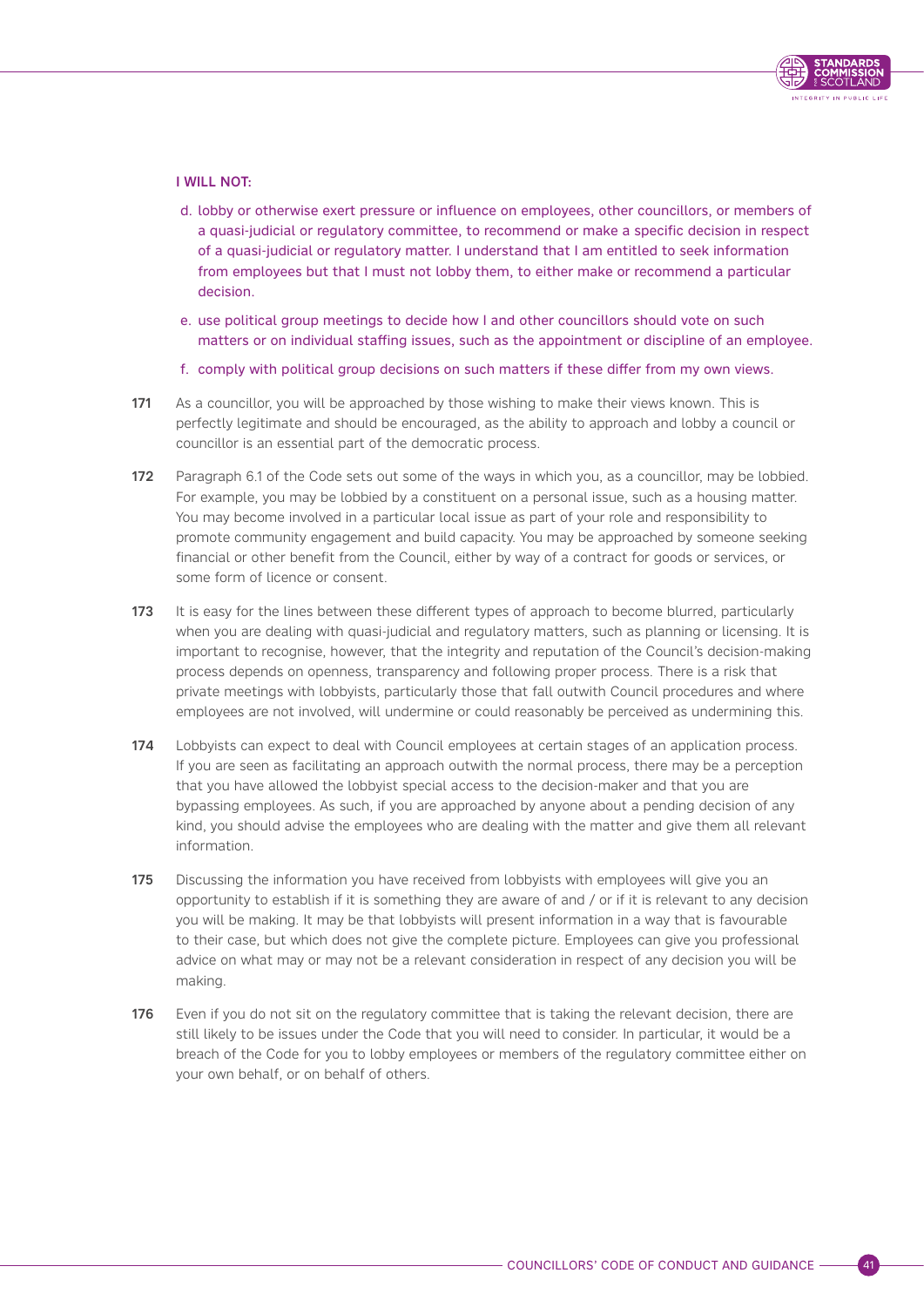## Constituent Enquiries

- 177 Dealing with constituent enquiries is a key part of your role, and helps ensure the Council is open, accessible and responsive to the needs of the public. When you respond, you should be mindful of the need to treat everyone with respect, and to otherwise promote the key principles outlined in Section 2 of the Code. In some cases, however, you may feel that there is nothing further to be gained by responding to a constituent and that you are not able to help them further. In those circumstances, you should politely inform the constituent that is the case.
- 178 You are entitled to raise a constituent's enquiry with the relevant employee, although you should, at all times, follow the Council's policies on the processing of personal data. You can ask questions about how a service has been delivered, and can seek information on progress on behalf of a constituent, but you should be careful not to stray into operational management (for more advice on this, please see the Standards Commission's Advice Note for Councillors on Distinguishing between their Strategic Role and any Operational Work, which can be found at: [https://www.](https://www.standardscommissionscotland.org.uk/education-and-resources/professional-briefings) [standardscommissionscotland.org.uk/education-and-resources/professional-briefings](https://www.standardscommissionscotland.org.uk/education-and-resources/professional-briefings).
- 179 You should be aware of the distinction between a constituent's request for service (or for information about a service), and a complaint about a service received. In the latter case, you should recommend that the constituent makes use of the Council's formal complaints procedure, as this enables common patterns of complaint to be identified, and enables a complainer to escalate their complaint to the Scottish Public Services Ombudsman, if necessary and as appropriate.
- 180 Inevitably there will be occasions where the constituent looking for your help is also a Council employee. While they are entitled to do so as a private individual in the same way as any other constituent, you should decline to get involved in anything which relates to their status as an employee (such as performance or attendance management). You are a member of the organisation that employs them, and employment matters should be handled by their line manager or their union representative, as appropriate. You should also be mindful of the terms of Appendix A to the Code, which deals with the relationship between Council employees and councillors.

### Community Engagement

- 181 Community engagement is a key part of your role, as it helps to:
	- identify a community's needs;
	- determine Council priorities;
	- contribute to more informed decisions; and
	- help community empowerment and capacity building.

You should note, however, that there is a distinction between community engagement and a single-issue campaign about a regulatory decision.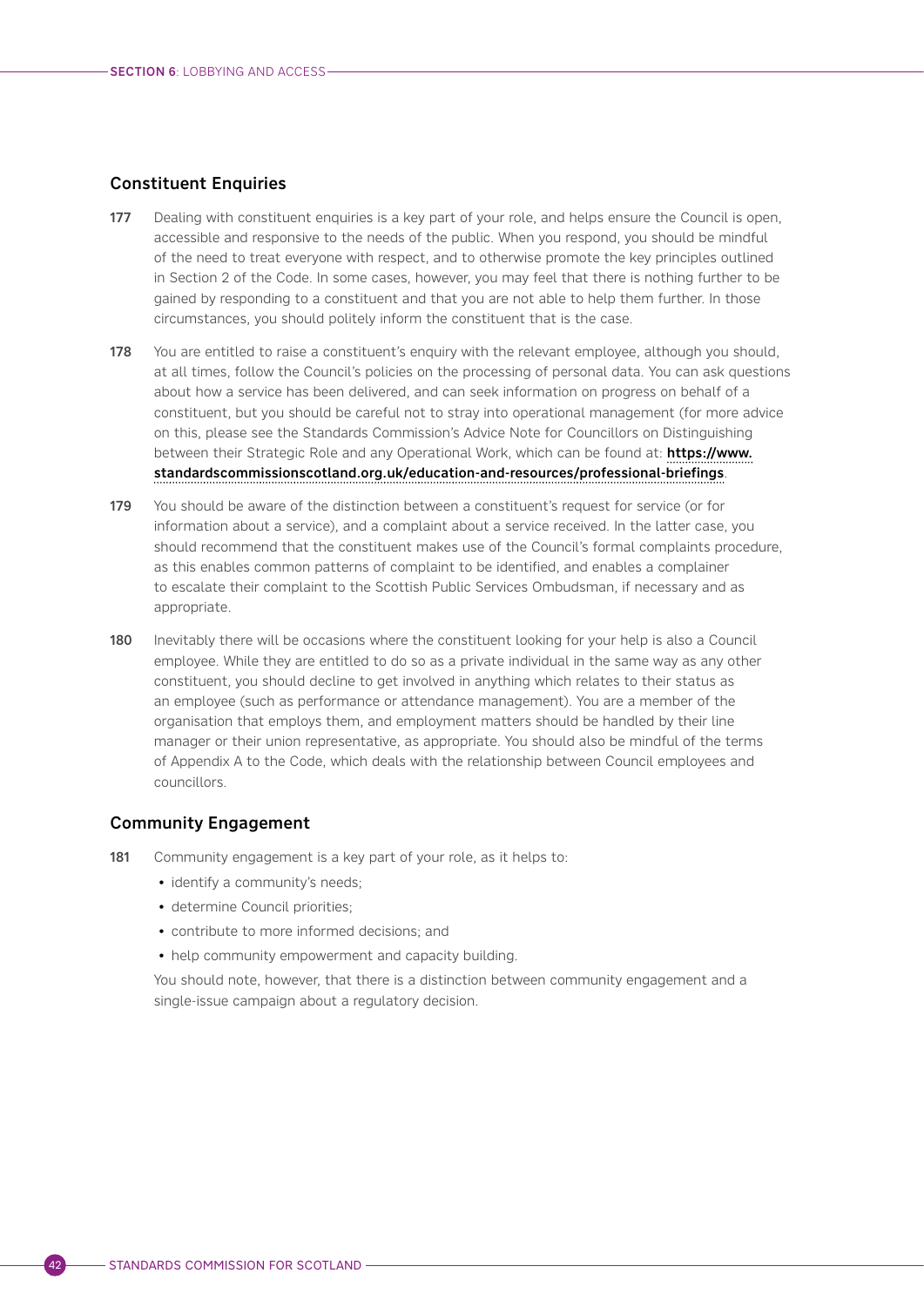

# Lobbying

- 182 Private meetings with lobbyists whether professional lobbyists or members of the public seeking your support – can undermine public trust in decision-making processes. It can also have consequences for the lobbyist. For example, a private meeting could disqualify them from the tender process if they are bidding for a Council contract. Private meetings can also involve offers of hospitality, which could lead to a breach of the gift and hospitality provisions at paragraphs 3.13 to 3.20 of the Code.
- 183 If you are approached by a lobbyist, it is likely that they are seeking your involvement as someone in a position of influence, whether as part of the decision-making committee or otherwise. It is important to recognise that there is a difference between lobbying on behalf of a commercial or personal interest, and lobbying for a policy change or benefit which affects a group of people, a community, or an organisational sector. You should always consider what will benefit the Council area as a whole, not just any narrow sectoral interest.
- 184 You must not, in any case, accept any paid work in which you give advice on how to influence the Council or its decision-making processes.
- 185 In all situations, care is needed. You should be quided by the Code and, in particular, consider:
	- could anything you do or say be construed as you having been improperly influenced to take a particular stance on an issue;
	- are you giving, or could you be perceived as giving, preferential access to any one side of an argument;
	- when seeking information on the progress of a case or particular matter, are you doing so in a factual way or could you instead be perceived as making representations or lending support; and
	- are you reaching your own view on a matter having heard all the relevant arguments and evidence (including the guidance of Council officials), and not simply agreeing or complying with any view expressed by your political group.

# Lobbying in Quasi-judicial or Regulatory Matters

- 186 If you choose to be an advocate for or against a particular cause, you will forfeit your right to be a decision-maker in regulatory or quasi-judicial decisions concerning that cause. If you are approached and wish to remain as a decision-maker, you can listen to views expressed but you must make it clear that you cannot lend support or make a decision until the appropriate meeting, when you have heard and considered all relevant and material evidence and information. However, you can:
	- advise employees of the representations you have received;
	- assist constituents in making their views known to the relevant employee;
	- seek factual information about the progress of a case; and / or
	- advise those that are lobbying who they can contact (being the relevant employee or a councillor who is not on the decision-making committee).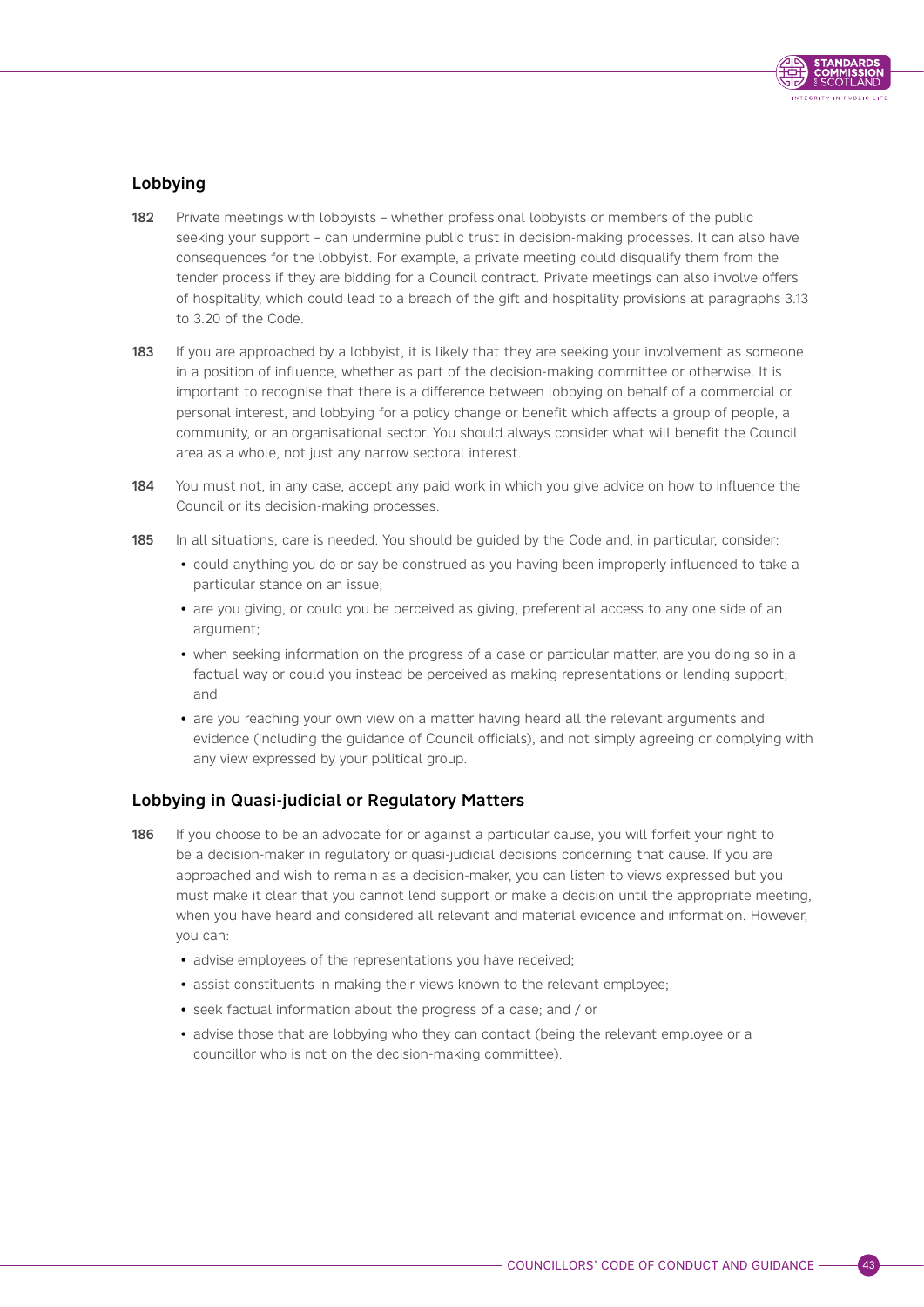187 In determining an application, you cannot take into account any community benefits that are not essential to enable the proposal. In particular, the promise of money to the local community (for example, from wind turbines) can never be a consideration in deciding a planning application as this would be contrary to the principle that planning permission can never be bought or sold. Granting an application contrary to policy, because of the money on offer, could also result in you being subject to criminal charges for bribery.

A complaint alleged that a councillor failed to engage with, and denied access to, a constituent who had sent an email to the Council seeking information on a motion which had been endorsed by the councillor and approved by the full Council. The Council had referred the individual's email to the councillor for response. The individual considered that the councillor's response and subsequent comments in the press indicated that he did not want to engage with her. However, there is no specific obligation under the Code for individual councillors to respond to all who seek to lobby them, and as such the complaint did not amount to a breach of the Code.

A complaint alleged that a councillor had been involved in a 'secret' meeting with some local residents. The outcome of the meeting resulted in a Traffic Regulation Order (TRO), which ultimately led to the introduction of parking restrictions. The complainer alleged that, by attending the meeting, the councillor had failed to be accessible to the public and had demonstrated bias in favour of some residents. It was established, however, that the councillor had been accompanied at the meeting by an employee from the Council's Roads Services. No evidence was found that the councillor had indicated support for or against the making of the TRO, and as such his conduct did not give rise to a breach of the Code.

In advance of a planning committee meeting to determine a contentious application to erect screen netting at a tennis club, a councillor made an unaccompanied visit to the objectors' property and engaged with them. The councillor had previously called in the application, meaning that it was to be considered by the committee. At the committee meeting, the councillor seconded a motion to approve the application with a different type of netting. The Panel held that, by not seeking the views of employees or having similar discussions with the applicant, she had given the appearance of unfairness and bias towards one of the parties and was therefore found to have breached the Code.

A complaint alleged that at a meeting of a planning committee, a councillor attempted to influence other members of the committee in their consideration of the application by suggesting a site visit. It was found that the councillor had simply suggested a site visit and there was no evidence he had attempted to influence the other members in their consideration of the application. It was found that suggesting a site visit in itself would not amount to inappropriate lobbying or influence that in turn could amount to a breach of the Code.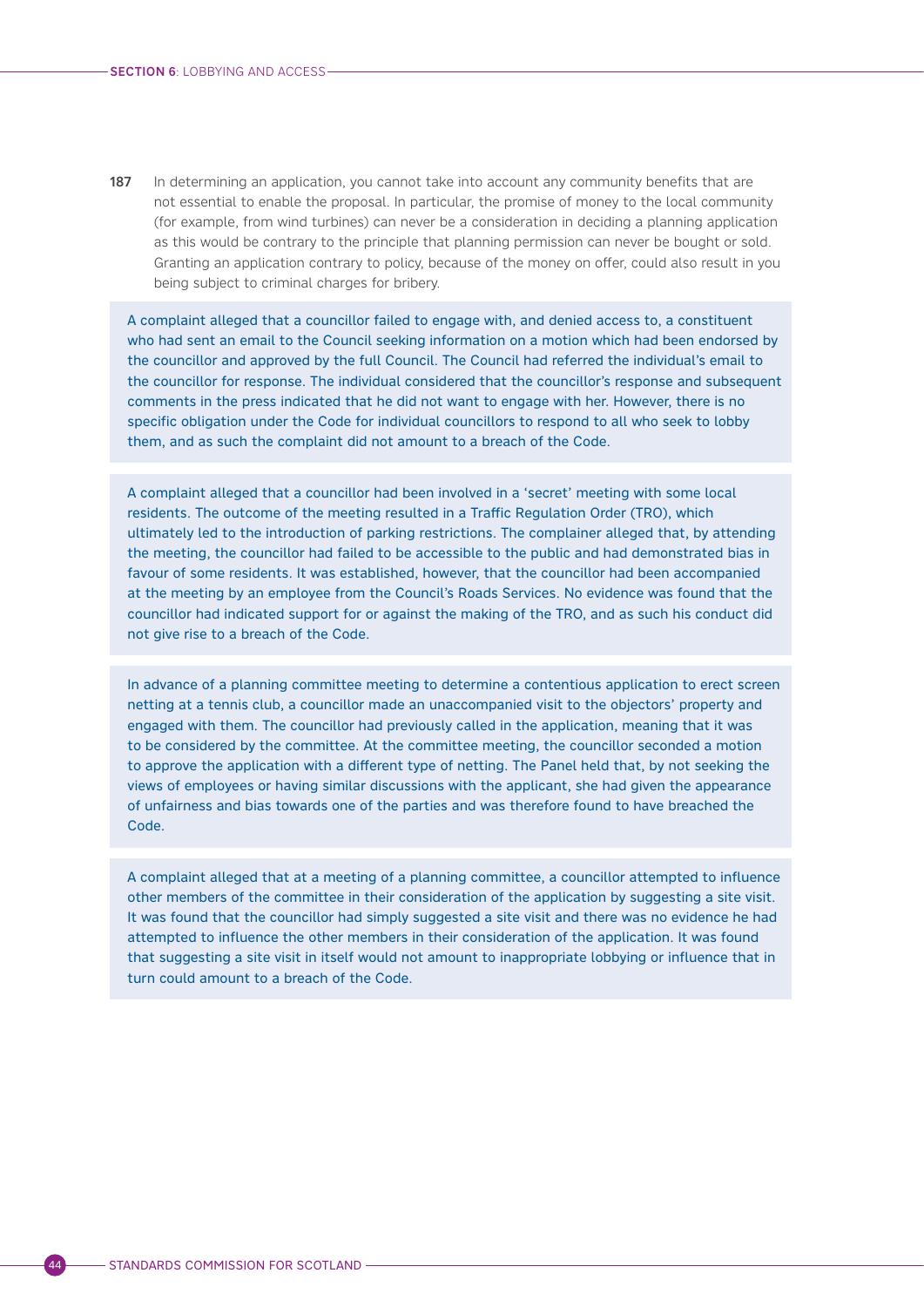

# <span id="page-48-0"></span>SECTION 7: TAKING DECISIONS ON QUASI-JUDICIAL OR REGULATORY APPLICATIONS

# Introduction

- 7.1 I need to be especially vigilant when I am making a decision on a quasi-judicial or regulatory application. For these applications, I need to ensure there is a proper and fair hearing of the application and I must avoid any impression of bias in the whole decision-making process.
- 7.2 I will deal with many types of quasi-judicial or regulatory applications. Depending on the type of application that is made, there will be often be a formal, statutory decision-making process for its consideration and outcome. There may also be formal legal routes to challenge decisions made on these applications and for this reason I must be aware that my own personal responsibility to ensure a proper and fair hearing has wider consequences for my council's reputation and financial liabilities in the event of any challenge.
- 188 The Key Principles set out at Section 2 of the Code, in particular Integrity, Objectivity, and Openness, are of particular importance where you are taking decisions on quasi-judicial or regulatory matters. The decisions you take will often have a significant impact on the applicant and others. As paragraph 7.2 of the Code sets out, there may be formal legal routes beyond the Council to challenge a decision made on a quasi-judicial or regulatory matter. As many of the decisions will be controversial, they may be subject to intense scrutiny. A failure to observe the terms of the Code, or the perception that you have not done so, could result in a challenge against the Council's decision, with associated cost implications. A successful challenge can have an adverse effect on the Council's reputation, as well as your own. Even if any such challenge is ultimately unsuccessful, it is likely that the Council will still incur costs.

#### 7.3 Quasi-judicial or regulatory decisions typically involve:

- a. Planning or other applications in terms of planning legislation;
- b. Applications for alcohol licensing matters;
- c. Applications for betting and gaming premises;
- d. Applications for taxi licences and all other forms of civic licensing;
- e. Actions where my council is involved in any form of statutory enforcement procedure;
- f. Any actions where my council is an employer and is involved in any disciplinary issues that I may have a remit to deal with;
- g. Any procedures for statutory approval or consent involving my Council and where I have a remit to deal with the matter;
- h. Any appeal procedure where my council has a role and where I am expected to adjudicate on applications, for example an Education Appeals Committee for school placements or school exclusions.

The above list is provided to me only for guidance and is not exhaustive. If I have any doubt as to whether or not my involvement involves a quasi-judicial or regulatory matter I will seek the advice of my council's Monitoring Officer.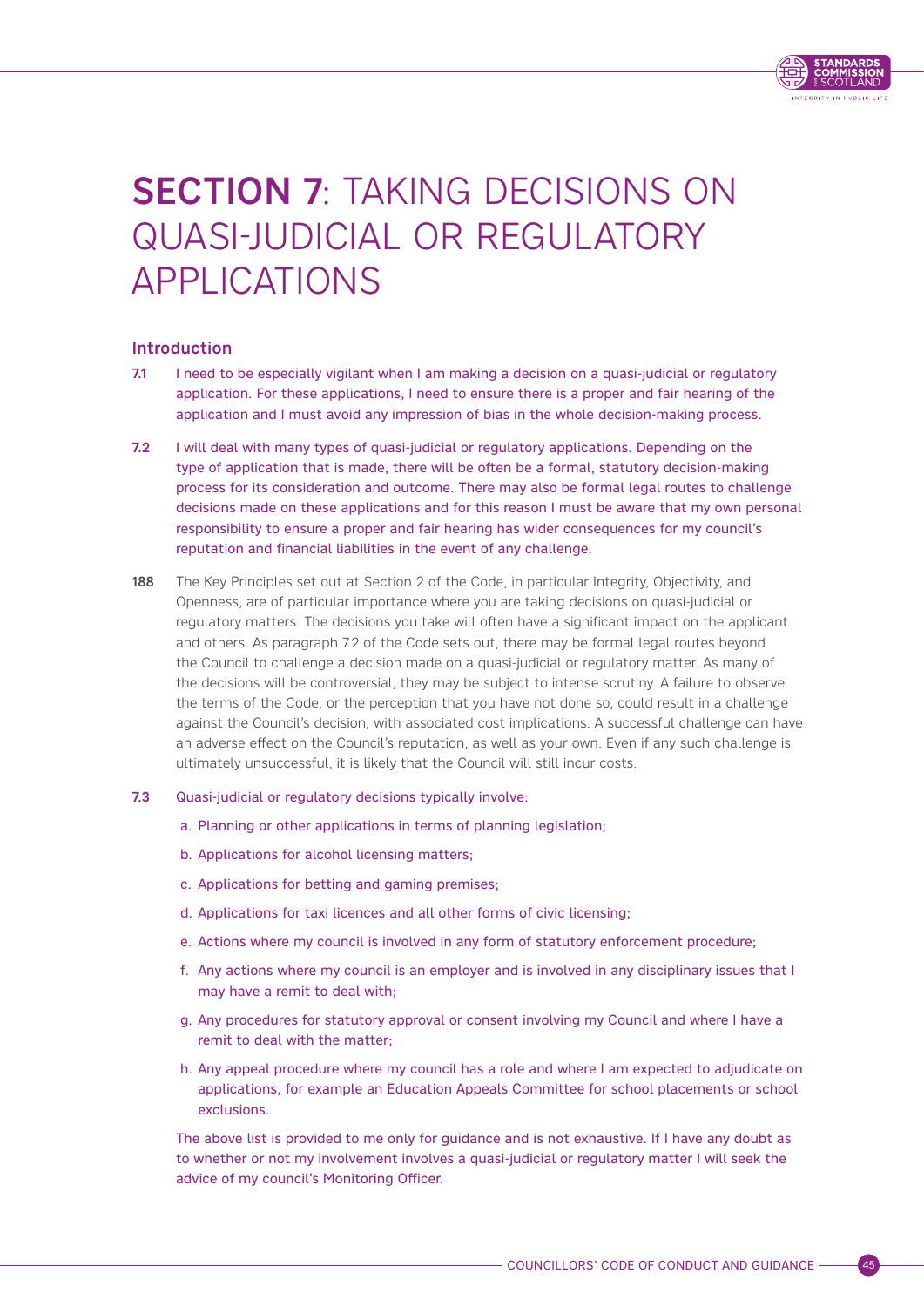#### <span id="page-49-0"></span>Quasi-Judicial and Regulatory Matters

7.4 In dealing with these applications,

I WILL:

- a. throughout my involvement with the entire application process act fairly and be seen to act fairly;
- b. declare interests where required in terms of [Section 5](#page-35-0) of this Code and leave the meeting until the matter has been determined;
- c. deal fairly and impartially with all parties involved in the application;
- d. tell those who may be seeking to influence me out with the proper decision-making process that I will not formulate an opinion on any particular application until all information is available to all decision-makers and has been duly considered at the relevant meeting;
- e. take into account professional advice given to me by council employees; and
- f. seek advice from the relevant council employee if I am in doubt as to any material or relevant considerations.
- 7.5 In dealing with such applications,

I WILL NOT:

- a. pre-judge or demonstrate bias or be seen to pre-judge or demonstrate bias;
- b. indicate or imply support for or opposition to an application nor indicate my voting intention prior to the appropriate meeting where the application will be considered;
- c. in advance of the decision-making meeting, attempt to influence employees to adopt a particular position as that would imply that I am prejudiced in my decision-making;
- d. lobby other councillors who may be dealing with the application;
- e. express any view on the application before the appropriate meeting where the application will be considered. If I do so I will not participate in any aspect of the decision-making nor vote on the application;
- f. formulate my conclusions on an application until all available information is to hand and has been duly considered by me at the meeting where the application will be considered;
- g. express any indicative or provisional views in the course of my involvement in any aspect of the application; or
- h. otherwise act improperly or do anything which could reasonably create a perception that I have acted improperly.
- 189 The list of quasi-judicial or regulatory decisions at paragraph 7.3 of the Code is illustrative and not exhaustive. You should note that such decisions are not limited to planning or licensing matters and would include, for example:
	- decisions made under the Community Empowerment (Scotland) Act 2015 in respect of community asset transfers, or the disposal or change of use of common good property;
	- decisions made in respect of the distribution of Crown Estate grants; and
	- decisions made in respect of Traffic Regulation Orders.

If you are in any doubt about whether an application or matter is quasi-judicial or regulatory in nature, you should seek advice before taking part in any discussion, decision-making or voting.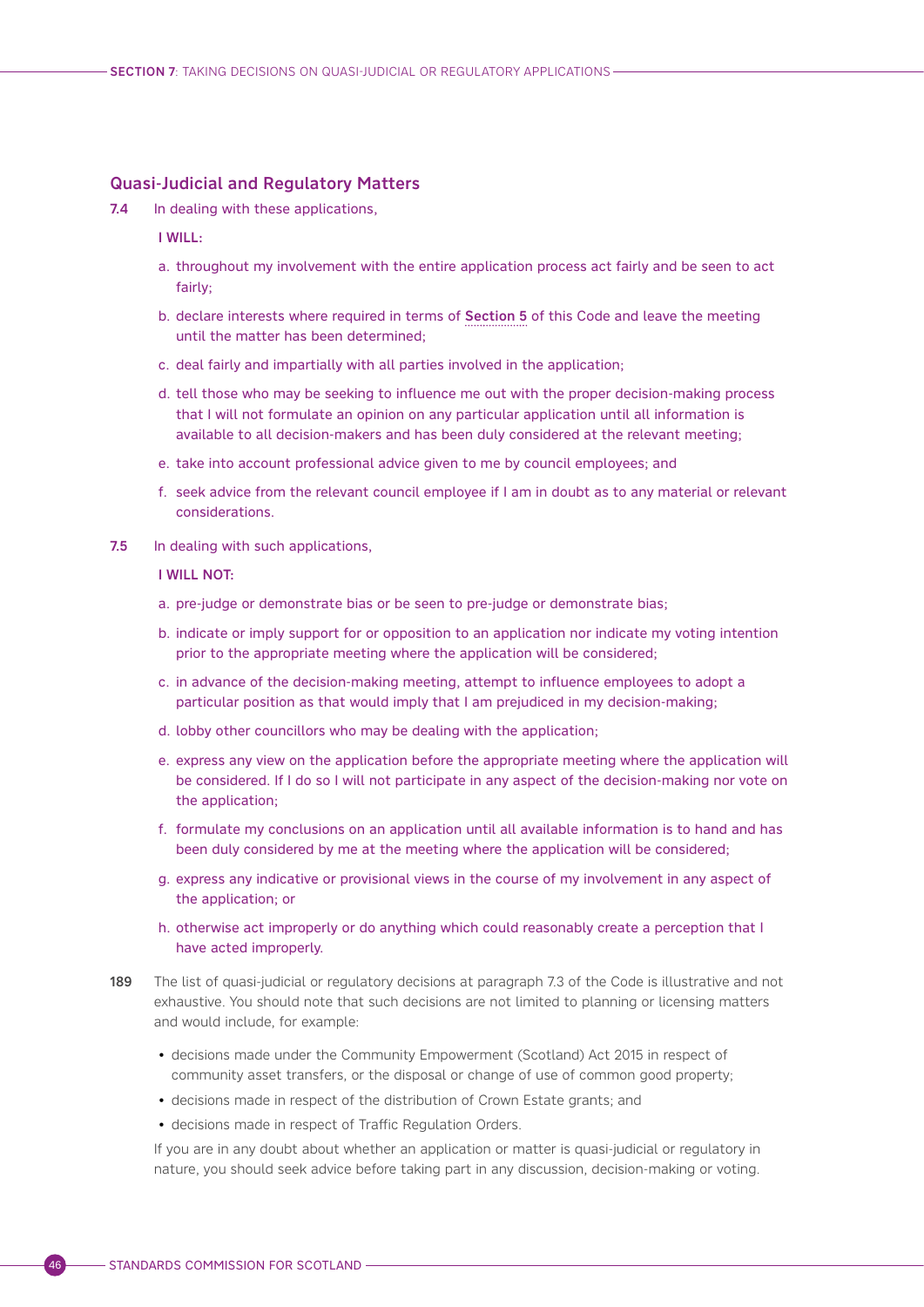

- 190 When making quasi-judicial or regulatory decisions, you must do so objectively and with an open mind. Your decision should be made in accordance with the law, your Council's policies and should be based solely on the merits of the case. You should not represent or make decisions based on any private interest. Questions to ask yourself include:
	- are you acting fairly?
	- have you taken proper account of the public interest?
	- have you taken account of all the material and relevant facts, evidence, opinions and policies?
	- are you considering irrelevant and inappropriate matters, such as what may be reported by the press, or what might be popular at the ballot box?
	- have you taken account of advice from Council employees who are exercising their statutory duties and functions?
	- are you able to give clear and adequate reasons for your decision, if required?
	- have you indicated, outwith the committee forum, your support for, or opposition to, the matter on which you are due to make a decision?
- 191 If you have been appointed to an outside body by the Council you will be entitled to participate in any Council discussion and voting on matters relating to that body. It should be emphasised, however, that you cannot take part in respect of any matter of a quasi-judicial or regulatory nature relating to or potentially affecting that body. Examples of this are where the body in question:
	- is applying to the Council for a licence, a consent or an approval; or
	- is making an objection or representation or, in some other way, has a material interest concerning such a licence, consent or approval; or
	- is the subject of a statutory order of a regulatory nature, made, or proposed to be made, by the Council.

An example of this would be where you have been appointed by your Council to an outside body and that body has submitted an application to the Council for a theatre licence. If you are on the Licensing Committee considering the application you must declare your interest and withdraw from the room while the matter is being considered.

- 192 If you have an interest (whether financial or non-financial) in terms of Section 5, in relation to a particular application, you must declare that interest, take no part in the decision and withdraw fully from the room. The very limited circumstances where you can remain in the room as a representative in line with your Council's procedures are outlined at paragraphs 7.11 and 7.12 of the Code. When you are outside the room you should not do anything which would raise a suspicion that you were communicating with or in any other way trying to influence colleagues involved in the decision, for example by sending them an email or text. If the meeting is online, it is not sufficient to merely switch off your camera or microphone; you must leave the meeting entirely and re-join when you are advised that the discussions and / or voting on the matter has concluded.
- 193 Although you are entitled to hold a preliminary view on a matter in advance of a meeting at which a decision will be taken, you must keep an open mind. This means you must be prepared to consider the merits of all views and representations made about the matter under consideration before making your decision. You must not make your mind up about a particular matter before you have had the opportunity to consider all the evidence – making up your mind in this way is known as pre-judging or pre-determination.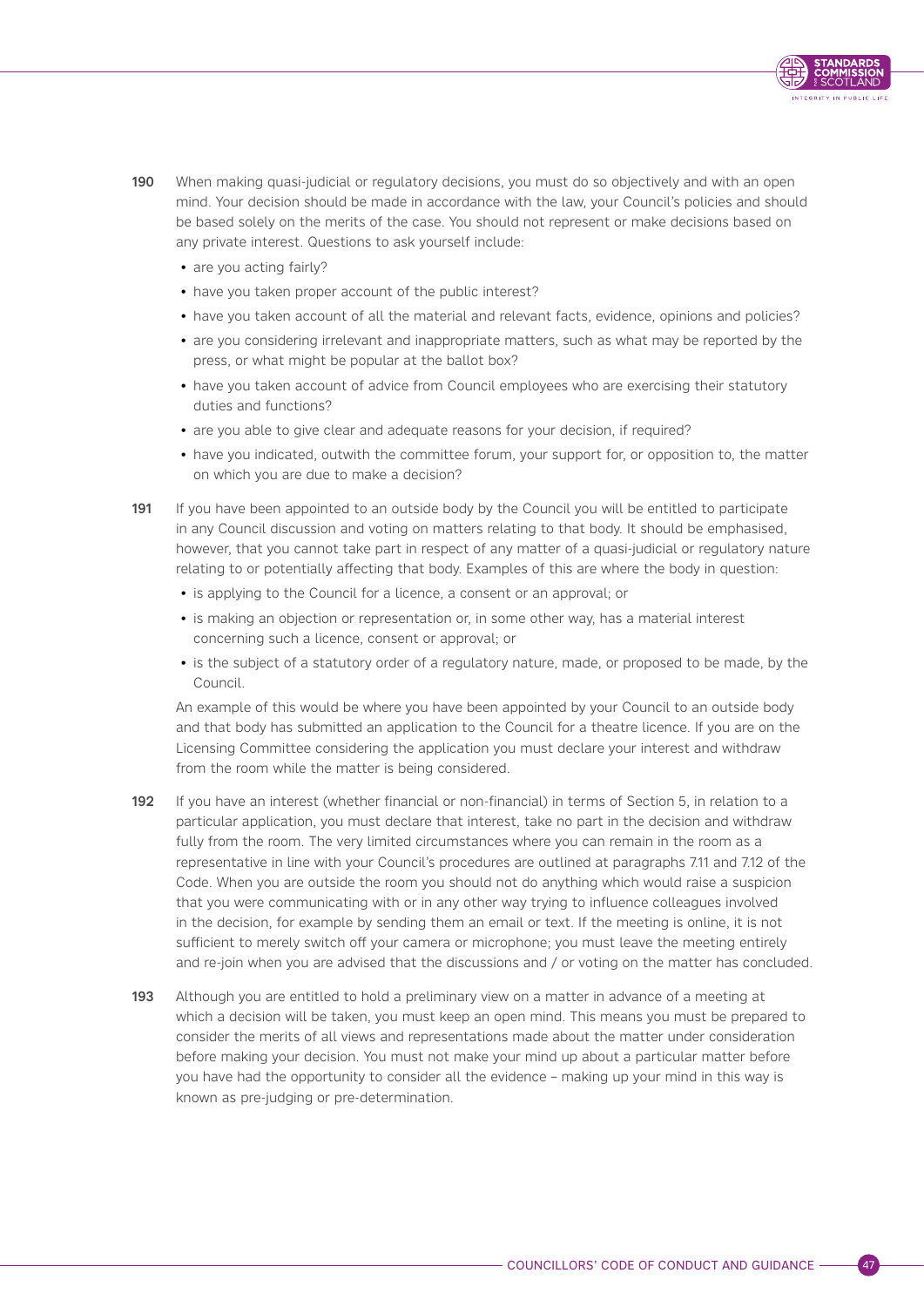- 194 Pre-judging or making a pre-determination may invalidate the Council's decision and leave it open to legal challenge, as well as being a breach of the Code. For example, if you state that "wind farms are blots on the landscape and I will oppose each and every one that comes before the committee", you cannot claim to have retained an open mind on the issue and say that you are prepared to determine each application on its merit. However, saying: "some people find wind farms ugly and noisy so I will need to be persuaded we should allow more in this area", demonstrates you are willing to listen to the merits of an application.
- 195 You may come into contact with quasi-judicial or regulatory matters in your role as a councillor in a number of ways. For example, you may be contacted by a constituent, either in person or in writing, about a particular application. You may sit on the committee deciding the application, or another committee giving a view on it. You may be a member of a committee such as a local review body, with very strict procedural rules on how applications are considered. In all of these contexts you should avoid expressing a view which indicates you have closed your mind on the matter.
- 196 If you take part in a meeting at which views in advance of a committee decision at a later date are being gathered (such as a pre-determination hearing) you can express a preliminary view on the matter in line with any policy your Council may have in place for doing so. However, even in this context, you should avoid comments indicating that nothing will change your mind on how you will vote at any subsequent meeting. If you have made a decision on the same application or a related one you can still take part in the later decision, provided you consider all the relevant material considerations at the later meeting.
- 197 In matters of a quasi-judicial or regulatory nature, it is almost inevitable that you will be lobbied by a number of parties both for and against the issue. You should be mindful of the provisions of Section 6 on lobbying in such situations at all times.

A councillor had, prior to her election to the Council, been a member of an anti-windfarm group. Although she had left the organisation before being elected, she remained as the administrator for its Facebook page. The Panel found that, the councillor's prior membership of the organisation, her continuing role as administrator of the Facebook page, and her previous expression of anti-windfarm sentiments, meant that she should have declared an interest at a planning committee when an application for a windfarm was being considered and withdrawn from the meeting. The councillor was found to have breached the Code.

A councillor, as a member of the Council's licensing committee, made comments to the press which demonstrated that he had pre-judged a House in Multiple Occupation (HMO) licence application before it had been heard by the committee. The councillor had voted against the licence being granted at the licensing committee meeting and in doing so had failed to avoid the appearance of improper conduct. If the councillor had acted in accordance with the Code and not taken part in the discussion and vote, it would have reduced the risk of the Council's decision being legally challenged. When the decision was then subject to legal challenge, the councillor then took part in a vote about whether the Council should defend its decision to refuse the HMO application. This was despite knowing that employees and the licensing committee convener had expressed concerns about his participation in the item at the initial meeting, and despite one of the grounds of appeal being that he, as an individual, had pre-judged the matter. The Panel determined that the councillor should have withdrawn from both meetings and taken no part in the discussion or decision-making on the item at either. His failure to declare an interest and do so amounted to a breach of the Code.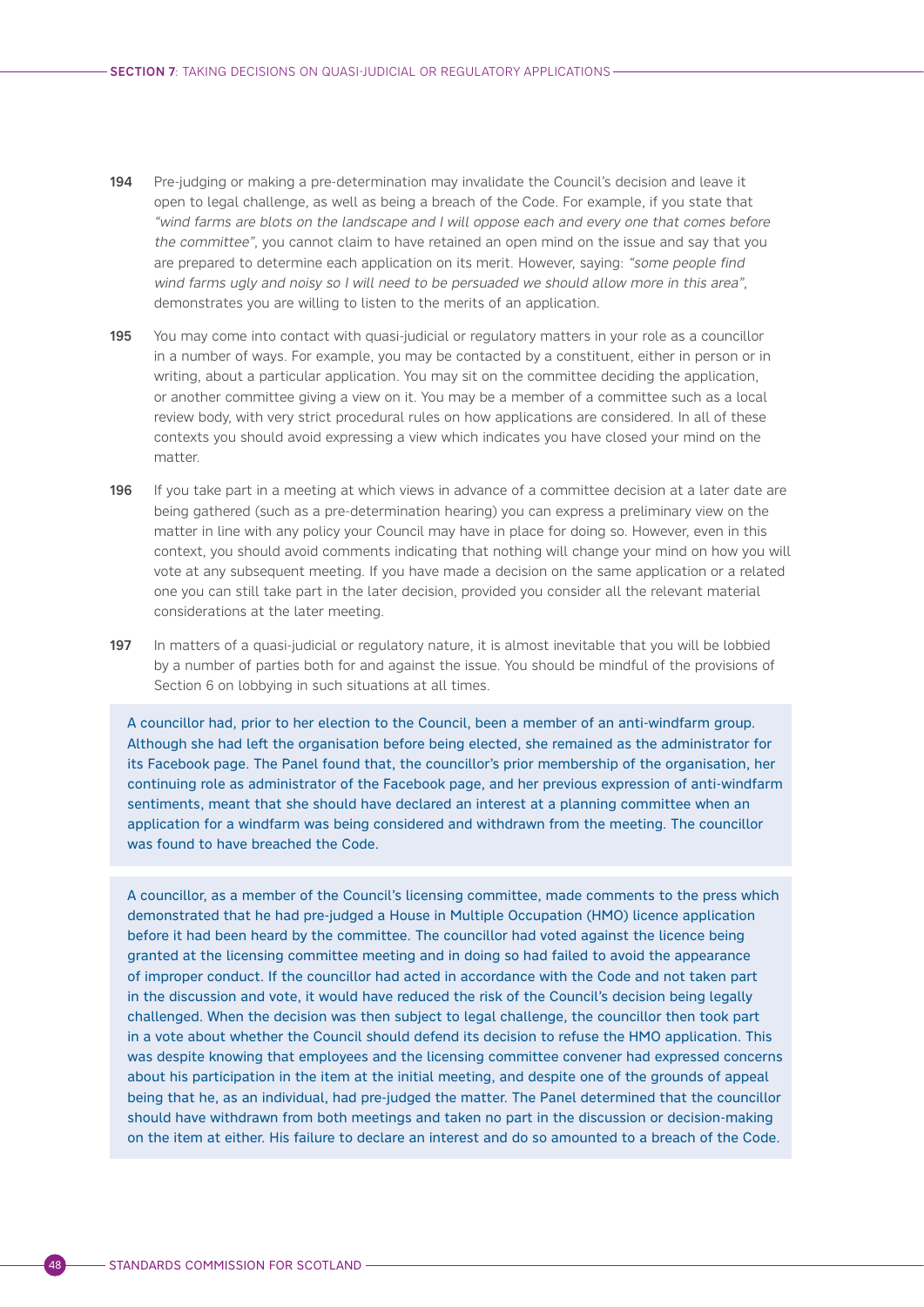

<span id="page-52-0"></span>A complaint alleged that a councillor, in his role as a member of a licensing board, stated that he was minded to support an application. This statement was made before the board had heard all submissions, which indicated he had pre-judged the matter. The councillor was also disrespectful towards members of the public who were present as objectors when he questioned them in a confrontational and adversarial manner and was dismissive of their views. Following the licensing board decision, a judicial review seeking of the decision was lodged. The petition, which included an account of the councillor's conduct, was based on the grounds that the objectors were not afforded a fair hearing. The petition was granted by the Court and legal costs awarded against the Council. It was found the councillor had breached the Code.

A complaint alleged that a councillor had sent emails from his Council email account to certain members of an area committee, making representations in support of a planning application made by a company of which he was a director. It was found that he had made the representations outwith the committee forum and not in accordance with the relevant Council procedures. The councillor was found to have breached the Code.

# Policy and Strategy

- 7.6 My role in policy and strategic issues may have a very wide relevance to my council area. For example, I have a key role in establishing policies for the benefit of my council's area and I am fully entitled to express my genuinely held views or to advocate proposals for the adoption of key guidance. It is entirely appropriate that I can express my views on matters of such general importance to my council area.
- 7.7 When I am being asked to develop a policy and set a strategy that forms the framework under which individual applications may subsequently be decided, I understand that I can discuss or debate these items of policy or strategy. However, I will only take into account material considerations affecting the policy or strategic issue and will have regard to the requirement for the adoption of the policy or strategy to be based on facts and evidence.
- 7.8 For policy and strategic issues under which individual applications may subsequently be decided,

#### I WILL:

- a. be able to express my views;
- b. be able to advocate proposals that I consider to be of benefit to my council area;
- c. have regard to the evidence-base behind the formulation of the policy or strategy in question.

#### I WILL NOT:

- d. do anything or be motivated to do anything that is connected or linked in any way with my personal involvement in a policy or strategic issue;
- e. express any view that suggests I have a closed mind on the policy or strategic issue regardless of any material considerations affecting that issue.
- 198 Many quasi-judicial or regulatory decisions are taken against the background of a policy or strategy which has previously been agreed by the Council or one of its committees. Such policy or strategy (for example, a local development plan) could have been set as a result of a decision being made on an application relating to one you are now considering. As such policies are always under review, you should be mindful that they may be changing while applications are being decided. In such contexts, you can express views on policy and strategic issues while still being able to determine applications relating to them.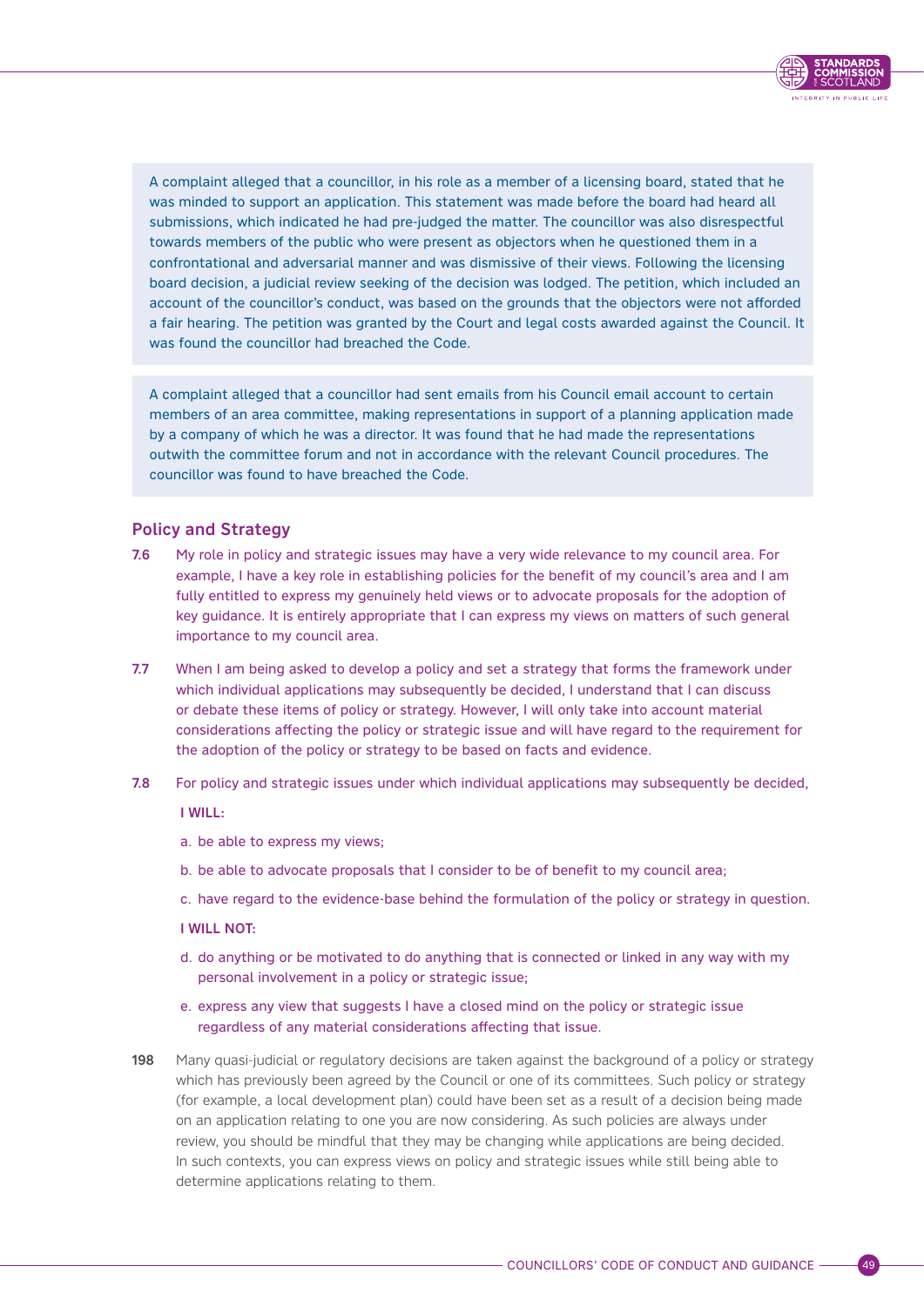- <span id="page-53-0"></span>199 When making statements about emerging policy, you should nevertheless be mindful that the Council must be able to demonstrate that all relevant and material evidence underpinning such matters has been considered. As such, you should make it clear that you will not reach a final decision until you are in possession of and have considered all relevant and material information.
- 200 For example, you may think that a particular site being proposed for housing development in the draft local development plan is unsuitable. It would be perfectly legitimate for you to say something like, "I'm not convinced that X is the best site for housing development". However, you should avoid saying "nothing would convince me that the site in question should be developed for housing", as doing so could indicate that you had entirely closed your mind on the matter before being in possession of and considering all relevant and material information.
- 201 You can adopt an advocacy role by, for example, saying you would welcome planning applications for the redevelopment of an area, or would like to preserve greenbelt land or promote industry. As a member of a Licensing Committee or Board you may wish to express a view and seek to influence the Council's formation of a policy to address local concerns, such as stating that you consider there is an overprovision for licensed premises in a particular area or an overprovision of Houses of Multiple Occupancy. However, you cannot then comment on a specific application, once lodged, in advance of the meeting at which it will be determined.
- 202 You should familiarise yourself with the Scottish Government's Guidance on the Role of Councillors in Pre-Application Procedures which can be found at: [http://www.gov.scot/Topics/Built-](http://www.gov.scot/Topics/Built-Environment/planning/Roles/Planning-Authorities/Documents)[Environment/planning/Roles/Planning-Authorities/Documents](http://www.gov.scot/Topics/Built-Environment/planning/Roles/Planning-Authorities/Documents)

#### Representation

7.9 If I intend to be involved in the decision-making for any quasi-judicial or regulatory application,

#### I WILL NOT:

- a. organise support for or opposition to the application in any way;
- b. represent or appear to represent individuals or groups who are seeking to make representations for or against an application; or
- c. compromise myself or my Council by creating a perception of a conflict of interest.
- 7.10 In circumstances where I am a member of a Committee as a decision-maker but have been involved in organising support for or opposition to an application,

#### I WILL:

#### a. declare an interest in the matter, and

- b. withdraw from the meeting without participating in the consideration of the matter.
- 203 Paragraph 7.9 of the Code makes it clear that, if you wish to remain part of the decision-making process, you cannot act as an advocate either for or against an application. If you have done so, you are obliged in terms of paragraph 7.10 to declare an interest and leave the meeting room – this includes leaving the media gallery, the public gallery or any other space within the meeting room.
- 204 In some councils there are procedures under which supporters of, or objectors to, applications can make verbal representations at a meeting. If you have been involved with any such individual or group, you should consider very carefully whether your participation in such procedures would be helpful. It may be that another representative from such a group could make the representations instead.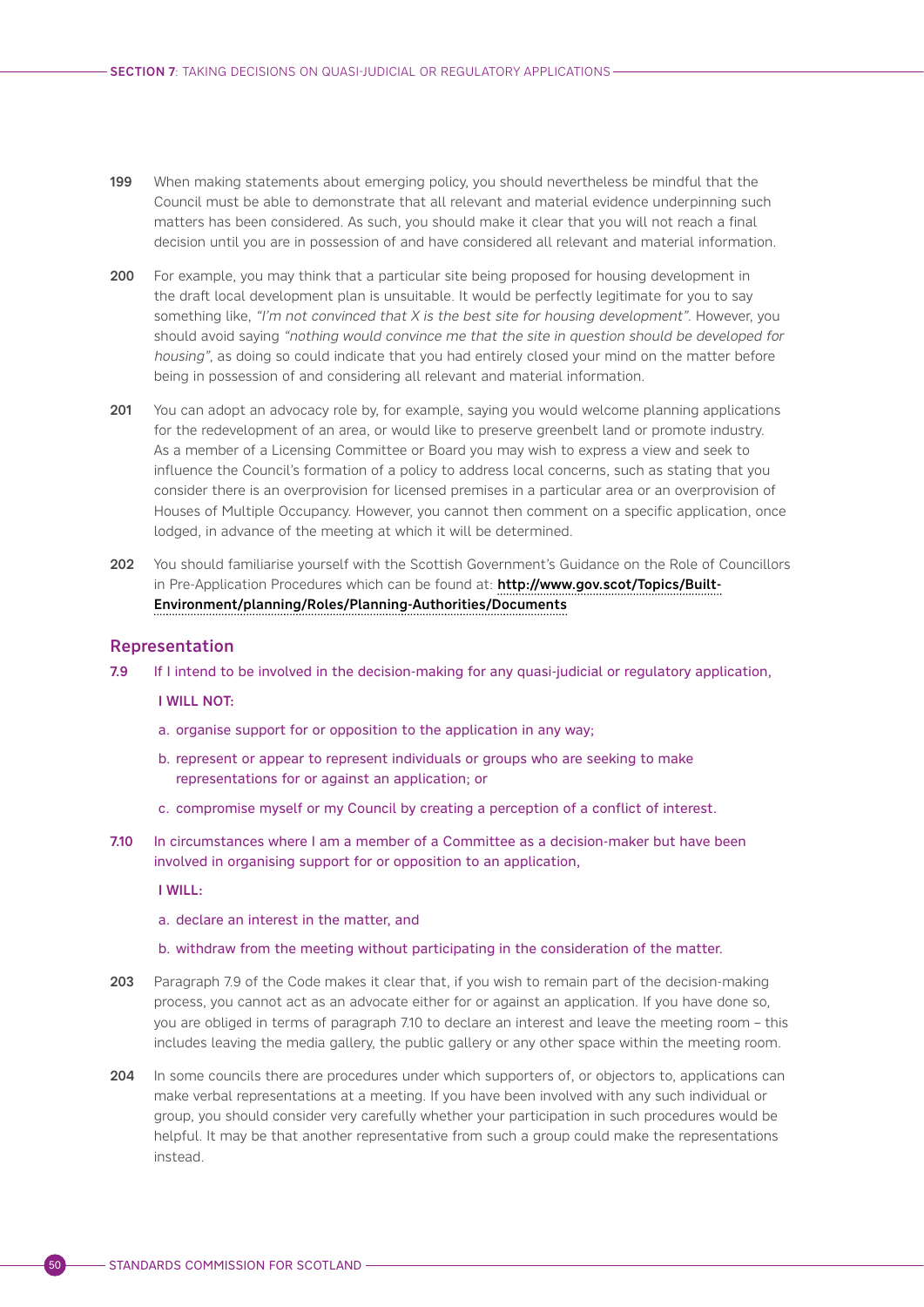7.11 In circumstances where I am a member of a Committee as a decision-maker but wish to represent individuals or groups who are seeking to make representations for or against an application,

I WILL:

- a. follow procedures agreed by my council which afford equal opportunity to any parties wishing to make representations to do so;
- b. declare an interest in the matter; and
- c. only remain in the meeting, while that item is being discussed, for the purposes of acting as the representative of the individual or group throughout the duration of their participation.

#### I WILL NOT:

- d. participate or attempt to participate as a decision-maker in that application;
- e. attempt to influence employees to adopt any particular position relative to the matter; or
- f. lobby other councillors who may be involved in the decision-making process.
- 205 If you intend to make representations before a committee you are a member of, for example, to support your constituents' views, you should advise the Chair and committee clerks at the earliest opportunity. You should ensure your declaration of interest is recorded in the minutes of the meeting. When making such representations, you should do so from the same place as any member of the public or applicant would do, and not your usual committee seat. You should only participate to the extent that your Council's procedures and standing orders would allow any other individual to do so.
- 206 If you have made representations, you must not participate as a decision-maker in the application, nor attempt to influence employees or lobby other councillors involved in the application.
- 7.12 In circumstances where I am not a member of any Committee which is making a decision on an application, but wish to represent individuals or groups who are seeking to make representations for or against it,

I WILL:

- a. follow procedures agreed by my council which afford equal opportunity to any parties wishing to make representations to do so; and
- b. only remain in the meeting for that item for the purposes of acting as the representative of the individual or group throughout the duration of their participation.

#### I WILL NOT:

- c. participate or attempt to participate as a decision-maker in that application;
- d. attempt to influence employees to adopt any particular position relative to the matter; or
- e. lobby other councillors who may be involved in the decision-making process.
- 207 If you intend to make representations before a committee you are not a member of, for example, to support your constituents' views, you should only participate to the extent that your Council's procedures and standing orders would allow any other individual to do so.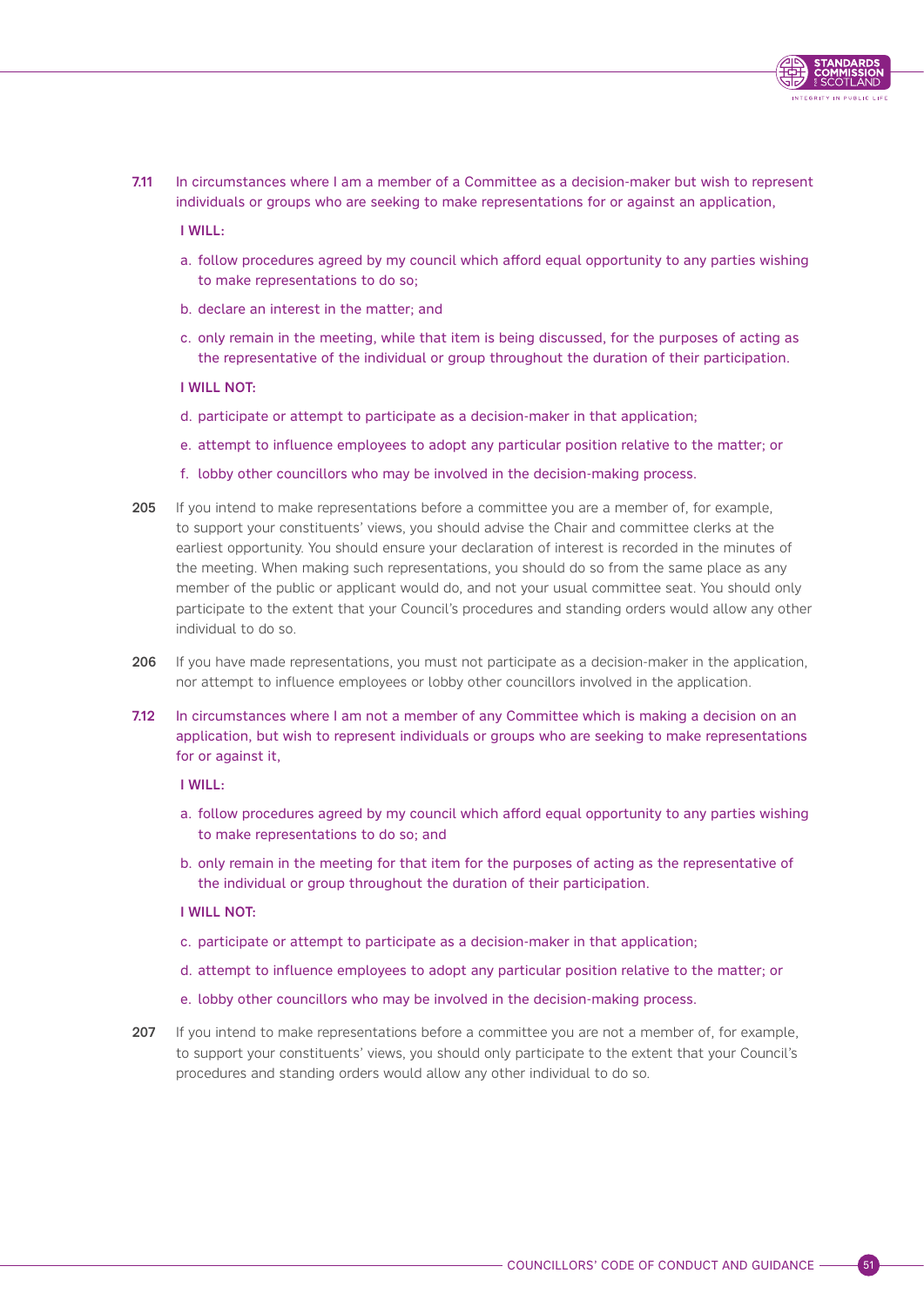<span id="page-55-0"></span>208 Having made any such representations, you should then follow your Council's policies and procedures for parties appearing before committees, while the application is being discussed and determined. For example, if the Council's policy requires the party who has made the representation to leave the room, you should do so. If it requires the party to retire to the public gallery, you should do the same. If you retire to the public gallery, you should not do anything from there that could give rise to suspicion that you are trying to influence the decision.

### Site Visits

7.13 In respect of any site visits that have been decided upon or agreed by the Committee as a stage in the consideration of the application,

I WILL:

- a. follow my council's procedures for such visits as set out by my council and that with regard to any legislative requirements or notes of guidance or practice;
- b. remember that such site visits are part of the decision-making process and as such are formal in nature and may have procedures as set out by my council.
- 209 The Code recognises that individual Councils will have their own procedures for site visits and does not attempt to be prescriptive about what these procedures should include. Some Councils will insist that you attend site visits if you are taking part in the final decision. This is particularly the case in relation to local review bodies carrying out site inspections under the planning legislation. As site visits can form part of the committee process, a degree of formality should apply, and you should behave accordingly. You must follow your Council's own procedures in making site visits as part of the committee process, and must not give any impression during a visit that you have made your decision prior to the committee itself.

### Enforcement

7.14 In my role, I may become aware whether by complaint or by direct knowledge of the need for council intervention by way of appropriate enforcement action. In this event, I will refer the matter for investigation to the appropriate service of my council.

#### I WILL ALSO:

- a. advise all subsequent enquirers to deal directly with the relevant employee of the Council department;
- b. be able to request factual information about the progress of the matter from the relevant employee.

#### I WILL NOT:

- c. lobby for a particular outcome;
- d. get involved in the operational detail of any enforcement actions which are subsequently taken by my council.
- 210 If you are advised or become aware that the Council may need to take enforcement action in respect of any quasi-judicial or regulatory matter, you cannot get involved and cannot organise support for opposition to such action. You can only refer the matter to the appropriate Council team, or advise anyone making an enquiry about how to do so.
- 211 Similarly, you cannot lobby other councillors (whether they are on the relevant committee or not), or put pressure on planning officers to either take, or not take, investigative or enforcement action.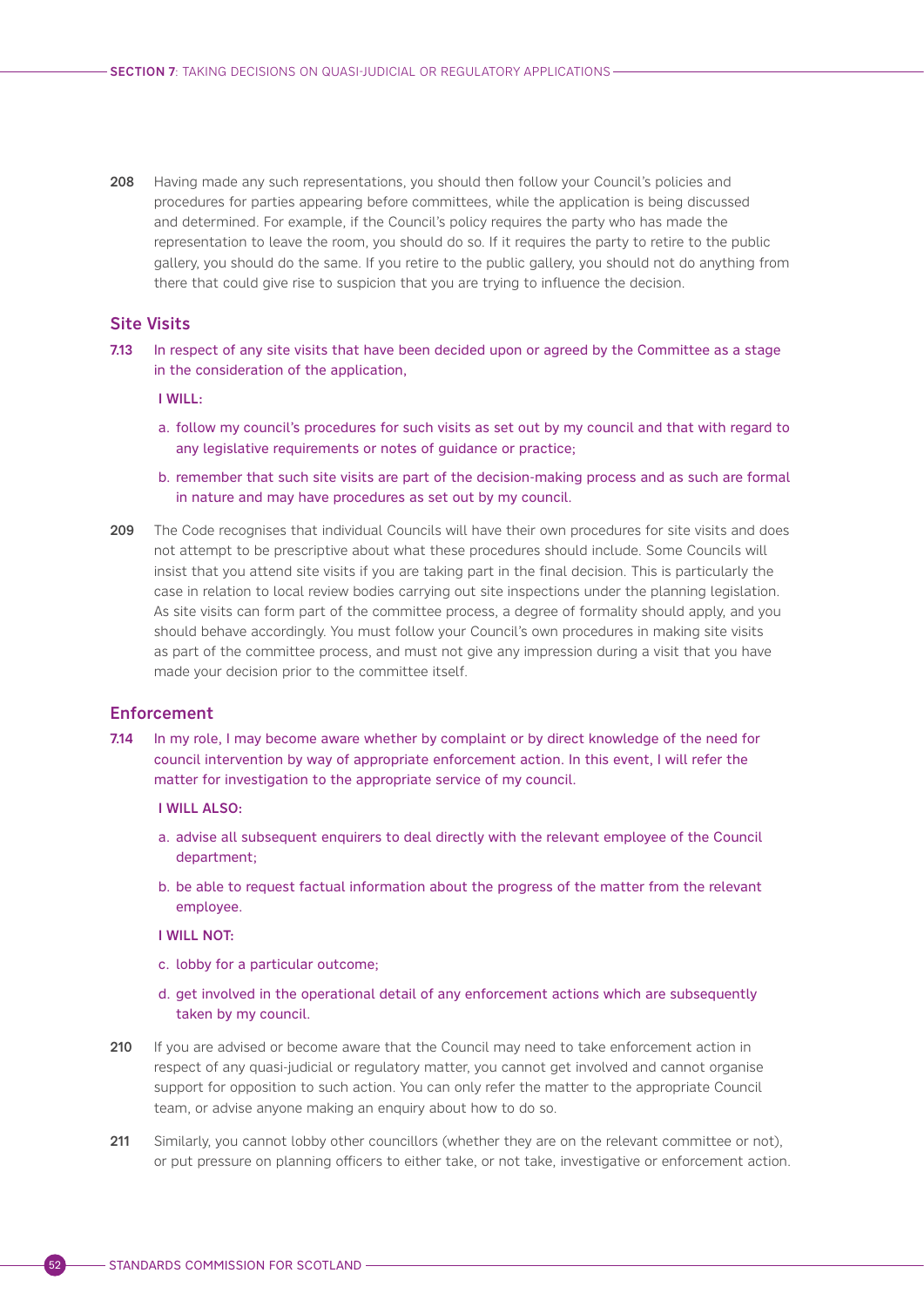

- 212 Most enforcement matters are delegated to Council employees. While you can ask for updates on how a particular enforcement is progressing, you cannot interfere in any action that is taken by your Council. More information on how to distinguish between strategic and operational matters can be found in the Standards Commission's Advice Note for Councillors on Distinguishing Between their Strategic Role and any Operational Work, which can be found at: [https://www.](https://www.standardscommissionscotland.org.uk/education-and-resources/professional-briefings) [standardscommissionscotland.org.uk/education-and-resources/professional-briefings](https://www.standardscommissionscotland.org.uk/education-and-resources/professional-briefings).
- 213 You should also bear in mind that the decision on one application may not be the end of the matter and that other, related applications may be lodged in the future. You should be careful of the perception that any close interest you show in enforcement may indicate that you are supporting or are opposed to any related application.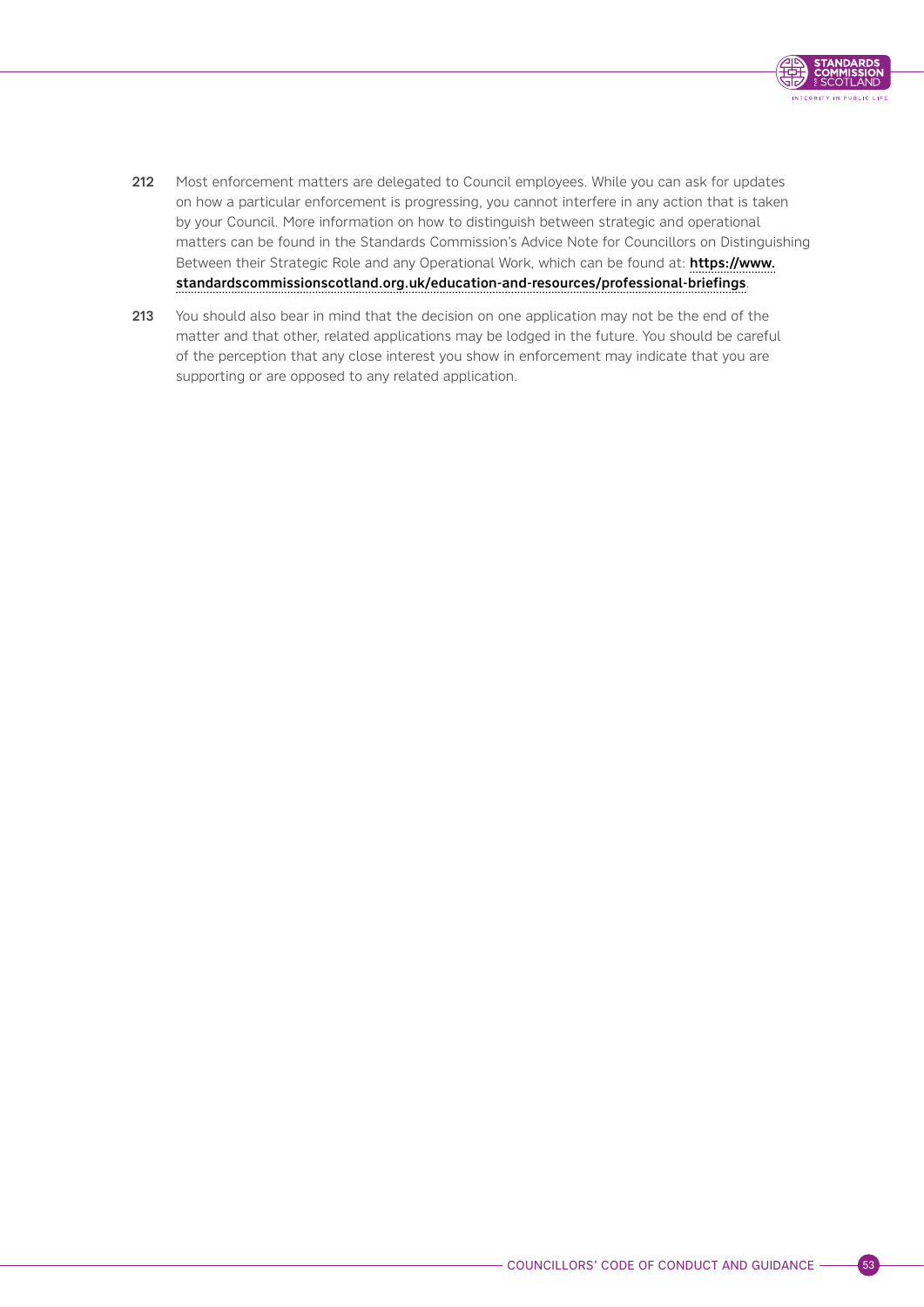# <span id="page-57-0"></span>ANNEX A

# PROTOCOL FOR RELATIONS BETWEEN COUNCILLORS AND EMPLOYEES

# **Definitions**

The reference to 'employees' below covers all employees and officers of councils and all officers and employees of any other body or organisation to which a councillor is appointed or nominated by the Council.

The reference to 'Convener' below covers all committee chairs and portfolio leads.

The reference to 'chief officers' covers all Chief Executives, Directors and Heads of Service.

The reference to 'committee' also covers all forms of executive and scrutiny operating models.

# Principles

- 1. This protocol outlines the way in which councillors and employees should behave towards one another. It should be noted that while some scenarios are included, these are not exhaustive. The protocol should be treated, therefore, as applying in all situations where there is interaction between councillors and employees.
- 2. Councillors and employees should work in an atmosphere of mutual trust and respect, with neither party seeking to take unfair advantage of their position or influence.
- 214 Annex A of the Code outlines the different roles councillors and employees have, and how they should behave towards one another. The protocol is not intended to cover every scenario, but instead should be used as a guide to ensure councillors and employees understand their respective remits and responsibilities.
- 215 The key message, detailed at paragraph 2 of Annex A, is that councillors and employees should work in an atmosphere of mutual trust and respect. Such an atmosphere contributes towards the effective operation of the Council. Neither party should seek to take unfair advantage of their position or influence.

### Roles

- 3. Councillors are required to provide strategic leadership and oversight. This involves setting strategy and policy, scrutinising and making major, complex decisions that concern the Council as a whole. Councillors are not, however, responsible for operational management (being the planning, organising and execution involved in day to day activities) as this is the role of employees. Chief Executives and senior employees have ultimate responsibility to ensure that the Council meets its responsibilities.
- 4. Legally, employees are employed by the Council / other body and are accountable to it as an entity. Employees are responsible for serving the Council / other body as a whole, and not any particular political group, combination of groups or individual councillor. It is nevertheless appropriate for employees to be called upon to assist any political group in its deliberations or to help individual councillors fulfil their different roles (see the section on political groups below).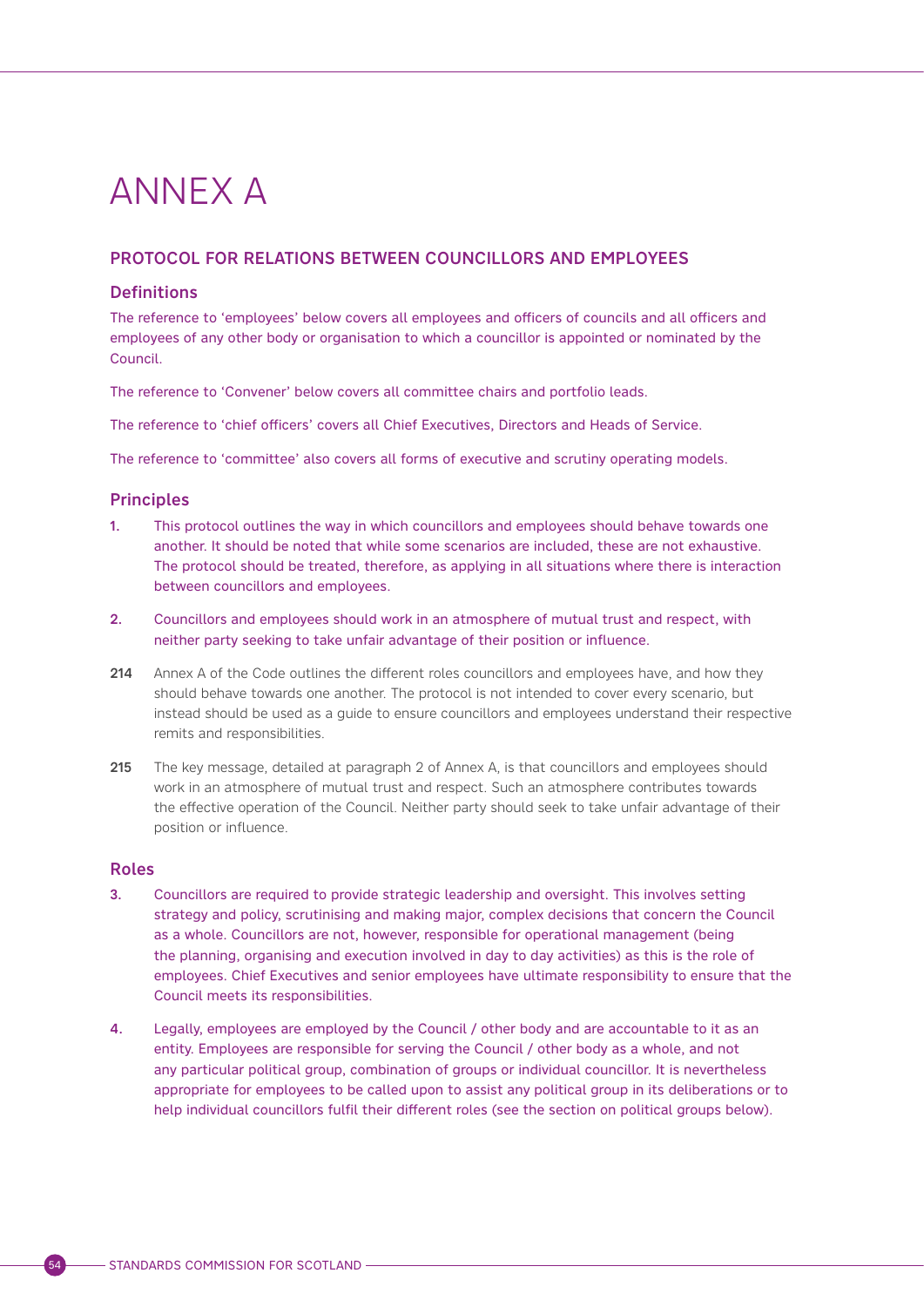

- 216 As a councillor, you are expected to provide strategic leadership and management. This involves:
	- setting strategy and policy; and
	- scrutinising and making major, complex decisions that concern the Council as a whole.

Councillors are not, however, responsible for operational management, which is the planning, organising and execution involved in day to day activities.

- 217 Day to day operational management of the Council is delegated to employees, who are answerable in the first instance to the Chief Executive as the Head of Paid Service, under the Local [Government and Housing Act 1989](https://www.legislation.gov.uk/ukpga/1989/42/section/4).
- 218 Councillors are required to be involved in certain operational matters when:
	- undertaking advocacy work (lobbying or campaigning);
	- representing constituents (case work); and
	- taking decisions on quasi-judicial or regulatory applications (in their role on any regulatory, appeals and appointment committees).
- 219 The Standards Commission has produced an Advice Note for Councillors on Distinguishing Between their Strategic Role and any Operational Work. The Advice Note provides advice about how to balance these operational aspects of a councillors' role with their strategic role. It also provides advice about how to avoid conflicts when undertaking the decision-making role on any regulatory, appeals and appointment committees. The Advice Note can be found at: **[https://www.](https://www.standardscommissionscotland.org.uk/education-and-resources/professional-briefings)** [standardscommissionscotland.org.uk/education-and-resources/professional-briefings](https://www.standardscommissionscotland.org.uk/education-and-resources/professional-briefings).

### Office bearers

- 5. For the Council to perform effectively, it is important that there is a close professional working relationship between a committee convener and the director and other senior employees of any service reporting to that committee. However, such relationships should never be allowed to become so close, or appear to be so close, as to bring into question an employee's ability to deal with other councillors impartially, or the ability of a convener to deal with other employees impartially.
- 6. Conveners will have many dealings with employees. While employees should always seek to assist committee chairs, they are ultimately responsible to the relevant chief officer and not to any convener.
- 7. Conveners will often be consulted on the preparation of agendas and reports. Employees will always be fully responsible, however, for the contents of any report submitted in their name and will always have the right to submit reports to councillors on their areas of professional competence. The Convener does not have a right to veto this course of action.
- 8. Conveners are recognised as the legitimate elected spokesperson on their committee's area of responsibility. Where authority is delegated to employees, they may choose to consult the relevant convener about any action they propose to take. The employee nevertheless retains responsibility for the final decision (as long as the delegated authority remains in place).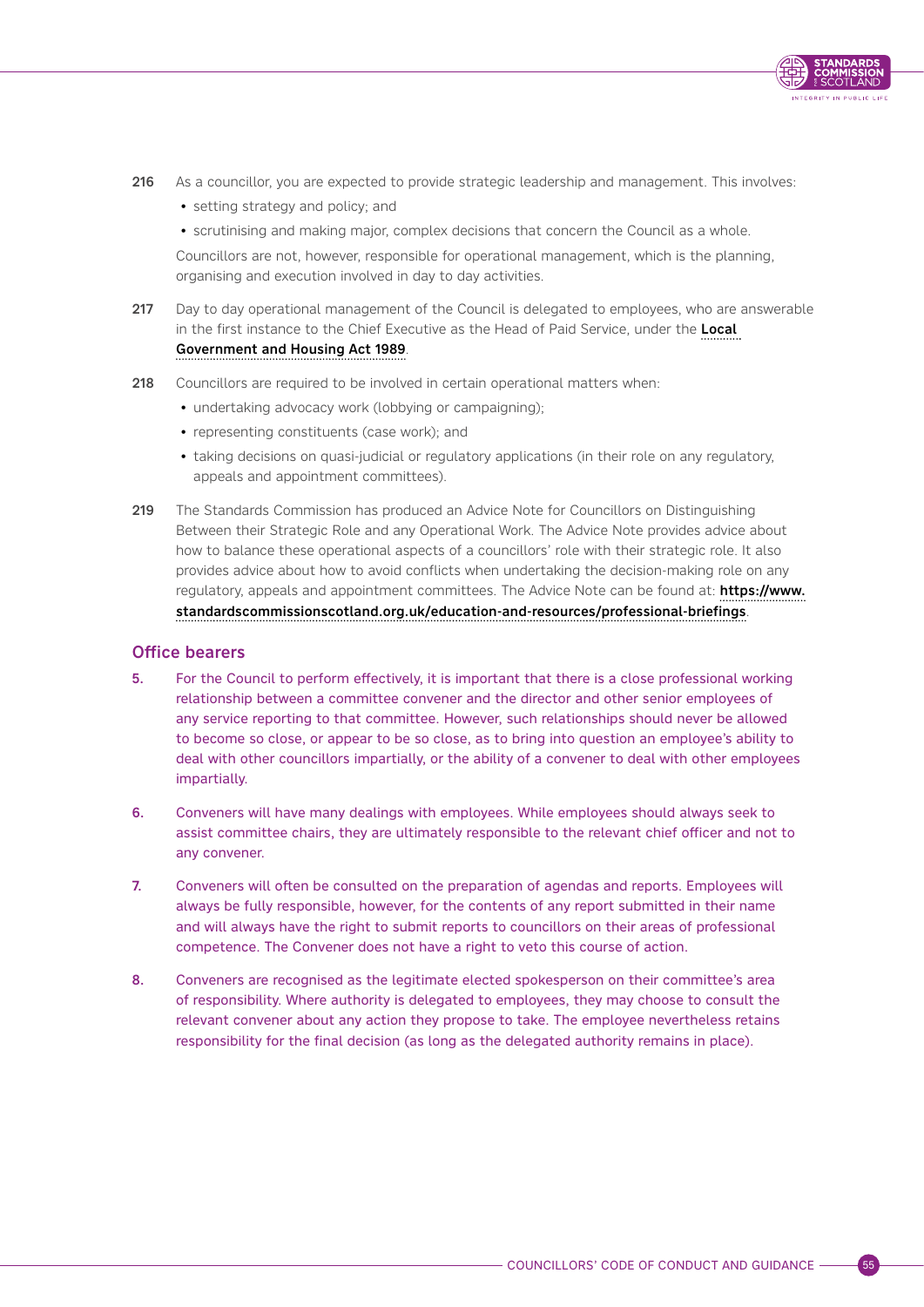#### Political groups

- 9. Most councils operate through a system of groups of councillors, many of them based on political affiliation. All employees must treat all political groups and individual councillors in a fair and even-handed manner and must maintain political neutrality at all times.
- 10. Employees can provide political groups with support (such as discussing matters with the convener and vice-convener before a committee meeting or presenting information to a group meeting). While, in practice, such support is likely to be most in demand from whichever political group is in control of the Council, it nevertheless should be available to all political groups. The advice given by employees to different party or political groups should be consistent.
- 11. Councillors and employees must act in accordance with the council's rules about the access and support to be provided to political groups (for example, that all requests must be approved by the Chief Executive).
- 12. Employee support for political groups must not extend beyond providing information and advice in relation to matters of council business. Employees should not be asked, or be expected, to be present at meetings or parts of meetings when matters concerning party business are being discussed. It is the responsibility of the convener of the political group meeting to ensure that all attending are clear on the status of the meeting and the basis on which any employees are present.
- 13. Councillors and employees must note that while political group meetings may form part of the preliminaries to council decision-making, political groups are not empowered to make decisions on behalf of the Council. Conclusions reached at such meetings are not council decisions and it is essential that they are not interpreted or treated as such.
- 14. Employees can provide information and advice in relation to matters of council business to political groups. Employees are nevertheless responsible for ensuring that all necessary information and advice is still provided to the relevant committee or sub-committee when the matter in question is considered.
- 15. Political groups must recognise that information and advice given by employees should be used to enhance discussion and debate at council and committee meetings. Such information or advice should not be used for political advantage (for example by issuing media briefings before a decision is made), as doing so could devalue the decision-making process and can place employees in a difficult position.
- 16. Employees should take special care when providing information and advice to a meeting of a political group where other individuals who are not elected members of the Council are in attendance, as such individuals will not be bound by the Councillors' Code (and, in particular, the provisions concerning the declaration of interests and confidentiality).
- 17. Employees must treat any discussions with a political group or individual councillor as being strictly confidential.
- 18. Any difficulties or uncertainty about the extent of advice and information that can be provided to political groups should be raised with the Chief Executive (who should then discuss the matter with the group leader).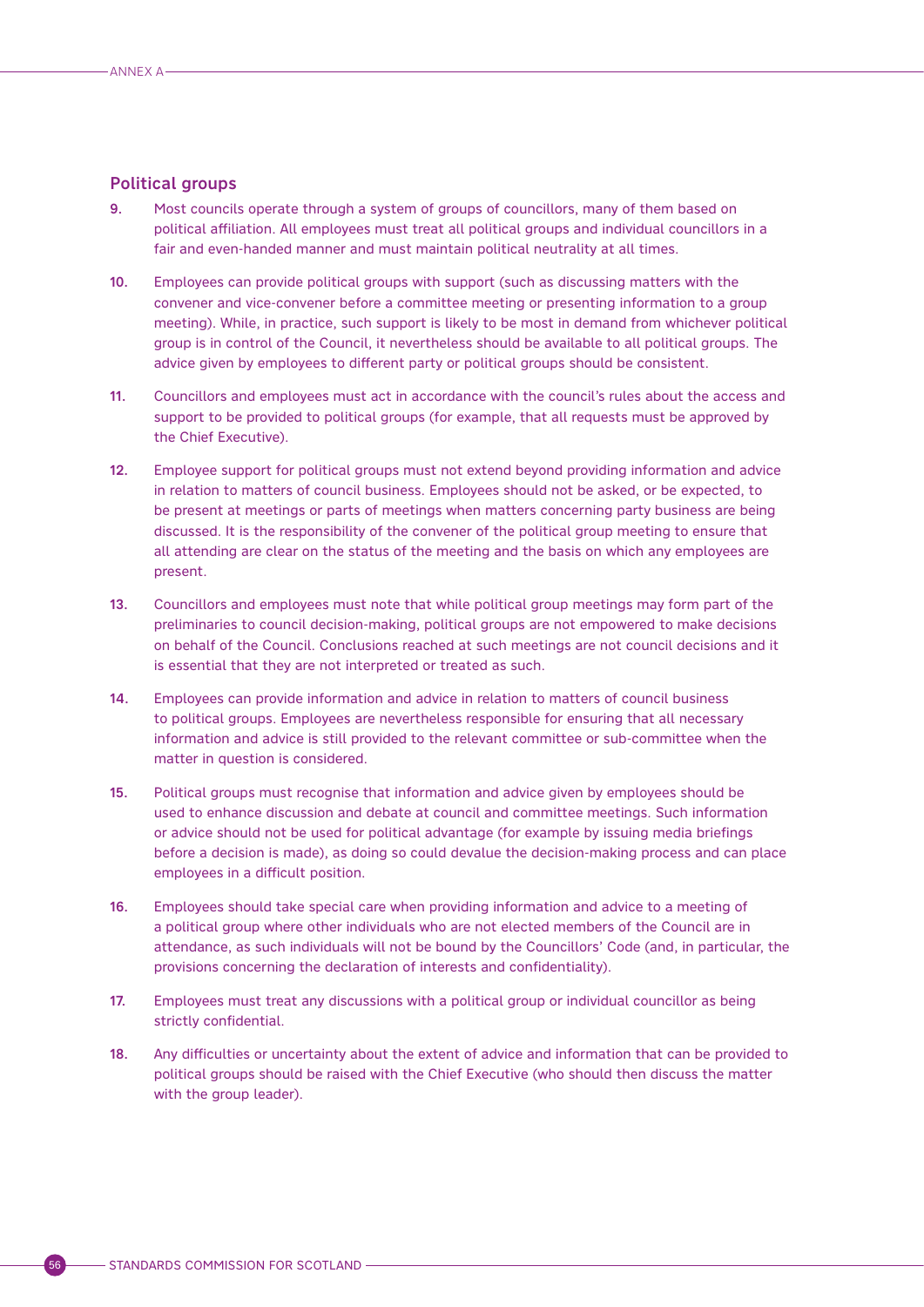

## Councillors as local representatives

19. Councillors should ensure they act in accordance with the provisions of the Councillors' Code and this protocol when performing such a role. Elected members must recognise that, when performing their local representative role, they are representing the Council. Employees must treat all councillors fairly and openly in their role as local representatives.

#### Communications

20. Employees should not normally copy any communications they have with an individual councillor to any other councillor, unless they have been clear in advance that they intend to do so (or this has been agreed).

#### Human resource issues

- 21. Where councillors are involved in the appointments of employees they must act fairly and openly, and make decisions solely on merit.
- 22. Councillors should not become involved in issues relating to any individual employee's pay or terms and conditions of appointment, except while serving on a committee tasked with dealing with such matters.
- 220 Councillors should not become involved in issues relating to an individual employee's pay or terms and conditions of employment (even if they are a constituent), unless they are serving on a committee delegated to deal with such matters.

#### Social relationships

23. The relationship between councillors and employees depends upon trust, which will be enhanced by the development of positive and professional relationships. While councillors and employees may often find themselves in the same social situations, they should take care to avoid close personal familiarity as this can damage the relationship of mutual respect and the belief that employees can undertake their role in an impartial and objective manner. Councillors and employees should, therefore, be cautious in developing close personal friendships while they have an official relationship.

# Public comment

- 24. Councillors and employees both have a responsibility to project a positive image of the Council and should avoid making any public comments that could bring it into disrepute.
- 25. Councillors should not raise any adverse matters relating to the performance, conduct or capability of employees in public. Employees must ensure they treat councillors with similar respect and courtesy.
- 221 Councillors should avoid making any public comments that could bring their Council into disrepute. It should be noted that paragraph 24 of Annex A does not seek to restrict a councillor's ability to properly scrutinise the performance of the Council or its employees. Instead, it seeks to discourage a councillor from making unfounded public accusations, either about any employee or the Council as an entity.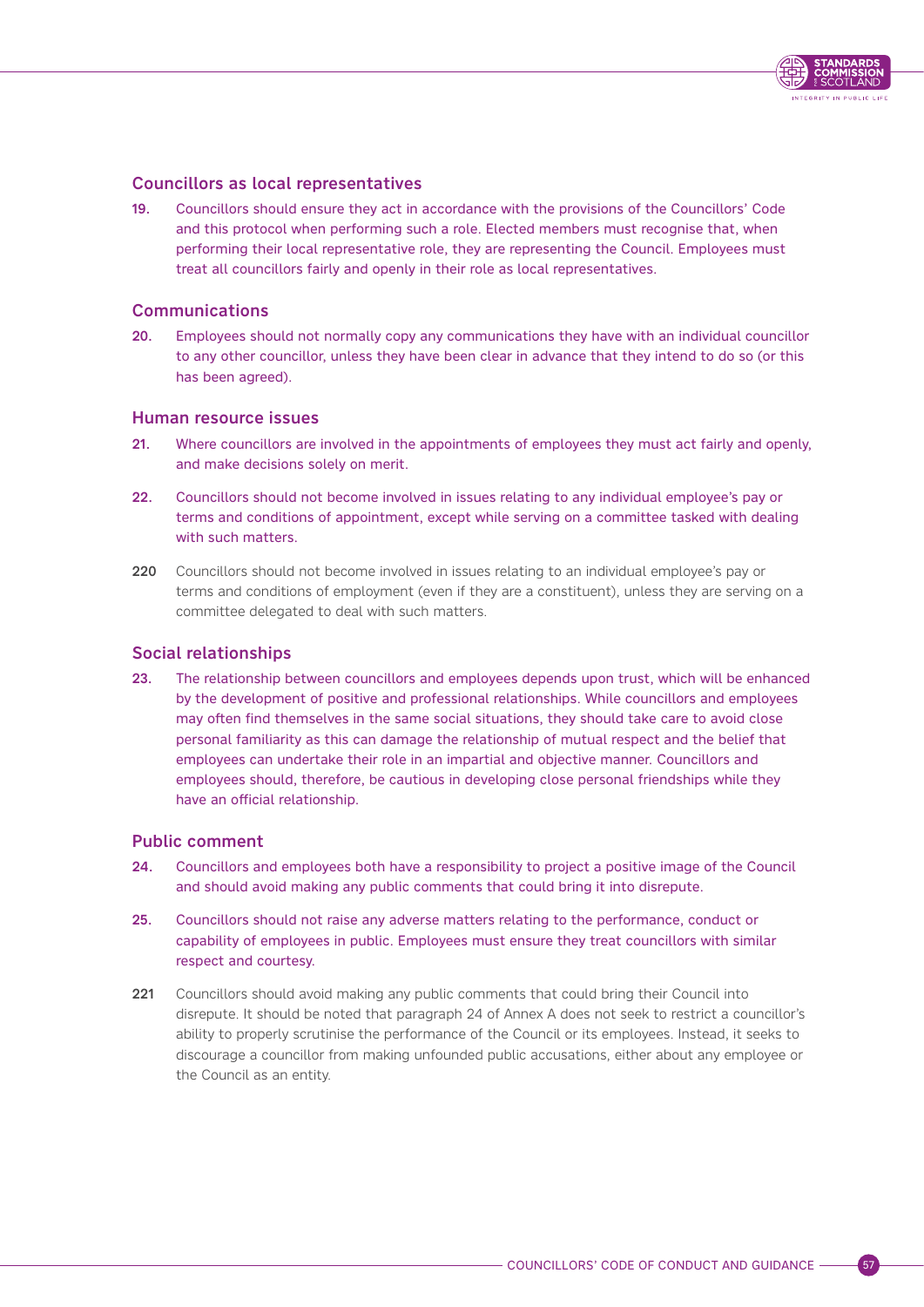- 222 Councillors should avoid raising any adverse matters about the conduct or capability of employees in public. This includes repeating or drawing attention towards criticisms of employees publicly. If you have concerns about the conduct or performance of an employee, you should raise it privately with their line manager.
- 223 You should be careful not to make public statements which expressly, or by implication, criticise the actions (or inaction) of an individual employee or identifiable group of employees. You should note that the concept of a public statement is very wide and can cover a variety of scenarios such as published minutes of a Council or committee meeting, a comment on a social media platform, or being overheard in a public area. This provision does not prevent you from scrutinising the performance of a team or service. Instead, it precludes you from making any public criticism, which is personalised in nature, about an individual officer or identifiable group of officers.
- 224 You have a right to receive good quality information from employees on which to base your decisions and undertake your scrutiny role. If you do not feel that any information provided is sufficient, you are entitled to ask for more. In doing so, you should be mindful of being perceived as being publicly critical of any employees. For example, saying "X's report is inadequate as they have failed to include a risk assessment" at a meeting could be perceived as public criticism of X's conduct or performance. Instead, you may wish to say: "I do not feel I can make a decision on this matter until a risk assessment has been prepared and included in this report".

#### Employees supporting councillors

26. Where councils arrange for employees to provide direct administrative or practical support for individual councillors to help them undertake their duties, particular considerations will apply. While councillors may ask employees to provide such support in a particular way, they must nevertheless remember that the employee is accountable to their line manager. Any issues about conflicting priorities, conduct or performance must be referred to the line manager.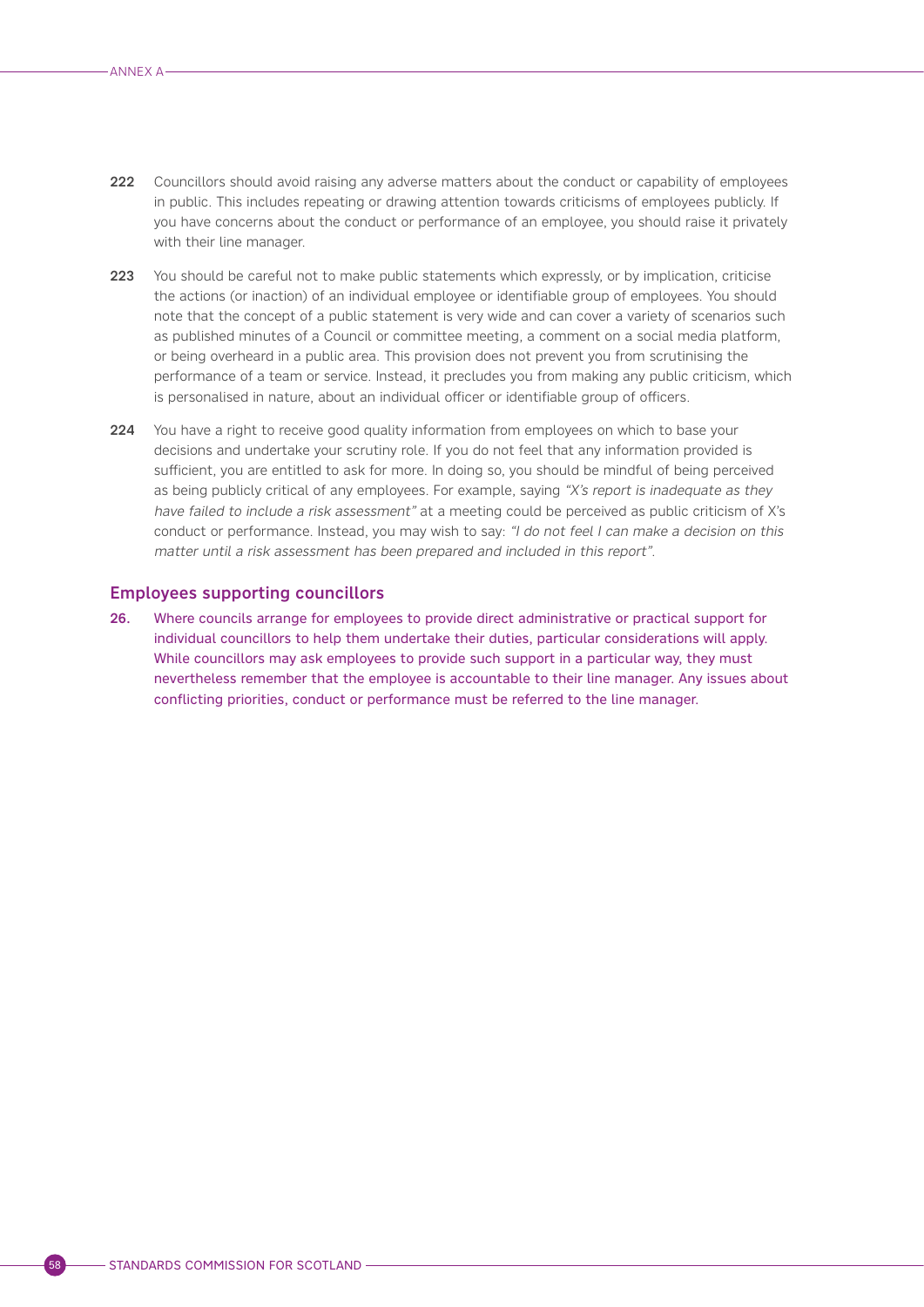

# <span id="page-62-0"></span>ANNEX B

# **DEFINITIONS**

**"ALEO"** means an arm's-length external organisation (ALEO), that is formally separate from the Council but is subject to the Council's control or influence. ALEOs can take many forms including companies, community enterprises, charitable organisations and trusts.

**"Bullying"** is inappropriate and unwelcome behaviour which is offensive and intimidating, and which makes an individual or group feel undermined, humiliated or insulted.

**"Chair"** includes Committee Conveners or any other individual discharging a similar function to that of a Chair or Convener under alternative decision-making structures.

**"Cohabitee"** includes any person who is living with you in a relationship similar to that of a partner, civil partner, or spouse.

**"Committee"** includes all forms of executive and scrutiny operating models.

**"Confidential Information"** includes:

- any information passed on to the Council by a Government department (even if it is not clearly marked as confidential) which does not allow the disclosure of that information to the public;
- information of which the law prohibits disclosure (under statute or by the order of a Court);
- any legal advice provided to the Council; or
- any other information which would reasonably be considered a breach of confidence should it be made public.

**"Election expenses"** means expenses incurred, whether before, during or after the election, on account of, or in respect of, the conduct or management of the election.

**"Employee"** includes individuals employed:

- directly by the Council;
- by any of the Council's arms' length external organisations;
- as contractors by the Council, any of the Council's arms' length external organisations; or
- by a contractor to work on any of the Council's premises.

**"Gifts"** a gift can include any item or service received free of charge, or which may be offered or promised at a discounted rate or on terms not available to the general public. Gifts include benefits such as relief from indebtedness, loan concessions, or provision of property, services or facilities at a cost below that generally charged to members of the public. It can also include gifts received directly or gifts received by any company in which the recipient holds a controlling interest in, or by a partnership of which the recipient is a partner.

**"Harassment"** is any unwelcome behaviour or conduct which makes someone feel offended, humiliated, intimidated, frightened and / or uncomfortable. Harassment can be experienced directly or indirectly and can occur as an isolated incident or as a course of persistent behaviour.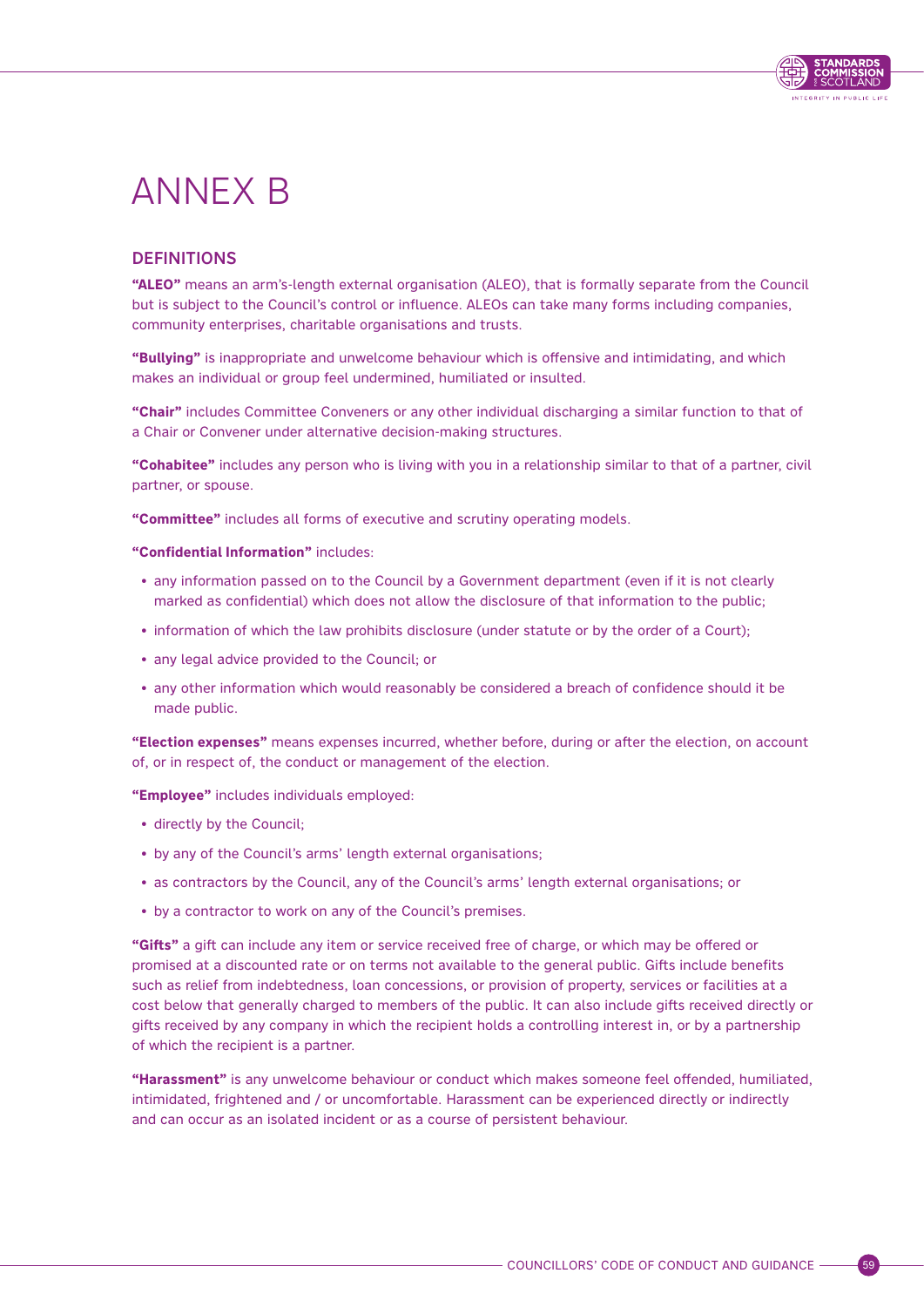**"Hospitality"** includes the offer or promise of food, drink, accommodation, entertainment or the opportunity to attend any cultural or sporting event on terms not available to the general public.

**"Relevant Date"** Where a councillor had an interest in shares at the date on which they were elected, the relevant date is – (a) that date; and (b) the 5th April immediately following that date and in each succeeding year, where the interest is retained on that 5th April.

**"Remuneration"** includes any salary, wage, share of profits, fee, other monetary benefit or benefit in kind.

**"Securities"** a security is a certificate or other financial instrument that has monetary value and can be traded. Securities includes equity and debt securities, such as stocks bonds and debentures.

#### **"Undertaking"** means:

- a body corporate or partnership; or
- an unincorporated association carrying on a trade or business, with or without a view to a profit.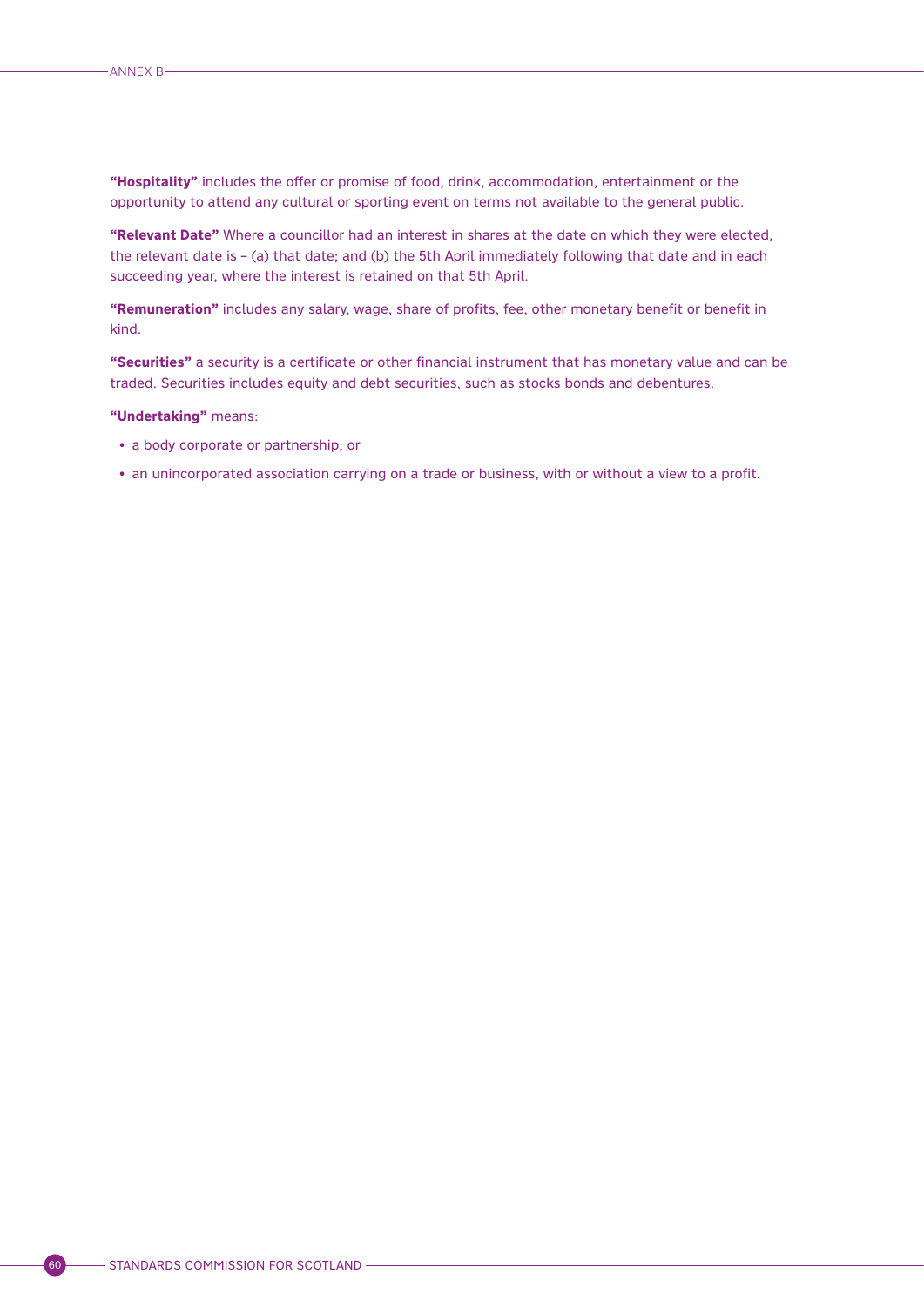

# <span id="page-64-0"></span>ANNEX C

# BREACHES OF THE CODE

## Introduction

- 1. [The Ethical Standards in Public Life etc. \(Scotland\) Act 2000 \("the Act"\)](https://www.legislation.gov.uk/asp/2000/7/contents) provided for a framework to encourage, and where necessary enforce, high ethical standards in public life.
- 2. The Act provided for the introduction of new codes of conduct for local authority councillors and members of relevant public bodies, imposing on councils and relevant public bodies a duty to help their members comply with the relevant code.
- 3. The Act and the subsequent [Scottish Parliamentary Commissions and Commissioners etc. Act](https://www.legislation.gov.uk/asp/2010/11/contents)  [2010](https://www.legislation.gov.uk/asp/2010/11/contents) established the Standards Commission for Scotland ("Standards Commission") and the post of Commissioner for Ethical Standards in Public Life in Scotland ("ESC").
- 4. The Standards Commission and ESC are separate and independent, each with distinct functions. Complaints of breaches of the Councillors' Code of Conduct are investigated by the ESC and adjudicated upon by the Standards Commission.
- 5. The first Councillors' Code of Conduct came into force in 2003. The Code has since been reviewed, and re-issued in 2010 to reflect legislative changes. The 2021 Code has been issued by the Scottish Ministers following consultation, and with the approval of the Scottish Parliament, as required by the Act.

# Investigation of Complaints

- 6. The ESC is responsible for investigating complaints about councillors. It is not, however, mandatory to report a complaint about a potential breach of the Code to the ESC. It may be more appropriate in some circumstances for attempts to be made to resolve the matter informally at a local level.
- 7. On conclusion of the investigation, the ESC will send a report to the Standards Commission.

### **Hearings**

- 8. On receipt of a report from the ESC, the Standards Commission can choose to:
	- Do nothing;
	- Direct the ESC to carry out further investigations; or
	- Hold a Hearing.
- 9. Hearings are held (usually in public) to determine whether the councillor concerned has breached the Councillors' Code of Conduct. The Hearing Panel comprises of three members of the Standards Commission. The ESC will present evidence and/or make submissions at the Hearing about the investigation and any conclusions as to whether the councillor has contravened the Code. The councillor is entitled to attend or be represented at the Hearing and can also present evidence and make submissions. Both parties can call witnesses. Once it has heard all the evidence and submissions, the Hearing Panel will make a determination about whether or not it is satisfied, on the balance of probabilities, that there has been a contravention of the Code by the councillor. If the Hearing Panel decides that a councillor has breached the Councillors' Code of Conduct, it is obliged to impose a sanction.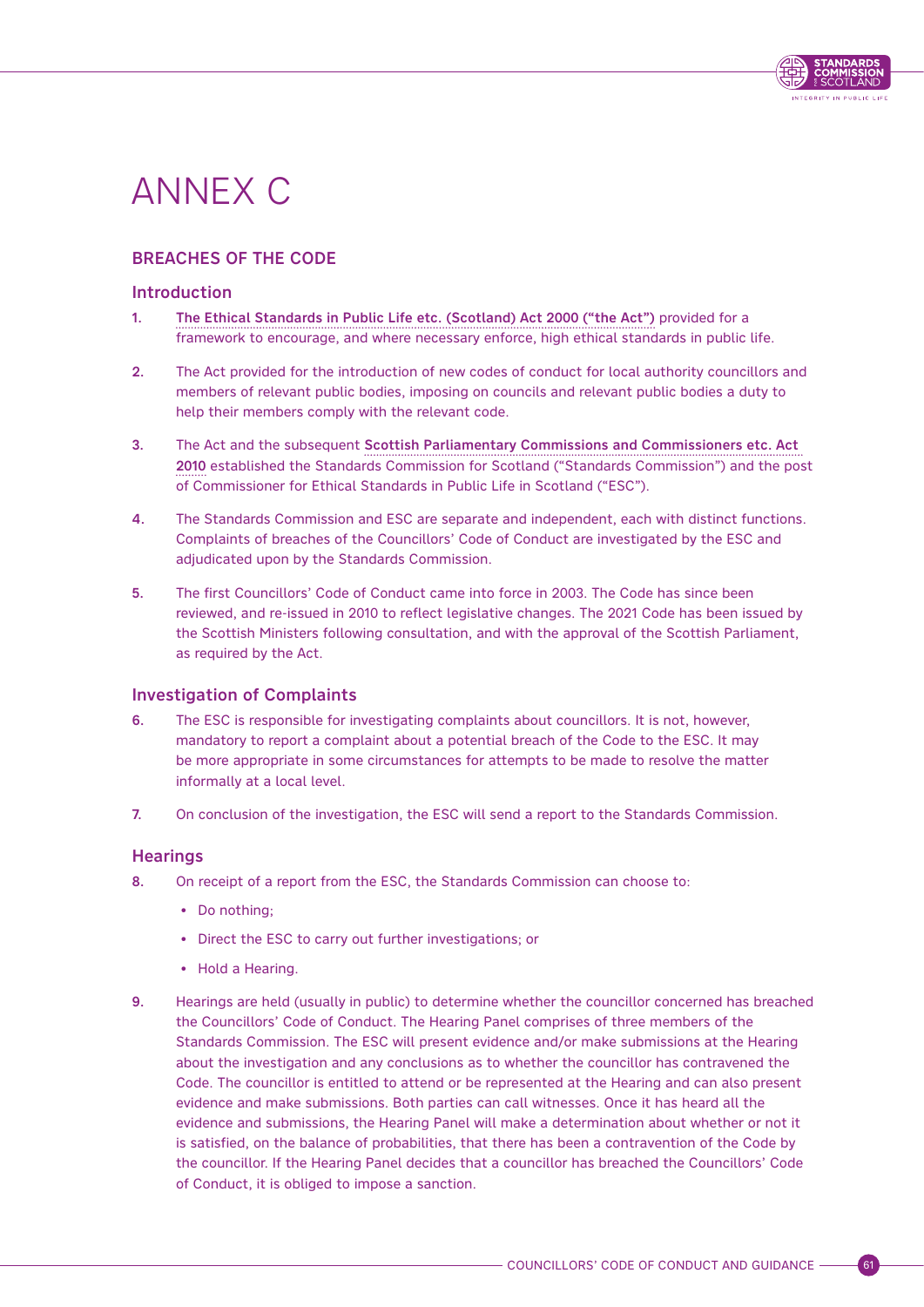- 225 The Standards Commission, after receiving a report from the Ethical Standards Commissioner. (ESC), can decide to hold a Hearing (usually in public) to determine whether a breach of the Code has occurred and, if so, to determine the appropriate sanction. A policy outlining the factors the Standards Commission will consider when making such a decision on a report referred by the ESC can be found at: <https://www.standardscommissionscotland.org.uk/cases>.
- 226 Details of the procedures followed at a Standards Commission's Hearing are outlined in its Hearings Process Guide and Rules, which can be found at: [https://www.standardscommissionscotland.org.](https://www.standardscommissionscotland.org.uk/cases/hearing-rules) [uk/cases/hearing-rules](https://www.standardscommissionscotland.org.uk/cases/hearing-rules). In certain circumstances and following the agreement of parties involved in the Hearing, the Standards Commission may use an Abbreviated Hearing Process.

## **Sanctions**

- 10. The sanctions that can be imposed following a finding of a breach of the Councillors' Code of Conduct are as follows:
	- **Censure**: A censure is a formal record of the Standards Commission's severe and public disapproval of the councillor concerned.
	- **Suspension**: This can be a full or partial suspension (for up to one year). A full suspension means that the councillor is suspended from attending all meetings of the Council. Partial suspension means that the councillor is suspended from attending some of the meetings of the Council.
	- **Disqualification**: Disqualification means that the councillor is disqualified for the period determined (of up to 5 years) from being a councillor (which has the effect of removing them from office. Where a councillor is also a member of a devolved public body (as defined in the Act), other than as a representative or nominee of the Council, the Commission may also remove or disqualify that person in respect of that membership. Full details of the sanctions are set out in [Section 19](https://www.legislation.gov.uk/asp/2000/7/section/19) of the Act.
- 227 [Section 19 of the Ethical Standards in Public Life etc. \(Scotland\) Act 2000](https://www.legislation.gov.uk/asp/2000/7/section/19) (2000 Act) obliges a Hearing Panel to impose a sanction, following a finding that the councillor has breached the Code. This can be either a censure, suspension, or disqualification:

Censure: A censure is a formal record of the Standards Commission's severe and public disapproval of the councillor.

Suspension: This can be a full or partial suspension (for up to one year). A full suspension means that the councillor is suspended from attending all meetings of the council. A partial suspension means that the councillor is suspended from attending some of the meetings of the council.

The Standards Commission has produced Guidance on the extent of the activities in which a councillor can engage while they are subject to a period of full suspension (either on the finding of a breach of the Code at a Hearing or as an interim measure while an investigation about their conduct is ongoing). This can be found at: [https://www.standardscommissionscotland.org.uk/](https://www.standardscommissionscotland.org.uk/cases/hearing-rules) [cases/hearing-rules](https://www.standardscommissionscotland.org.uk/cases/hearing-rules).

Disqualification: Disqualification means that the councillor is disqualified from holding office or standing for election as a councillor for the period determined (which can be up to five years). The disqualification extends to the councillor's membership of any joint committee, joint board or other body on which they are a representative or nominee of the council.

228 The Standards Commission's policy outlining the factors a Hearing Panel will consider when making a decision on the sanction to be imposed can be found at: [https://www.](https://www.standardscommissionscotland.org.uk/cases/hearing-rules) [standardscommissionscotland.org.uk/cases/hearing-rules](https://www.standardscommissionscotland.org.uk/cases/hearing-rules).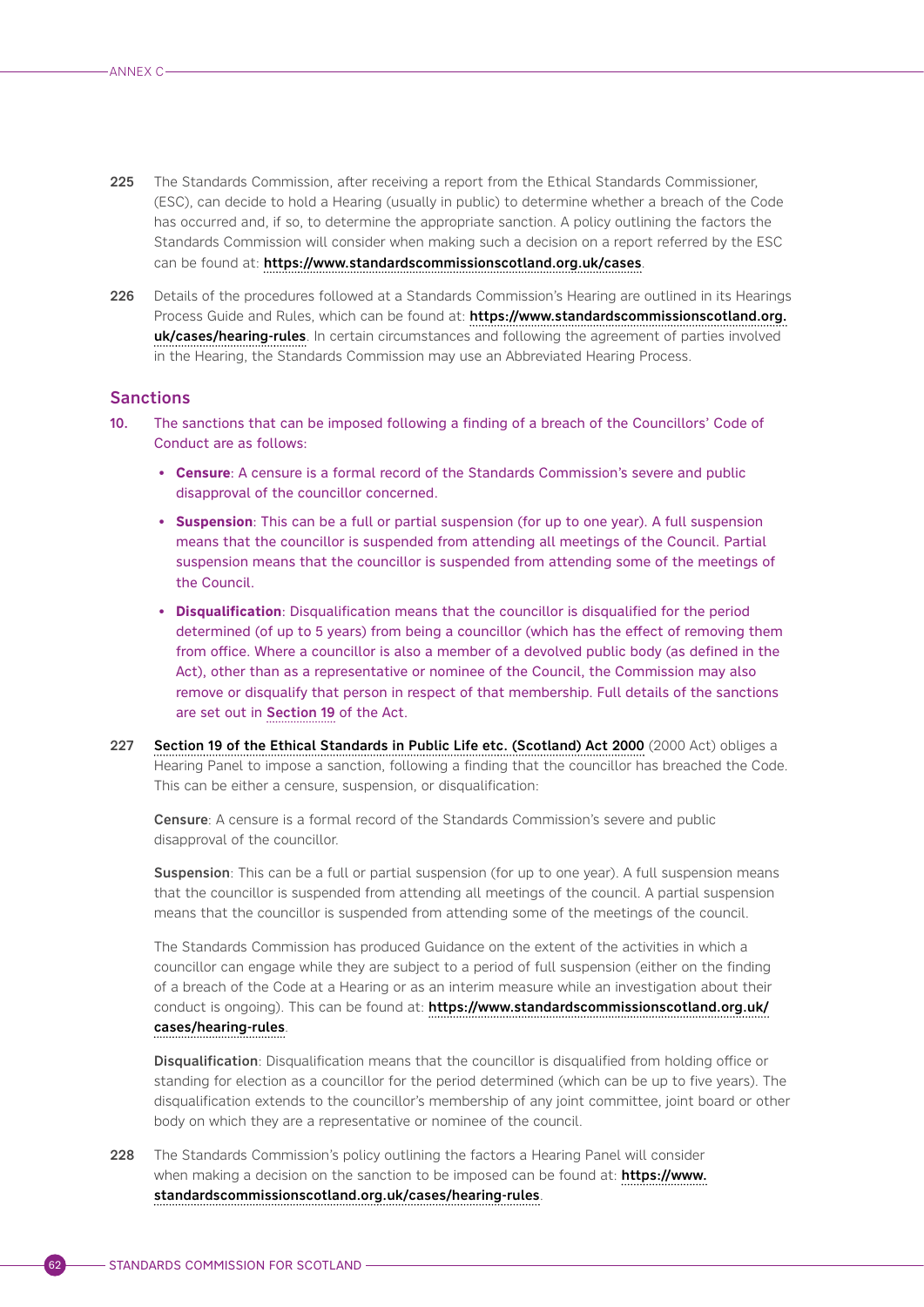# Interim Suspensions

- 11. [Section 21](https://www.legislation.gov.uk/asp/2000/7/section/21) of the Act provides the Standards Commission with the power to impose an interim suspension on a councillor on receipt of an interim report from the ESC about an ongoing investigation. In making a decision about whether or not to impose an interim suspension, a Panel comprising of three Members of the Standards Commission will review the interim report and any representations received from the councillor and will consider whether it is satisfied:
	- That the further conduct of the ESC's investigation is likely to be prejudiced if such an action is not taken (for example if there are concerns that the councillor may try to interfere with evidence or witnesses); or
	- That it is otherwise in the public interest to take such a measure. A policy outlining how the Standards Commission makes any decision under [Section 21](https://www.legislation.gov.uk/asp/2000/7/section/21) and the procedures it will follow in doing so, should any such a report be received from the ESC can be found on the Standards Commission's website.
- 12. The decision to impose an interim suspension is not, and should not be seen as, a finding on the merits of any complaint or the validity of any allegations against a councillor, nor should it be viewed as a disciplinary measure.
- 229 Section 21 of the 2000 Act gives the Standards Commission power to impose an interim suspension on a councillor on receipt of an interim report from the ESC about an ongoing investigation. A policy outlining the Standards Commission's approach to interim suspensions can be found at: <https://www.standardscommissionscotland.org.uk/cases/details-of-alleged-breach>.
- 230 The decision to impose an interim suspension should not be seen as a finding on the merits of a complaint, nor as a disciplinary measure. Guidance on what activities a councillor can engage in when they are subject to either a full or an interim suspension can be found at: [https://www.](https://www.standardscommissionscotland.org.uk/cases/details-of-alleged-breach) [standardscommissionscotland.org.uk/cases/details-of-alleged-breach](https://www.standardscommissionscotland.org.uk/cases/details-of-alleged-breach).